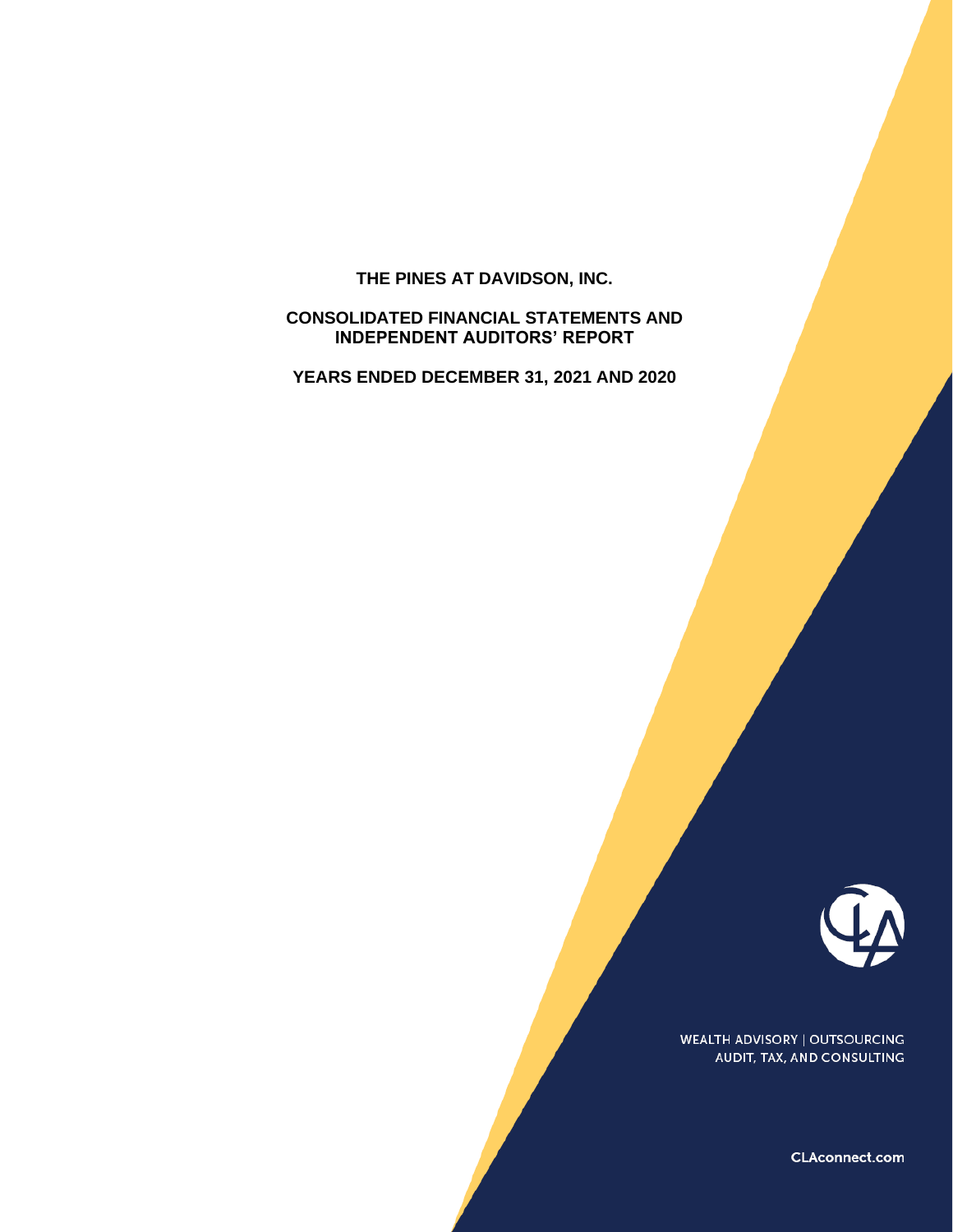# **THE PINES AT DAVIDSON, INC. TABLE OF CONTENTS YEARS ENDED DECEMBER 31, 2021 AND 2020**

| <b>INDEPENDENT AUDITORS' REPORT</b>                                                                                       |   |
|---------------------------------------------------------------------------------------------------------------------------|---|
| <b>CONSOLIDATED FINANCIAL STATEMENTS</b>                                                                                  |   |
| <b>CONSOLIDATED BALANCE SHEETS</b>                                                                                        | 3 |
| <b>CONSOLIDATED STATEMENTS OF REVENUE, EXPENSES, AND OTHER</b><br><b>CHANGES IN NET ASSETS WITHOUT DONOR RESTRICTIONS</b> | 5 |
| <b>CONSOLIDATED STATEMENTS OF CHANGES IN NET ASSETS</b>                                                                   | 6 |
| <b>CONSOLIDATED STATEMENTS OF CASH FLOWS</b>                                                                              | 7 |
| <b>NOTES TO CONSOLIDATED FINANCIAL STATEMENTS</b>                                                                         | 8 |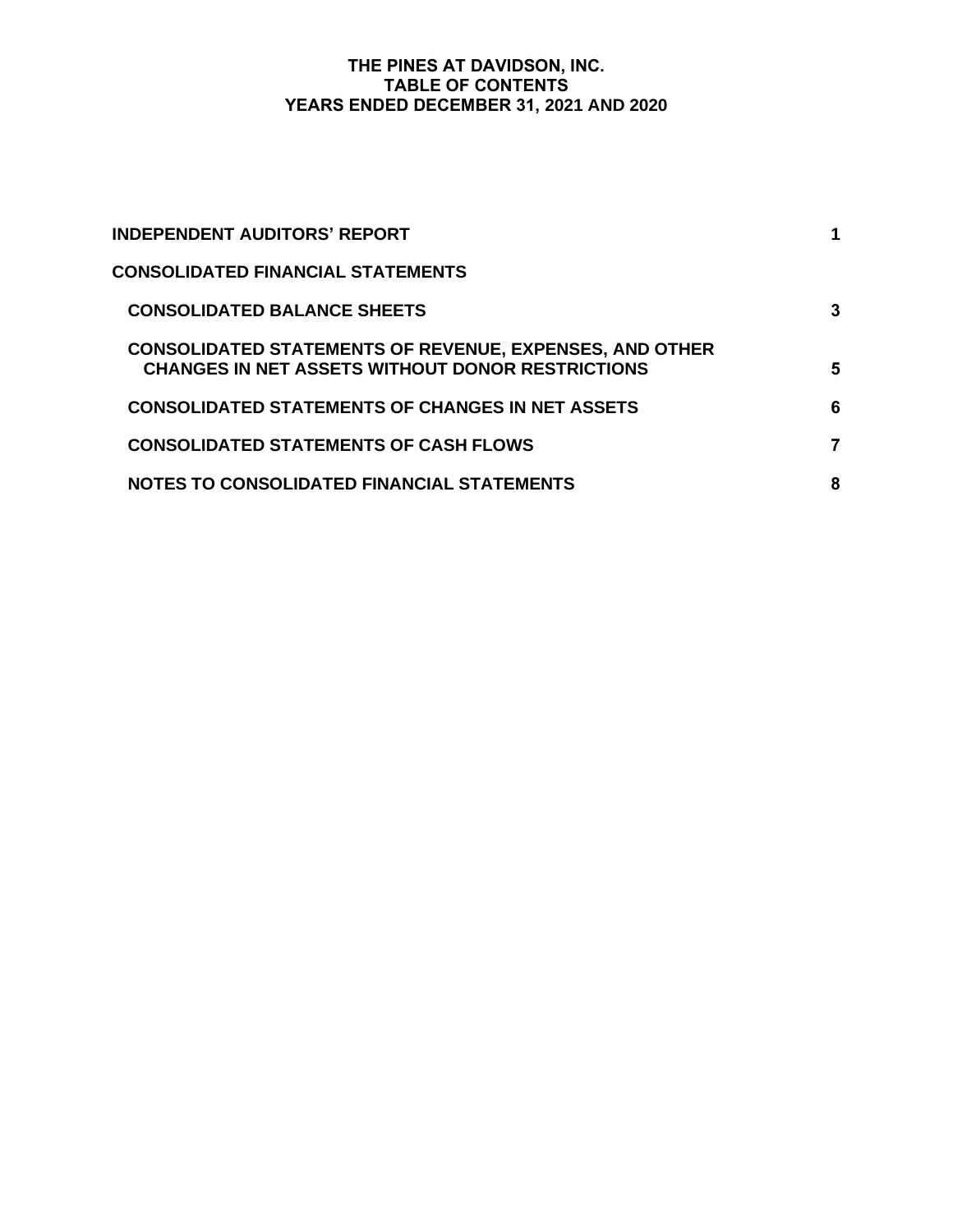

# **INDEPENDENT AUDITORS' REPORT**

Board of Directors The Pines at Davidson, Inc. Davidson, North Carolina

# **Report on the Audit of the Consolidated Financial Statements**

# *Opinion*

We have audited the accompanying consolidated financial statements of The Pines at Davidson, Inc. ("The Pines"), which comprise the consolidated balance sheets as of December 31, 2021 and 2020, and the related consolidated statements of revenue, expenses, and other changes in net assets without donor restrictions, changes in net assets, cash flows for the years then ended, and the related notes to the consolidated financial statements.

In our opinion, the consolidated financial statements referred to above present fairly, in all material respects, the financial position of The Pines as of December 31, 2021 and 2020, and the results of their operations, changes in their net assets, and their cash flows for the years then ended in accordance with accounting principles generally accepted in the United States of America.

# *Basis for Opinion*

We conducted our audits in accordance with auditing standards generally accepted in the United States of America (GAAS). Our responsibilities under those standards are further described in the Auditors' Responsibilities for the Audit of the Consolidated Financial Statements section of our report. We are required to be independent of The Pines and to meet our other ethical responsibilities in accordance with the relevant ethical requirements relating to our audits. We believe that the audit evidence we have obtained is sufficient and appropriate to provide a basis for our audit opinion.

# *Management's Responsibility for the Consolidated Financial Statements*

Management is responsible for the preparation and fair presentation of these consolidated financial statements in accordance with accounting principles generally accepted in the United States of America, and for the design, implementation, and maintenance of internal control relevant to the preparation and fair presentation of consolidated financial statements that are free from material misstatement, whether due to fraud or error.

In preparing the consolidated financial statements, management is required to evaluate whether there are conditions or events, considered in the aggregate, that raise substantial doubt about The Pines' ability to continue as a going concern for one year after the date the consolidated financial statements are available to be issued.



CLA is an independent member of Nexia International, a leading, global network of independent accounting and consulting firms. See nexia.com/member-firm-disclaimer for details.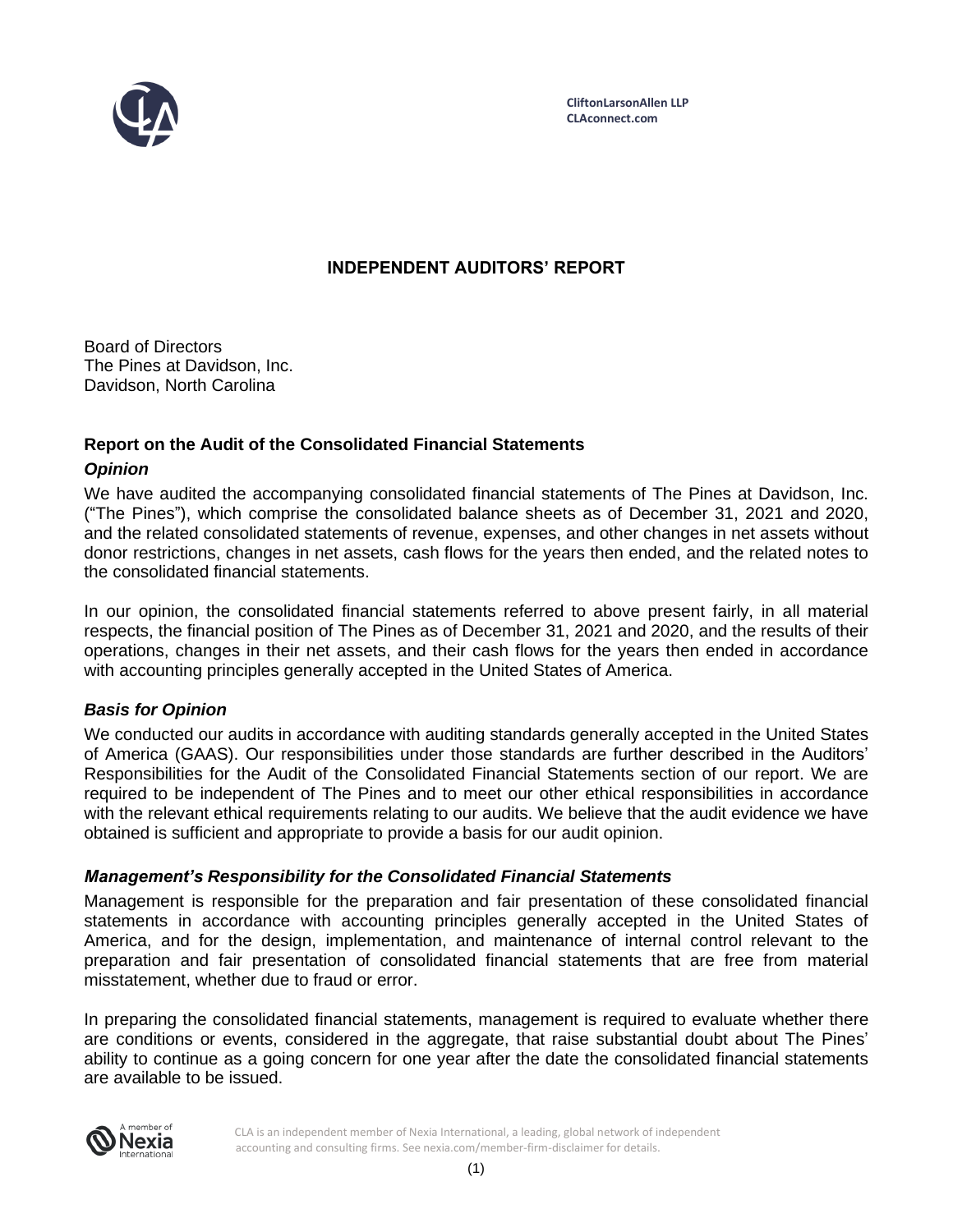# *Auditors' Responsibilities for the Audit of the Consolidated Financial Statements*

Our objectives are to obtain reasonable assurance about whether the consolidated financial statements as a whole are free from material misstatement, whether due to fraud or error, and to issue an auditors' report that includes our opinion. Reasonable assurance is a high level of assurance but is not absolute assurance and therefore is not a guarantee that an audit conducted in accordance with GAAs will always detect a material misstatement when it exists. The risk of not detecting a material misstatement resulting from fraud is higher than one resulting from error, as fraud may involve collusion, forgery, intentional omissions, misrepresentations, or the override of internal control. Misstatements are considered material if there is a substantial likelihood that, individually or in the aggregate, they would influence the judgement made by a reasonable user based on the consolidated financial statements.

In performing an audit in accordance with GAAS, we:

- Exercise professional judgment and maintain professional skepticism throughout the audit.
- Identify and assess the risks of material misstatement of the financial statements, whether due to fraud or error, and design and perform audit procedures responsive to those risks. Such procedures include examining, on a test basis, evidence regarding the amounts and disclosures in the consolidated financial statements.
- Obtain an understanding of internal control relevant to the audit in order to design audit procedures that are appropriate in the circumstances, but not for the purposes of expressing an opinion on the effectiveness of The Pines' internal control. Accordingly, no such opinion is expressed.
- Evaluate the appropriateness of accounting policies used and the reasonableness of significant accounting estimates made by management, as well as evaluate the overall presentation of the financial statements.
- Conclude whether, in our judgment, there are conditions or events, considered in the aggregate, that raise substantial doubt about The Pines' ability to continue as a going concern for a reasonable period of time.

We are required to communicate with those charged with governance regarding, among other matters, the planned scope and timing of the audit, significant audit findings, and certain internal control related matters that we identified during the audit.

Clifton Larson Allen LLP

**CliftonLarsonAllen LLP** 

Charlotte, North Carolina April 27, 2022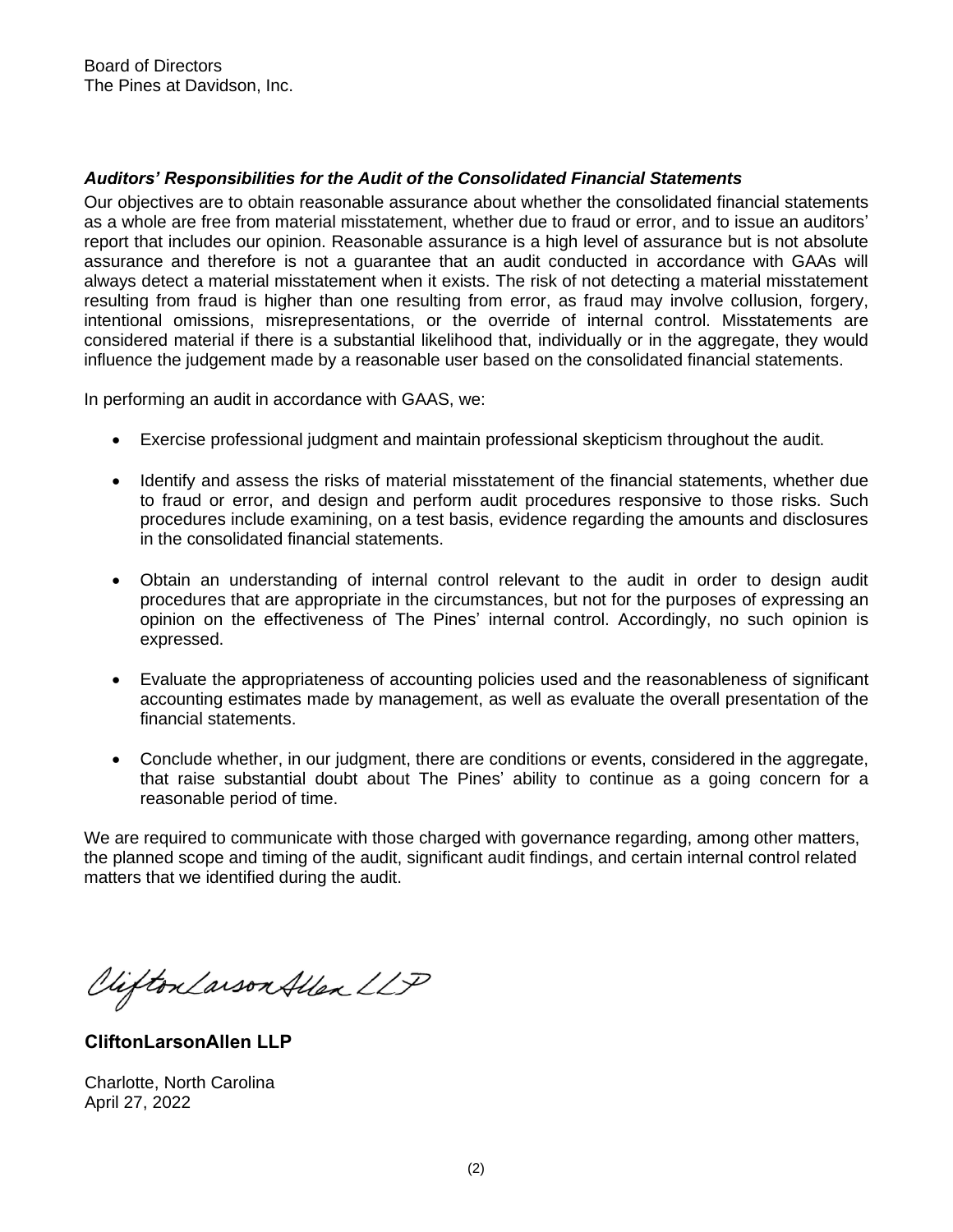# **THE PINES AT DAVIDSON, INC. CONSOLIDATED BALANCE SHEETS DECEMBER 31, 2021 AND 2020**

| 2021                                             |                 | 2020            |
|--------------------------------------------------|-----------------|-----------------|
| <b>ASSETS</b>                                    |                 |                 |
| <b>CURRENT ASSETS</b>                            |                 |                 |
| Cash and cash equivalents                        | \$<br>8,677,042 | \$<br>3,599,876 |
| Cash held under bond agreement for payment of:   |                 |                 |
| Interest                                         | 1,298,413       | 1,327,201       |
| Principal                                        | 1,310,000       | 1,275,002       |
| Accounts receivable                              | 87,716          | 91,843          |
| Interest receivable                              | 180,757         | 167,362         |
| Prepaid expenses and other current assets        | 397,366         | 677,252         |
| <b>Total Current Assets</b>                      | 11,951,294      | 7,138,536       |
| PROPERTY AND EQUIPMENT                           |                 |                 |
| Land and land improvements                       | 16,365,962      | 14,072,972      |
| Buildings and building improvements              | 118,271,839     | 51,100,977      |
| Equipment, furniture and fixtures                | 17,579,445      | 12,892,956      |
| Construction in progress                         | 3,752,496       | 65,177,836      |
| Total property and equipment                     | 155,969,742     | 143,244,741     |
| Less: accumulated depreciation                   | (49, 367, 236)  | (44, 033, 220)  |
| Property and equipment - net                     | 106,602,506     | 99,211,521      |
| <b>OTHER ASSETS</b>                              |                 |                 |
| Board-designated funds:                          |                 |                 |
| Willis J. Hidell and Peggy Hidell operating fund | 714,506         | 714,506         |
| Other                                            | 32,834,145      | 34, 172, 145    |
| Cash and investments whose use is limited        |                 |                 |
| Held under bond agreement                        | 15              | 691,029         |
| Operating reserve as required by North Carolina  |                 |                 |
| <b>General Statutes</b>                          | 6,729,000       | 5,391,000       |
| Villas at Poplar Hill Entrance Fee Deposits      | 20              | 5,756,219       |
| Temporarily restricted donor assets:             |                 |                 |
| Restricted pledge receivable                     | 1,188,141       | 1,210,833       |
| Donor-restricted cash and investments            | 15,954,344      | 14,297,019      |
| Total other assets                               | 57,420,171      | 62,232,751      |
|                                                  |                 |                 |
| <b>TOTAL</b>                                     | 175,973,971     | \$168,582,808   |
|                                                  |                 |                 |

*See accompanying Notes to Consolidated Financial Statements.*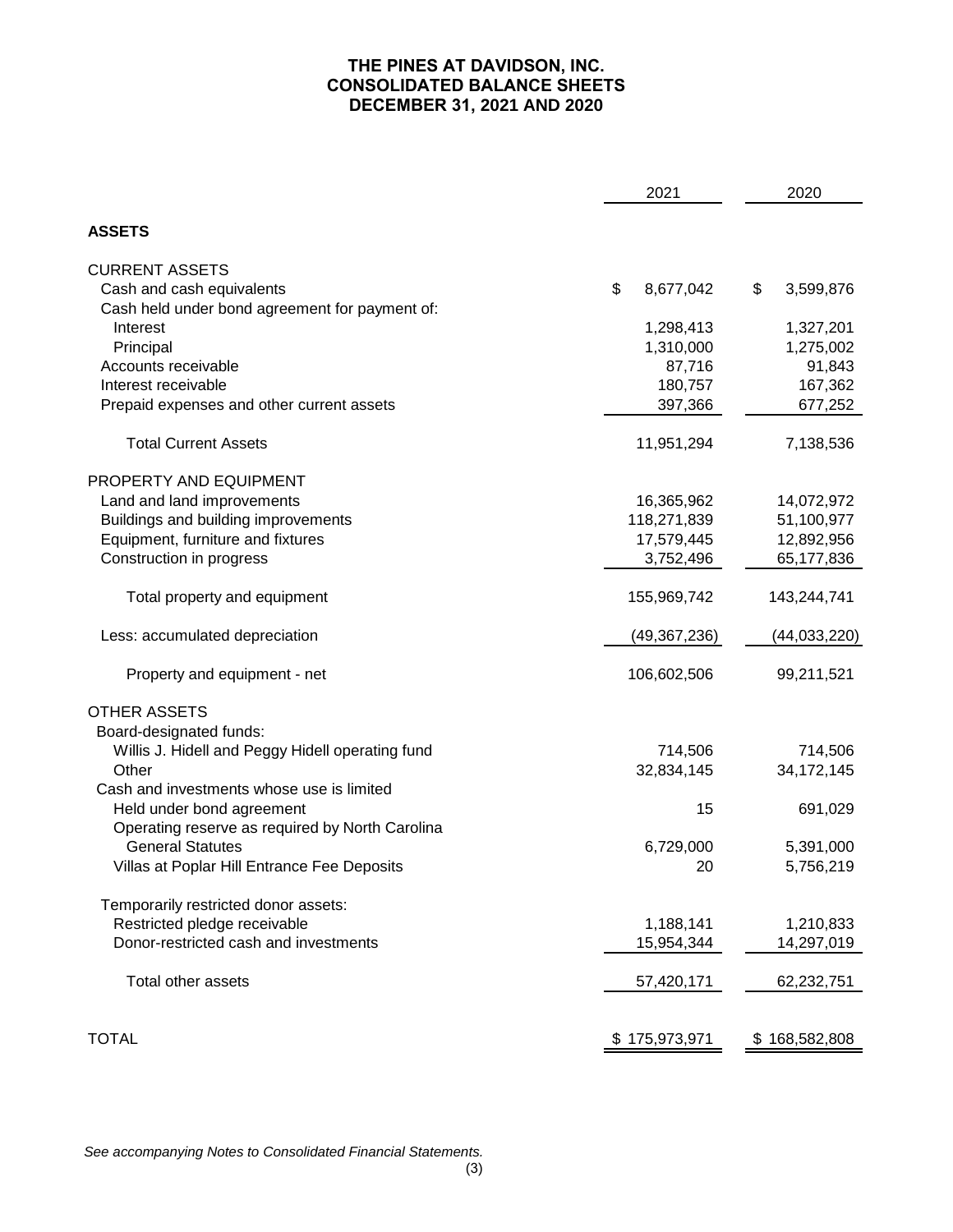# **THE PINES AT DAVIDSON, INC. CONSOLIDATED BALANCE SHEETS (CONTINUED) DECEMBER 31, 2021 AND 2020**

|                                                                                                                                                                                  | 2021                                                | 2020                                                   |
|----------------------------------------------------------------------------------------------------------------------------------------------------------------------------------|-----------------------------------------------------|--------------------------------------------------------|
| <b>LIABILITIES AND NET ASSETS</b>                                                                                                                                                |                                                     |                                                        |
| <b>CURRENT LIABILITIES</b><br>Accounts payable and accrued expenses<br>Interest payable<br>Current portion of long-term debt<br>Refundable advance - Paycheck Protection Program | \$<br>7,547,356<br>1,297,166<br>1,310,000           | \$<br>8,968,603<br>1,315,343<br>1,275,000<br>1,493,900 |
| <b>Total current liabilities</b>                                                                                                                                                 | 10,154,522                                          | 13,052,846                                             |
| LONG-TERM DEBT, NET                                                                                                                                                              | 62,403,684                                          | 66,438,459                                             |
| OTHER LONG-TERM LIABILITIES:<br>Deferred entrance fee revenue<br>Refundable entrance fee<br>Entrance fee deposits<br><b>Total liabilities</b>                                    | 49,090,747<br>3,470,928<br>2,503,374<br>127,623,255 | 33,220,772<br>3,677,044<br>5,580,141<br>121,969,262    |
| <b>NET ASSETS:</b><br>Without donor restrictions:<br>Board-designated<br>Undesignated                                                                                            | 19,509,900<br>11,698,331                            | 18,788,300<br>12,317,394                               |
| Total without donor restrictions                                                                                                                                                 | 31,208,231                                          | 31,105,694                                             |
| With donor restrictions:<br><b>Temporary Donor Restrictions</b>                                                                                                                  | 17,142,485                                          | 15,507,852                                             |
| Total net assets                                                                                                                                                                 | 48,350,716                                          | 46,613,546                                             |

| TOTAL | \$175,973,971 | \$168,582,808 |
|-------|---------------|---------------|
|       |               |               |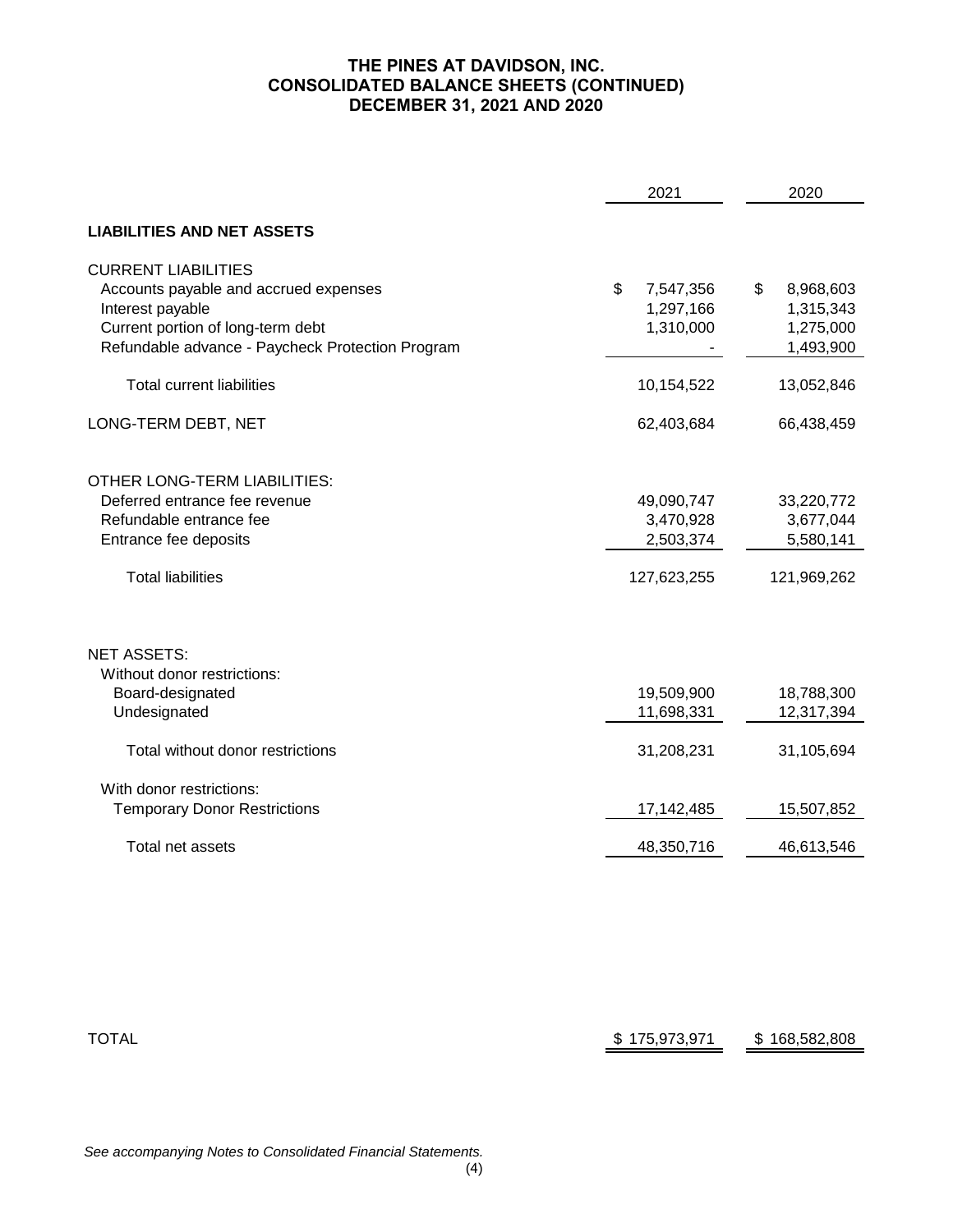# **THE PINES AT DAVIDSON, INC. CONSOLIDATED STATEMENTS OF REVENUES, EXPENSES, AND OTHER CHANGES IN NET ASSETS WITHOUT DONOR RESTRICTIONS YEARS ENDED DECEMBER 31, 2021 AND 2020**

|                                                                               | 2021         | 2020             |
|-------------------------------------------------------------------------------|--------------|------------------|
| OPERATING REVENUE AND SUPPORT:                                                |              |                  |
| <b>Resident services</b>                                                      | \$20,852,248 | \$<br>16,622,464 |
| Amortization of deferred entrance fees                                        | 5,102,364    | 4,179,139        |
| Interest income                                                               | 594,304      | 697,114          |
|                                                                               |              |                  |
| Other operating revenue                                                       | 1,252,591    | 1,198,611        |
| Total operating revenue and support                                           | 27,801,507   | 22,697,328       |
| <b>OPERATING EXPENSES:</b>                                                    |              |                  |
| Salaries and benefits                                                         | 13,384,555   | 11,726,098       |
| Depreciation                                                                  | 5,334,017    | 2,485,240        |
| Other operating expenses                                                      | 7,562,909    | 8,345,554        |
| Interest and amortization expense                                             | 2,558,024    | 540,276          |
| Total operating expenses                                                      | 28,839,505   | 23,097,168       |
| DEFICIT OF REVENUE UNDER EXPENSES FROM OPERATIONS                             |              |                  |
| AND BEFORE OTHER CHANGES                                                      | (1,037,998)  | (399, 840)       |
| <b>OTHER CHANGES:</b>                                                         |              |                  |
| Contributions without donor restrictions                                      | 5,325        | 38,900           |
| PPP loan grant revenue                                                        | 1,493,900    |                  |
| COVID-19 grant revenue (Provider Relief Funds)                                |              | 368,857          |
| Net (decrease) increase in fair value of investments                          | (1,093,089)  | 1,290,947        |
|                                                                               |              |                  |
| EXCESS (DEFICIT) OF REVENUE OVER (UNDER) EXPENSES<br><b>AND OTHER CHANGES</b> | (631, 862)   | 1,298,864        |
|                                                                               |              |                  |
| Net assets released from donor restrictions for building                      |              |                  |
| and equipment                                                                 | 734,399      | 3,007,575        |
| CHANGE IN NET ASSETS WITHOUT DONOR RESTRICTIONS                               | 102,537      | 4,306,439        |
| NET ASSETS WITHOUT DONOR RESTRICTIONS:                                        |              |                  |
| Beginning of year                                                             | 31,105,694   | 26,799,255       |
| End of year                                                                   | \$31,208,231 | 31,105,694<br>\$ |
|                                                                               |              |                  |

*See accompanying Notes to Consolidated Financial Statements.*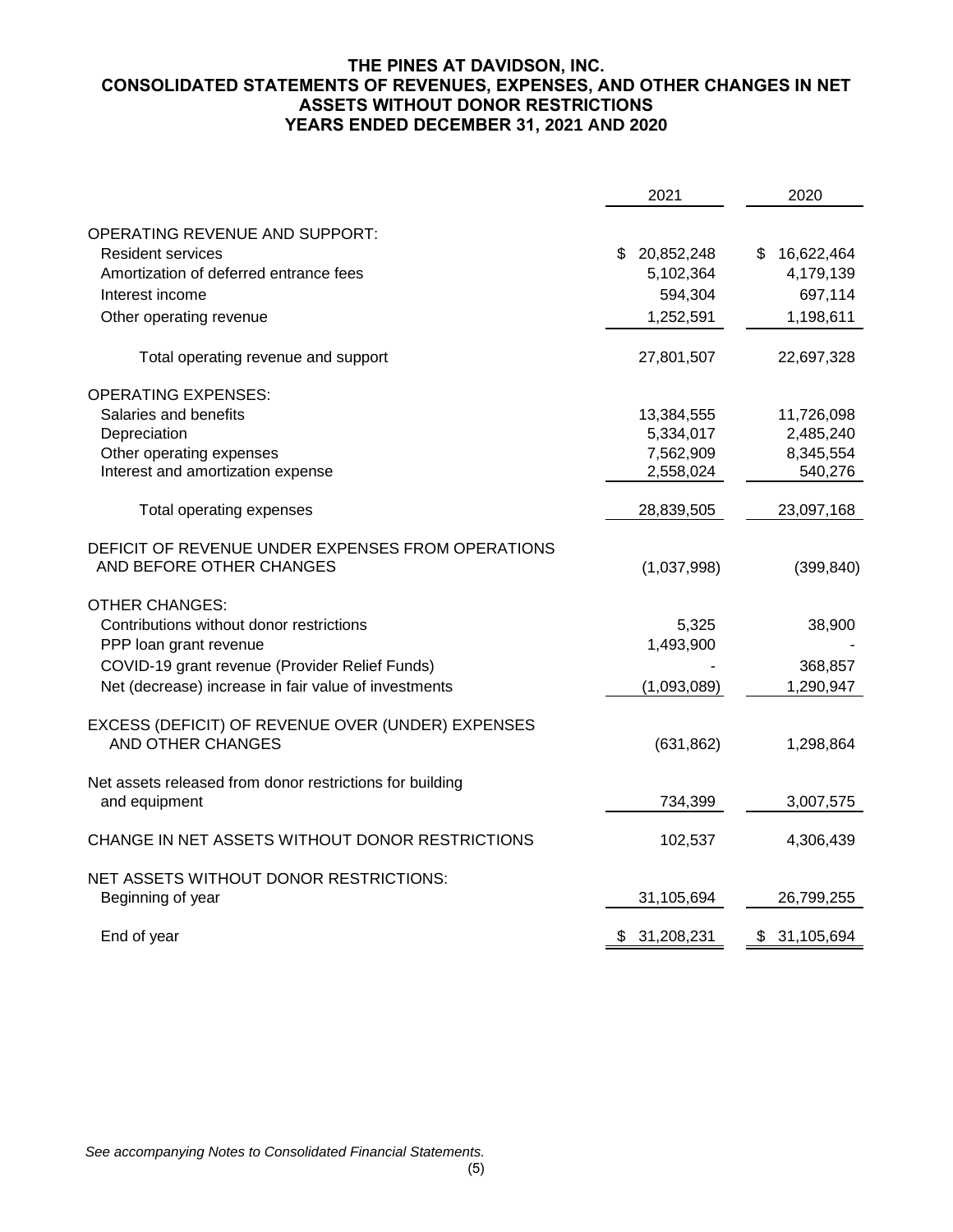# **THE PINES AT DAVIDSON, INC. CONSOLIDATED STATEMENTS OF CHANGES IN NET ASSETS YEARS ENDED DECEMBER 31, 2021 AND 2020**

|                                                                     | 2021             | 2020             |
|---------------------------------------------------------------------|------------------|------------------|
| <b>NET ASSETS WITHOUT DONOR RESTRICTIONS:</b>                       |                  |                  |
|                                                                     |                  |                  |
| Total unrestricted revenue and support                              | 27,806,832<br>\$ | 22,736,228<br>\$ |
| Total unrestricted expenses                                         | (28, 839, 505)   | (23,097,168)     |
| Net assets released from donor restrictions for buildings           |                  |                  |
| and equipment                                                       | 734,399          | 3,007,575        |
| Net (decrease) increase in fair value of investments                | (1,093,089)      | 1,290,947        |
| COVID-19 grant revenue (Provider Relief Funding)                    |                  | 368,857          |
| PPP loan grant revenue                                              | 1,493,900        |                  |
| Increase in net assets without donor restrictions                   | 102,537          | 4,306,439        |
| <b>NET ASSETS WITH TEMPORARY DONOR RESTRICTIONS:</b>                |                  |                  |
| Contributions                                                       | 534,482          | 838,263          |
| Interest income                                                     | 278,919          | 292,147          |
| Net assets released from donor restrictions                         | (1,301,556)      | (3,400,035)      |
| Net increase in fair value of investments                           | 2,023,180        | 910,681          |
| Change in value of pledges with donor restrictions                  | 99,608           | 110,129          |
| Increase (Decrease) in net assets with temporary donor restrictions | 1,634,633        | (1, 248, 815)    |
| <b>CHANGE IN NET ASSETS</b>                                         | 1,737,170        | 3,057,624        |
| <b>NET ASSETS:</b>                                                  |                  |                  |
| Beginning of year                                                   | 46,613,546       | 43,555,922       |
| End of year                                                         | 48,350,716       | 46,613,546<br>\$ |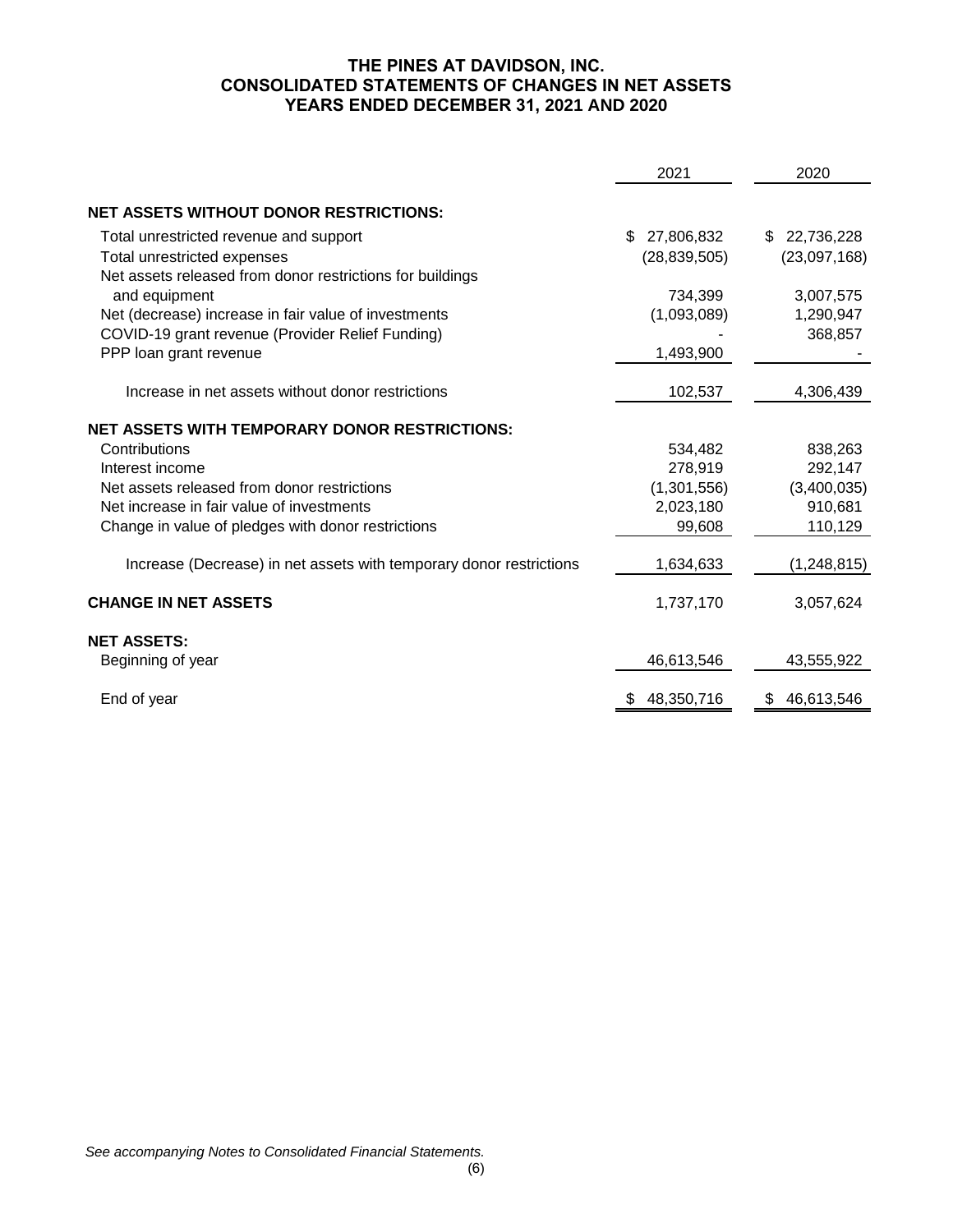# **THE PINES AT DAVIDSON, INC. CONSOLIDATED STATEMENTS OF CASH FLOWS YEARS ENDED DECEMBER 31, 2021 AND 2020**

|                                                                   | 2021             | 2020 |                |  |
|-------------------------------------------------------------------|------------------|------|----------------|--|
| <b>CASH FLOWS FROM OPERATING ACTIVITIES:</b>                      |                  |      |                |  |
| Change in net assets                                              | \$<br>1,737,170  | \$   | 3,057,624      |  |
| Adjustments to reconcile change in net assets to net cash         |                  |      |                |  |
| provided (used) by operating activities:                          |                  |      |                |  |
| Depreciation                                                      | 5,334,017        |      | 2,485,240      |  |
| Amortization                                                      | 71,130           |      | 72,175         |  |
| Amortization of deferred entrance fees                            | (4,985,496)      |      | (4, 142, 491)  |  |
| Amortization of improvement deposits                              | (116, 868)       |      | (36, 648)      |  |
| Amortization of bond premium                                      | (118, 268)       |      | (118, 268)     |  |
| Net change in fair value of investments                           | (930,091)        |      | (2,201,628)    |  |
| Change in value of long-term pledges                              | (99, 608)        |      | (110, 129)     |  |
| Restricted contributions                                          | (534, 482)       |      | (838, 263)     |  |
| Restricted interest income                                        | (278, 919)       |      | (292, 147)     |  |
| Refundable Advance - Paycheck Protection Program                  | (1,493,900)      |      | 1,493,900      |  |
| Changes in operating assets and liabilities - net                 | 1,467,028        |      | (197, 190)     |  |
|                                                                   |                  |      |                |  |
| Net cash provided (used) by operating activities                  | 51,713           |      | (827, 825)     |  |
| <b>CASH FLOWS FROM INVESTING ACTIVITIES:</b>                      |                  |      |                |  |
| Purchase of property and equipment                                | (15,360,835)     |      | (38, 160, 877) |  |
| Net change of investments and board-designated funds              | (604, 934)       |      | 2,060,572      |  |
| Net cash used by investing activities                             | (15,965,769)     |      | (36, 100, 305) |  |
| <b>CASH FLOWS FROM FINANCING ACTIVITIES:</b>                      |                  |      |                |  |
| Restricted contributions                                          | 534,482          |      | 838,263        |  |
| Restricted interest income                                        | 278,919          |      | 292,147        |  |
| Net proceeds from issuance of long-term debt                      | 9,176,647        |      | 2,672,638      |  |
| Repayment of long-term debt                                       | (13, 129, 285)   |      | (1, 165, 000)  |  |
| Net proceeds from entrance fees                                   | 20,579,376       |      | 5,059,733      |  |
| Net proceeds from improvement deposits                            | 186,847          |      | 26,568         |  |
| Net entrance fee deposits                                         | (3,076,767)      |      | 3,306,699      |  |
| Net cash provided by financing activities                         | 14,550,219       |      | 11,031,048     |  |
| DECREASE IN CASH, CASH EQUIVALENTS<br><b>AND RESTRICTED CASH</b>  | (1,363,837)      |      | (25, 897, 082) |  |
| CASH, CASH EQUIVALENTS, AND RESTRICTED CASH:<br>Beginning of year | 12,649,327       |      | 38,546,409     |  |
| End of year                                                       | \$<br>11,285,490 | \$   | 12,649,327     |  |

*See accompanying Notes to Consolidated Financial Statements.*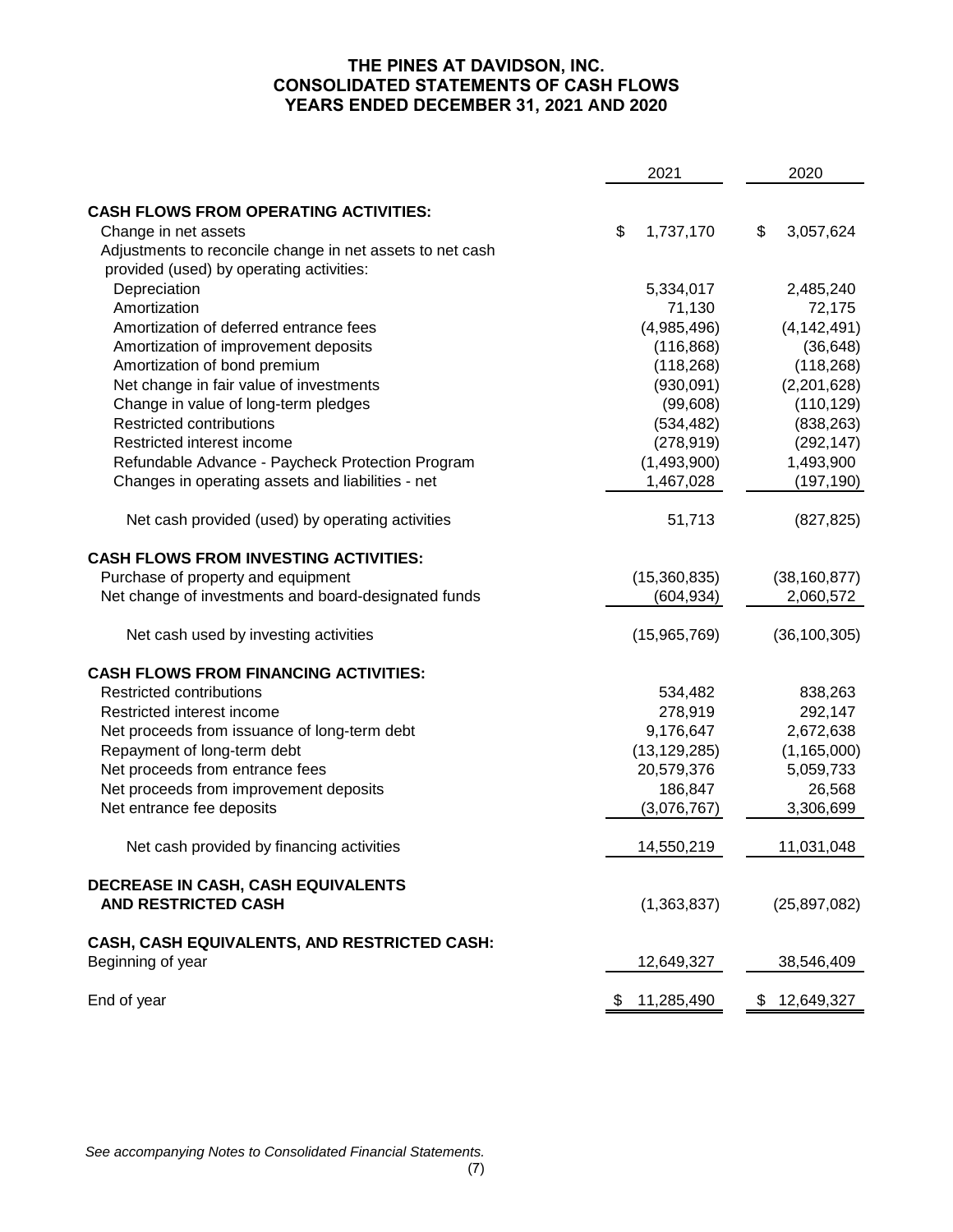## **NOTE 1 ORGANIZATION AND SIGNIFICANT ACCOUNTING AND REPORTING POLICIES**

#### **Organization and Mission Statement**

The Pines at Davidson, Inc. (formerly known as Davidson Retirement Community, Inc.) ("The Pines at Davidson") is a continuing care retirement community located on approximately 142 acres in Davidson, North Carolina, offering housing where residents aged 65 and older live independently in 250 residential apartments, cottages, and villas ("Residential Center") and are provided services that include meals, activities, and housekeeping. Residents use the Jetton Community Center, which features a central dining room, café, library, post office, bank, private dining room, living room, game room, large meeting room, and chapel. There are also living accommodations and support services available in the Mariam Coltrane Schramm Health Center ("Schramm Health Center") for residents who require assistance with the activities of daily living or who become ill and require long-term nursing care. The Schramm Health Center consists of the Workman Wellness Center, a 30-bed assisted living unit and a 51-bed nursing unit. The Workman Wellness Center includes a wellness clinic supervised by a registered nurse serving residents within The Pines at Davidson, massage therapy facilities, a hot-water whirlpool, a warm-water therapy pool, exercise equipment room oriented towards strength and endurance training, and separate locker rooms for men and women.

The Pines at Davidson was founded in 1983 under the leadership and guidance of the Davidson College Presbyterian Church. Financial support from members of the congregation of the church and others provided the initial \$2,000,000 in gifts and pledges as the initial funding for The Pines at Davidson. The Pines at Davidson obtained a construction loan to construct its original facilities that was secured by a first deed of trust on its land and improvements. A portion of the construction loan was also secured by a pledge by the trustees of Davidson College of marketable securities having a market value of \$5,226,810 as of July 29, 1988. The Pines at Davidson granted Davidson College a second deed of trust on its land and improvements to secure any liability that Davidson College might incur as a result of the pledge of its marketable securities. Permanent financing was provided by the issuance of \$24,210,000 of tax-exempt bonds in October 1988, shortly after the initial facilities were completed in July 1988. Proceeds from such permanent financing were used to pay off The Pines at Davidson's construction loan and the pledge of securities by Davidson College was terminated and the first and second deeds of trust in favor of the construction lender and Davidson College were released. In 1994, The Pines at Davidson refinanced its tax-exempt bonds in order to obtain a lower interest rate on its debt, and the following year, friends of The Pines at Davidson pledged \$1,040,000 to expand the Schramm Health Center and increase The Pines at Davidson's Resident Support Fund. In 1999, The Pines at Davidson opened its warm-water therapy facility. Approximately \$2,979,000 in gifts, pledges, and deferred gifts were contributed to finance the construction and operation of the warm-water therapy facility.

In 2006, The Pines at Davidson completed a bond offering (see Note 5) to fund an expansion and renovation project to the existing facility and repay the majority of its existing debt. In addition, The Pines at Davidson received contributions of over \$2,000,000 in gifts and pledges to help finance the health care and dining-related elements of the expansion. The expansion project was completed and placed in use during 2008. The expansion project resulted in the addition of 10 assisted living beds, 4 nursing beds, and 24 residential apartments.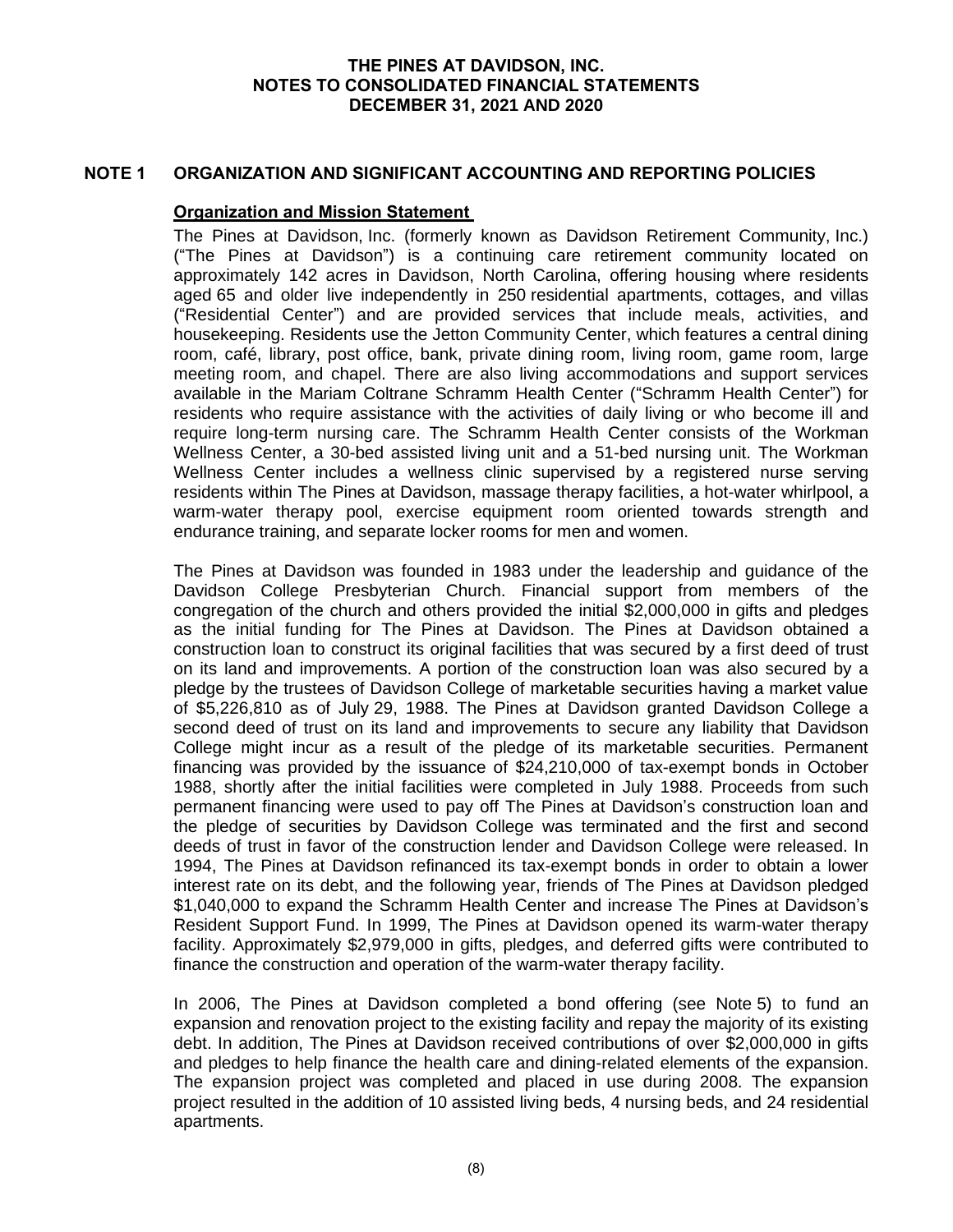# **NOTE 1 ORGANIZATION AND SIGNIFICANT ACCOUNTING AND REPORTING POLICIES (CONTINUED)**

# **Organization and Mission Statement (Continued)**

On September 17, 2013, the North Carolina Medical Care Commission issued \$14,645,000 in bonds on behalf of The Pines at Davidson to finance the acquisition, construction and equipping of 24 villa apartments ("Hickory Crest Villas") (see Note 5). Site work on the Hickory Crest Villas began in early October 2013, and the units were placed in service January 1, 2015. Since completion of the Hickory Crest Villas, The Pines at Davidson has a total of 250 residential apartments, cottages and villas.

In 2016 The Pines' Board of Directors approved a revised strategic plan named BEYOND EXPECTATIONS: Shaping Our Future Together which identified needed improvements in The Pines' facilities and services ("Project"). Architectural and engineering work on the Project started in late 2017, site work started in early 2019 and construction was completed in 2021. On March 28, 2019, the North Carolina Medical Care Commission issued \$42,725,000 in tax-exempt Series A bonds and \$11,905,000 in tax-exempt Series B bonds representing public debt and bank debt, respectively, on behalf of The Pines to finance the construction and equipping of the Project. The issuance of the 2019 Series A Bonds involved an original issue premium of \$2,945,241 for total original issuance plus premium of \$45,670,241.

The Project includes the renovation and partial replacement of the nursing unit, moving from its current hospital-like design with long corridors to a residential neighborhood plan. Ultimately, the nursing unit will consist of four neighborhoods: (1) the current Purcell Memory Support neighborhood with its 16 existing private rooms; (2) a nursing neighborhood comprised of 19 existing private rooms; and (3) two new nursing neighborhoods, each with 20 new private rooms. Each of the four nursing neighborhoods will include private rooms clustered near a common kitchen, dining and community space for resident activities and socializing. The updated neighborhood design will enable residents to benefit from a smaller, more intimate sense of community, enhancing their quality of life by encouraging more activity and greater engagement. Additionally, the 40 new private rooms, contained in a new two-story nursing wing connected to the current nursing wing, will offer more square footage, larger windows providing more natural light, private showers, built-in cabinets and personal-sized refrigerators so that each room becomes a comfortable residence. Following completion of these improvements, The Pines will have a total of 75 nursing beds offering nursing care, for a net increase of 24 nursing beds after 40 new private rooms are added and 16 existing nursing beds are removed from service upon completion of the Project.

The dining facilities in the assisted living unit will be renovated as part of the Project to provide a warmer "Country Kitchen" model (mirroring the "Country Kitchens" that will serve the two new nursing neighborhoods), enabling residents to benefit from the more customized serving of meals.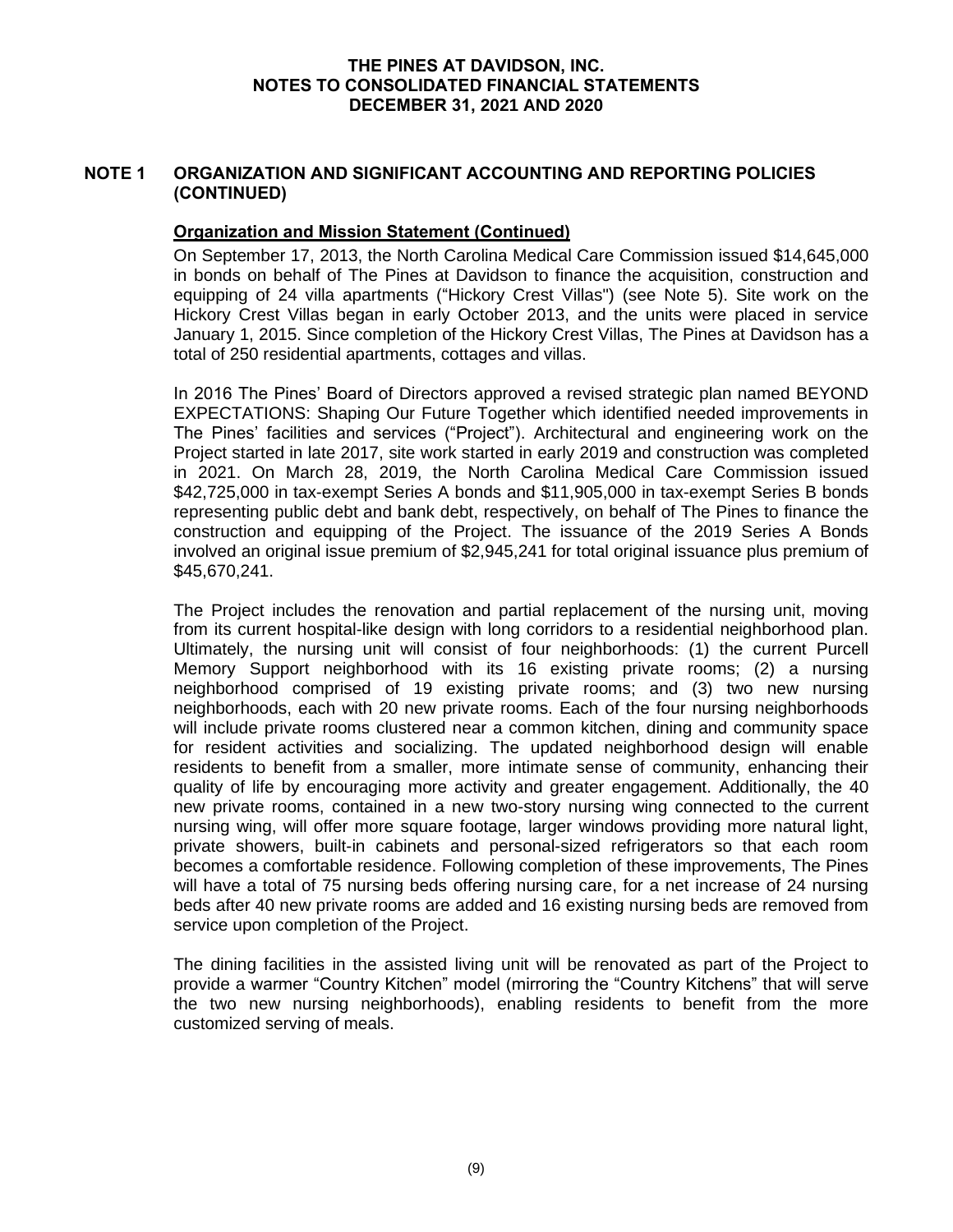# **NOTE 1 ORGANIZATION AND SIGNIFICANT ACCOUNTING AND REPORTING POLICIES (CONTINUED)**

# **Organization and Mission Statement (Continued)**

The Project will also reconfigure portions of the Jetton Community Center to create three new dining venues in addition to existing waited table service: (1) a market-place styled café where fresh food is ordered and prepared to residents' specifications from a variety of popular stations, such as an open hearth oven, Asian wok, chef's exhibition station, char grille, rotisserie oven, hand-crafted salad bar, in-house bakery and dessert café; (2) a pub offering light meals and adult beverages; and (3) a coffee and ice cream kiosk for snacks and prepared items that can be purchased to "grab and go." To make these dining changes possible, the existing Davidson Room will be repurposed for dining use and a large replacement gathering room will be added at the back of the Jetton Community Center. The new Davidson Room will be equipped with partitions enabling concurrent events to be held when demand is high. The new Davidson Room will include a multipurpose space on the lower level. By creating flexible space, The Pines will be able to meet the diverse preferences of active residents while maintaining the intimate feel of the community.

A new fitness area is included in the Project, attached to the current Workman Wellness Center, that will provide an attractive setting for additional strength and cardio fitness equipment. The multi-purpose space in the lower level of the new Davidson Room will provide space for exercise classes.

A major component of the Project includes the construction of two new multi-story apartment buildings, each containing 19 apartments (for a total of 38 new Independent Living Units), known as "The Villas at Poplar Hill." Floor plans for the individual units vary in design ranging from approximately 1,164 to 1,681 square feet. Each unit in The Villas at Poplar Hill features a living room, one and a half or two bathrooms, storage areas, a patio/balcony or sunroom (16 units have both), carpeting, a fully equipped kitchen and basement or detached covered parking. All units in The Villas at Poplar Hill have individually controlled heating and air conditioning, cable television and telephone hookups, laundry room for a washer and dryer and 24-hour fire, safety, and medical emergency call system. As of December 31, 2021, 38 of 38 apartments at the Villas at Poplar Hill were occupied (37) or reserved (1).

Additional parking near the Schramm Health Center and Jetton Community Center is being added as part of the Project. The Pines is also adding a second entrance at the front of the campus (by extending Avinger Lane by approximately 750 feet).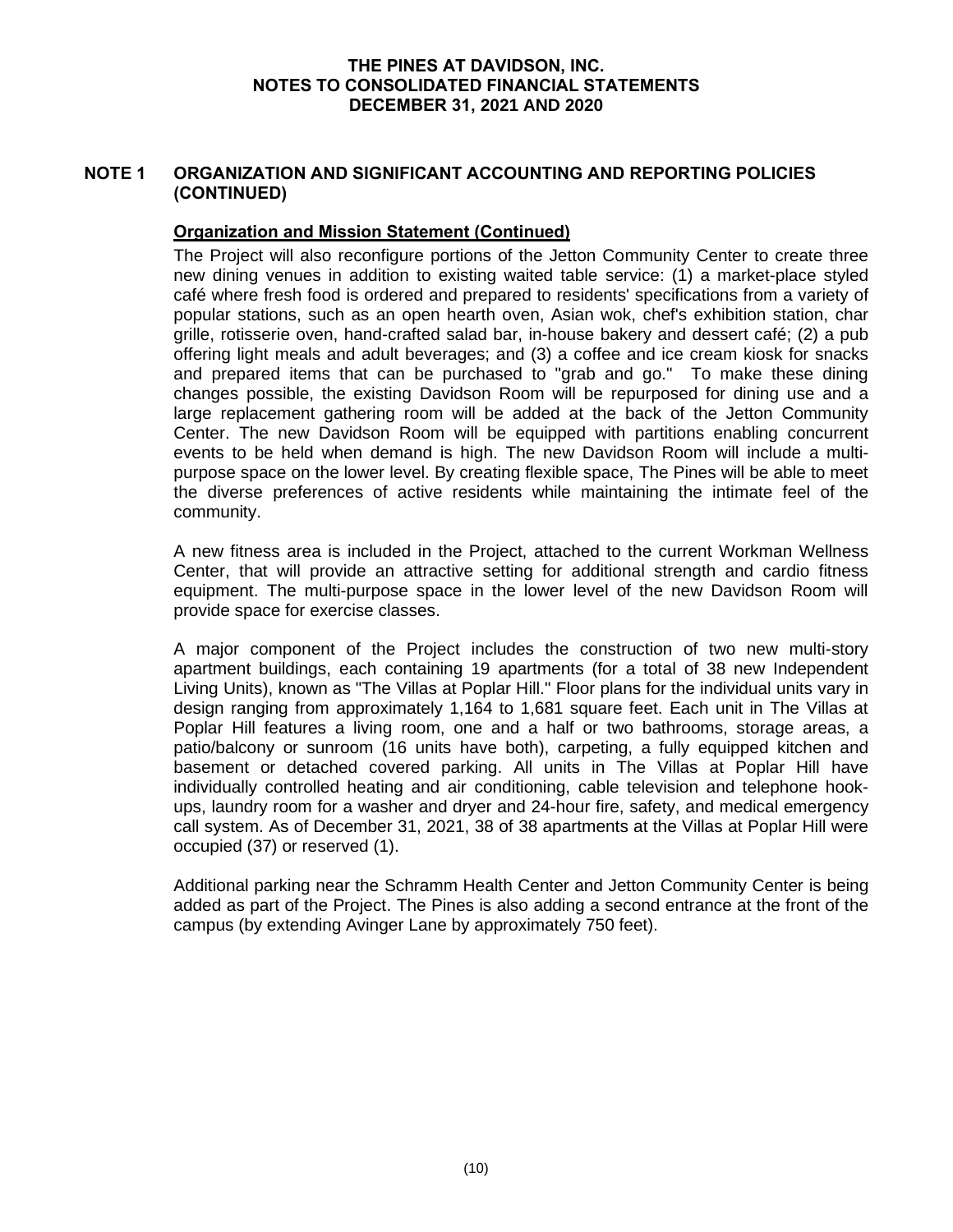# **NOTE 1 ORGANIZATION AND SIGNIFICANT ACCOUNTING AND REPORTING POLICIES (CONTINUED)**

# **Organization and Mission Statement (Continued)**

The Pines undertook a capital campaign entitled "Great People, Special Places" to raise gifts, pledges and deferred gifts to help finance the cost of constructing the improvements to nursing, assisted living and the Community Center that comprise the Project. As of December 31, 2021, gifts, binding pledges, and revocable deferred gifts in the amounts of \$2,791,000, \$190,000, and \$570,000 respectively, have been raised for the "Great People, Special Places, for a total of \$3,551,000. As of December 31, 2020, gifts, binding pledges, and revocable deferred gifts in the amounts of \$2,551,000, \$289,000, and \$680,000, respectively, were raised for the "Great People, Special Places," for a total of \$3,520,000.

The Pines at Davidson is a nonstock, nonprofit corporation organized under the laws of the state of North Carolina to own and operate the Residential Center and Schramm Health Center. As a nonstock corporation, The Pines at Davidson has no shareholders, and any surplus remains within the corporation to build reserves for unforeseen financial needs and repairs and renovations to benefit residents. As a nonprofit corporation, The Pines at Davidson is oriented toward fulfilling its mission while maintaining financial security for its residents rather than earning profits to benefit shareholders. The Davidson College Presbyterian Church and Davidson College continue to have involvement in The Pines at Davidson but have no responsibility for any of The Pines at Davidson's obligations.

The Pines at Davidson is the sole member of Mecklenburg Real Estate Holdings, LLC ("MREH"), a single member limited liability company, formed April 22, 2014 for the purpose of holding and managing real property for the benefit of The Pines at Davidson.

The Pines at Davidson is the sole member of SDK Enterprises ("SDK"), a single member limited liability company, formed June 21, 2019 for the purpose of holding and managing real property for the benefit of The Pines at Davidson.

The Pines at Davidson's mission statement is as follows:

The mission of The Pines at Davidson is to provide high quality housing, health care and other services that exceed residents' expectations.

#### **Principles of Consolidation**

The consolidated financial statements include the accounts of The Pines at Davidson, MREH, and SDK (collectively, "The Pines"). All significant intercompany accounts and transactions have been eliminated in consolidation.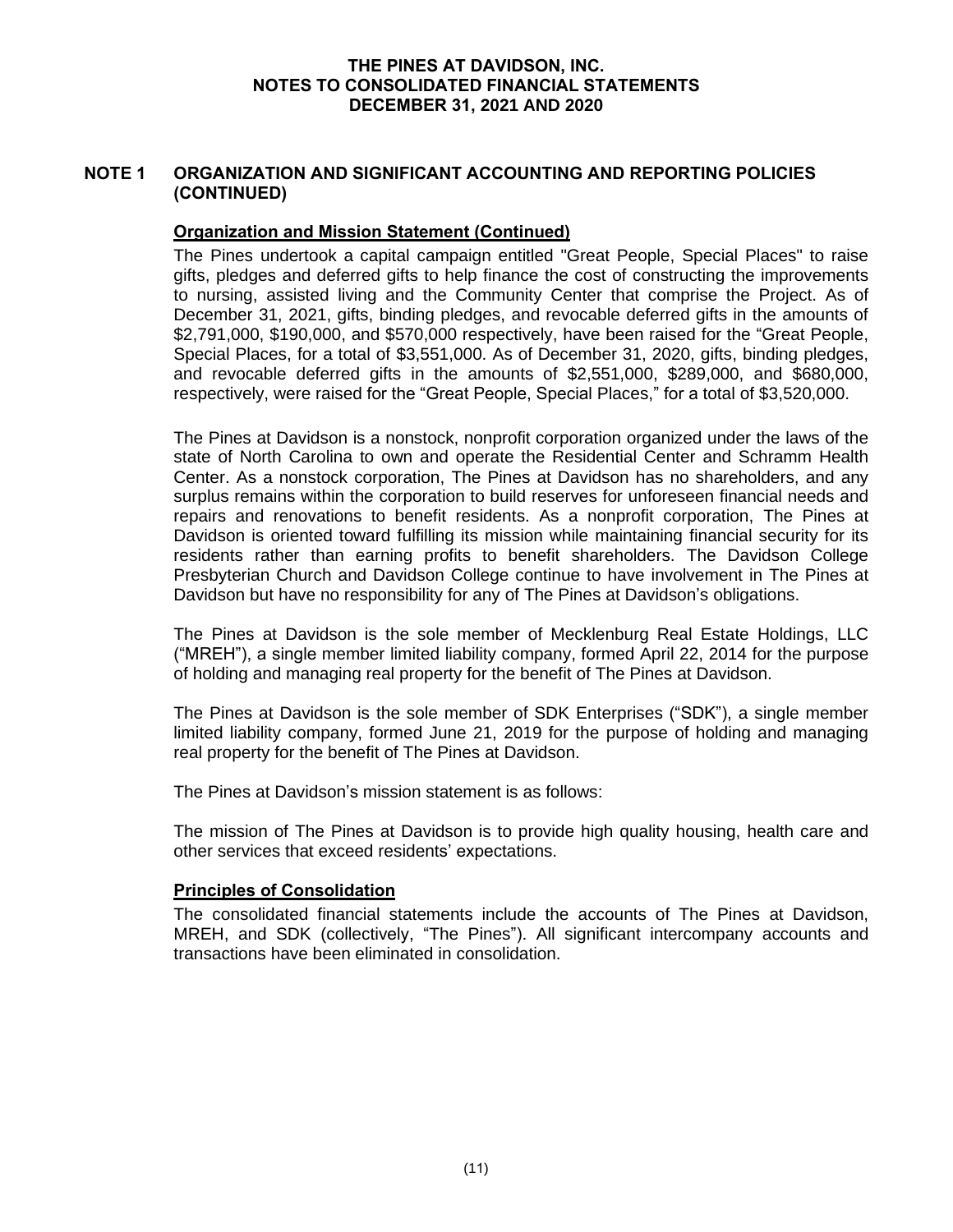# **NOTE 1 ORGANIZATION AND SIGNIFICANT ACCOUNTING AND REPORTING POLICIES (CONTINUED)**

# **Financial Assistance and Resident Support Fund**

All residents have a contractual agreement with The Pines providing that in return for payment of an entrance fee and monthly fees, residents will have access to living arrangements and nursing care. It is The Pines' policy that a resident's agreement will not be terminated solely because of the resident's financial inability to continue to pay the monthly fee or other charges due under the agreement by reason of circumstances beyond the resident's control, such as outliving one's financial resources. This policy, however, shall not be construed as qualifying the right of The Pines to terminate a resident's agreement in accordance with the terms of the agreement. If a resident presents facts, which in the opinion of The Pines justify special financial consideration, The Pines will give careful consideration to subsidizing, in whole or in part, the monthly charge and other charges payable by a resident under the agreement so long as such subsidy can be made without impairing the ability of The Pines to attain its objectives while operating on a sound financial basis. Any determination by The Pines with regard to the granting of financial assistance is within the sole discretion of The Pines. Each resident's agreement with The Pines provides that the resident will not make any gift or other transfer of property for less than adequate consideration for the purpose of evading the resident's obligation under the agreement or if such gifts or transfer would render the resident unable to meet such obligations.

The Pines has established the Resident Support Fund, which is used to assist residents who become unable to pay their monthly fees and other charges as described above. The Resident Support Fund's investments are invested primarily in the Vanguard Wellington Fund.

# **Entrance Fees**

Under the terms of the residence and care agreement, each resident member pays an entrance fee. The agreement requires a deposit of 10% of the entrance fee amount when a unit is reserved with the balance of the fee to be paid 10 days prior to occupancy. During the years ended December 31, 2021 and 2020, The Pines has received net entrance fees of \$20,579,376 and \$5,059,733, respectively. Entrance fees received upon occupancy, along with monthly service fees, pay the cost of services provided to residents. Once a unit is occupied, entrance fees are recognized as income over the actuarially determined expected residency period of each of The Pines' residents. Entrance fees are partially refunded to residents vacating a unit in the first 12 months of occupancy, except as noted below. The refund is determined based on the number of months occupied, less an administrative fee, and is paid after occupancy of the unit by a new resident.

Deposits paid, less an administrative charge, are refundable to persons canceling their residency contract prior to occupying The Pines. No administrative charge is assessed for cancelation resulting from death or from physical or mental impairment.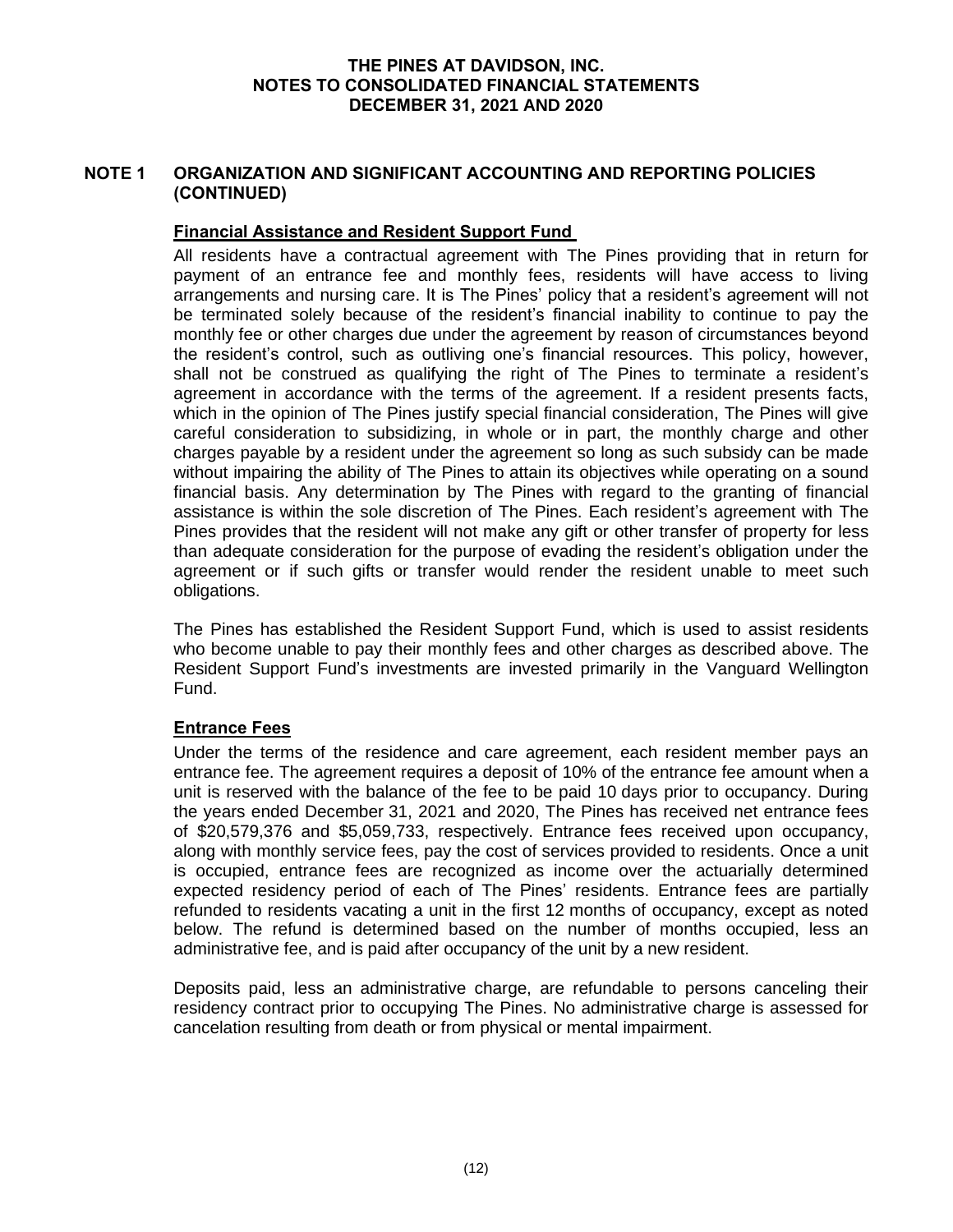# **NOTE 1 ORGANIZATION AND SIGNIFICANT ACCOUNTING AND REPORTING POLICIES (CONTINUED)**

# **Entrance Fees (Continued)**

Residents may elect to pay additional incremental entrance fees based on the resident's age at his or her nearest birthday on the date of occupancy. Under this option, 90% or 50% of the original entrance fees are refundable dependent on the contract option elected. The contract provides for payment of the refundable fees after the unit is vacated and a new resident occupies the unit and pays the entrance fee in effect at the time of occupancy. Prospective residents may reserve priority on The Pines' waiting list to occupy a unit to become available in the future by making a \$1,000 refundable deposit for a unit or paying a \$100 nonrefundable fee if under the age of 70. Total deposits, including the 10% and \$1,000 deposits held, were \$2,503,374 and \$5,580,141 at December 31, 2021 and 2020, respectively. The refundable portion of entrance fees paid under the refund option contracts and deposits paid to reserve priority for a future unit are classified on the accompanying consolidated balance sheets as refundable entrance fees. Of the total refundable deposits, \$453,210 and \$4,760,292 are deposits related to "The Villas at Poplar Hill" project at December 31, 2021 and 2020, respectively.

The Pines also allows its tenants to pay improvement deposits to fund the construction of improvements to their independent living units. During the years ended December 31, 2021 and 2020, the Pines received approximately \$189,000 and \$29,000, respectively, of such improvement deposits.

# **Use of Estimates**

The preparation of consolidated financial statements in conformity with accounting principles generally accepted in the United States of America requires management to make estimates and assumptions that affect the reported amounts of assets and liabilities and disclosure of contingent assets and liabilities at the date of the consolidated financial statements. Estimates also affect the reported amounts of revenues and expenses during the reporting period. Significant estimates include the useful lives of property and equipment and the expected residency period. Actual results could differ from these estimates.

# **Cash and Cash Equivalents**

All liquid investments with a maturity of three months or less are considered to be cash equivalents unless held under bond agreement, designated as long-term investments by the board of directors (the "board"), or restricted as to use by the donor. These investments are recorded at cost in the accompanying consolidated balance sheets.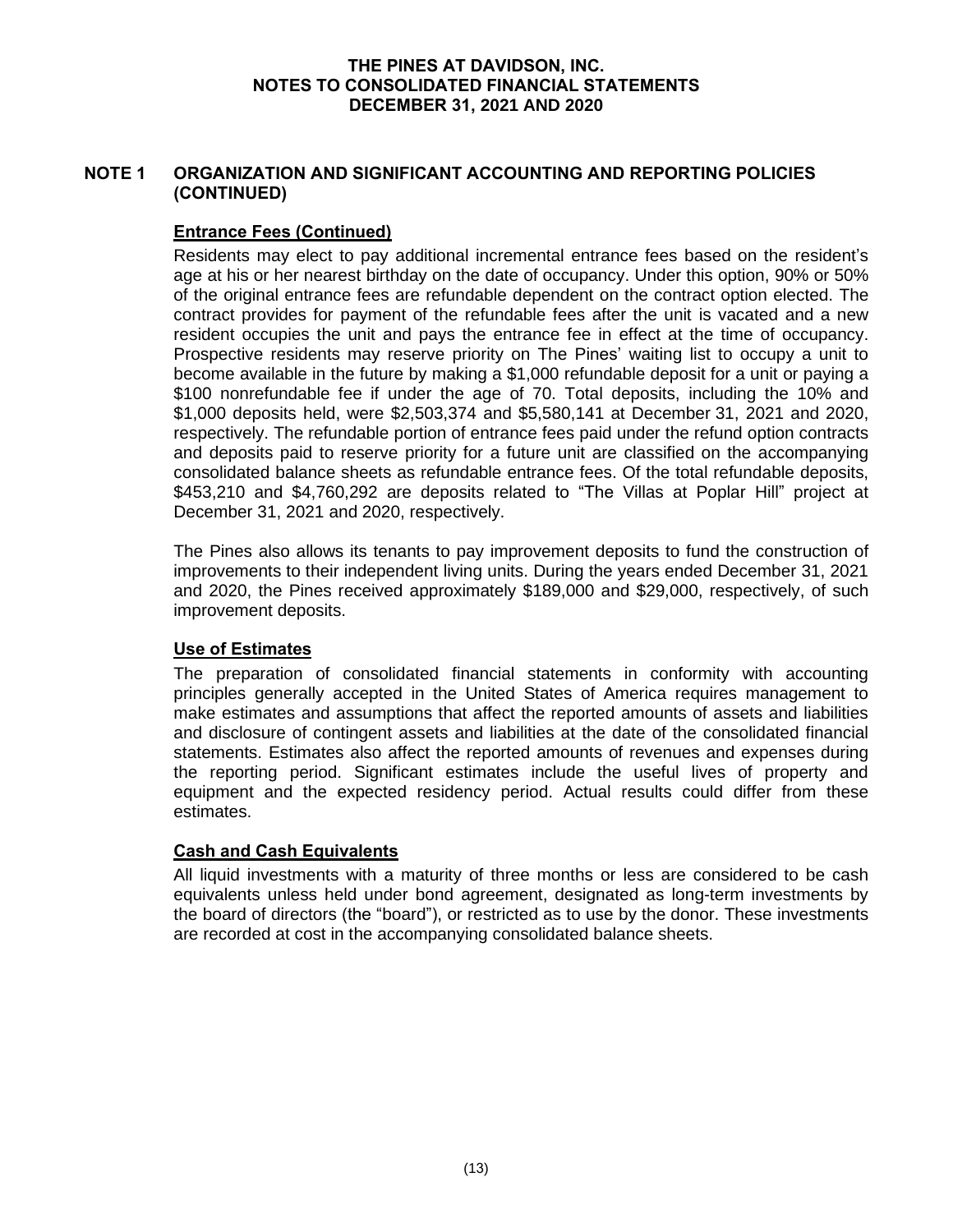# **NOTE 1 ORGANIZATION AND SIGNIFICANT ACCOUNTING AND REPORTING POLICIES (CONTINUED)**

# **Cash and Cash Equivalents (Continued)**

Restricted cash is included with cash and cash equivalents in the consolidated statements of cash flows. The following table provides a reconciliation of cash, cash equivalents, and restricted cash reported within the consolidated balance sheets that sum to the total amounts shown in the consolidated statements of cash flows.

|                                                |   | 2021       | 2020            |
|------------------------------------------------|---|------------|-----------------|
| Cash and Cash Equivalents                      | S | 8,677,042  | \$<br>3,599,876 |
| Cash held under bond agreement for payment of: |   |            |                 |
| Interest                                       |   | 1,298,413  | 1,327,201       |
| Principal                                      |   | 1,310,000  | 1,275,002       |
| Cash held under bond agreement - Noncurrent    |   | 15         | 691,029         |
| Villas at Poplar Hill Entrance Fee Deposits    |   | 20         | 5,756,219       |
| Total                                          |   | 11,285,490 | 12,649,327      |

# **Accounts Receivable**

Resident accounts receivable consists of resident monthly service fees. The Pines provides an allowance for uncollectible accounts using management's estimate about the collectability of any past due accounts. Residents are not required to provide collateral for services rendered. Payment for services is required upon receipt of invoice or claim submitted. At both December 31, 2021 and 2020 the Pines did not have an allowance for bad debts.

## **Fair Value of Financial Instruments**

Financial Accounting Standards Board (FASB) Accounting Standards Codification (ASC) Topic 820, *Fair Value Measurements and Disclosures*, establishes a three-level valuation hierarchy based upon observable and unobservable inputs for fair value measurement of financial instruments that is discussed below in Note 3.

#### **Property and Equipment**

Purchased property and equipment are recorded at cost. Expenditures that materially increase values, change capacities, or extend estimated useful lives are capitalized. All fixed assets are depreciated using the straight-line method using the following estimated useful lives:

| Land improvements                   | 5–40 vears |
|-------------------------------------|------------|
| Buildings and building improvements | 3–40 vears |
| Equipment, furniture, and fixtures  | 3–30 vears |

Depreciation expense for 2021 and 2020 was \$5,334,017 and \$2,485,240, respectively. No interest was capitalized during the year ended December 31, 2021. Interest capitalized during the year ended December 31, 2020 was \$1,941,157, net of interest earnings on other cash accounts held under bond agreement.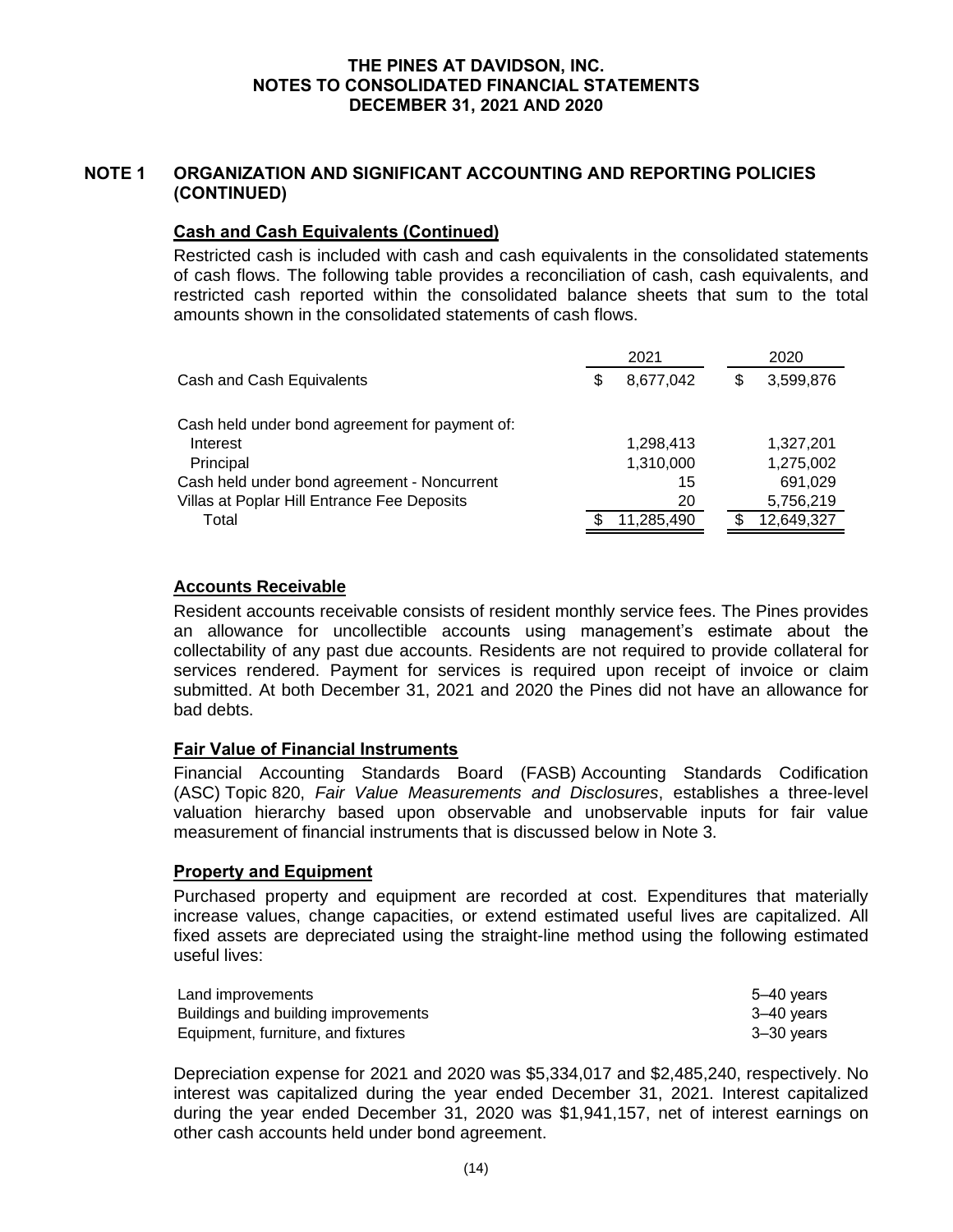# **NOTE 1 ORGANIZATION AND SIGNIFICANT ACCOUNTING AND REPORTING POLICIES (CONTINUED)**

# **Property and Equipment (Continued)**

The Pines capitalizes all property and equipment expenditures which have a cost in excess of \$500 and an expected life greater than or equal to three years.

Commencing with the year ended December 31, 2021, The Pines began capitalizing certain unit refurbishment costs that were previously expensed as incurred. These capitalized costs are being depreciated over their estimated useful lives. This accounting change was made prospectively in 2021.

# **Prepaid Expenses and Other Current Assets**

Prepaid expenses and other current assets is comprised of amounts paid in advance for property and liability insurance and, mainly real property held by The Pines.

# **Board-Designated Funds**

Board-designated funds include assets set aside by the board to be used for capital expenditures for the repair or replacement of The Pines' property and equipment. The board retains control over these funds and may, at its discretion, use the funds for other purposes.

# **Cash and Investments Whose Use is Limited**

Cash and investments whose use is limited consist of funds held pursuant to the requirements of The Pines' revenue bond agreement (see Note 2), funds held to maintain an operating reserve as required by North Carolina General Statutes (see Note 11), and refundable deposits related to "The Villas at Poplar Hill" project.

#### **Debt Issuance Costs**

Debt issuance costs consist of costs incurred from the issuance of The Pines' revenue bonds, including underwriter's fees, legal and accounting fees, and printing costs. These costs are being amortized over the term of the revenue bonds, using the effective-interest method. During 2006, The Pines completed a bond offering of its Series 2006 North Carolina Medical Care Commission Health Care Facilities First Mortgage Revenue Bonds. The Pines capitalized bond issuance costs associated with the bond offering totaling approximately \$715,000. The Pines used the proceeds from the bond offering to refund all but \$100,000 of the outstanding Series 1994 North Carolina Medical Care Commission Health Care Facilities First Mortgage Revenue Bonds ("Series 1994 Bonds").

During the year ended December 31, 2008, The Pines prepaid the outstanding Health Care Facilities First Mortgage Revenue Bonds, Series 2006B ("Series 2006B Bonds") in the amount of \$4,800,000.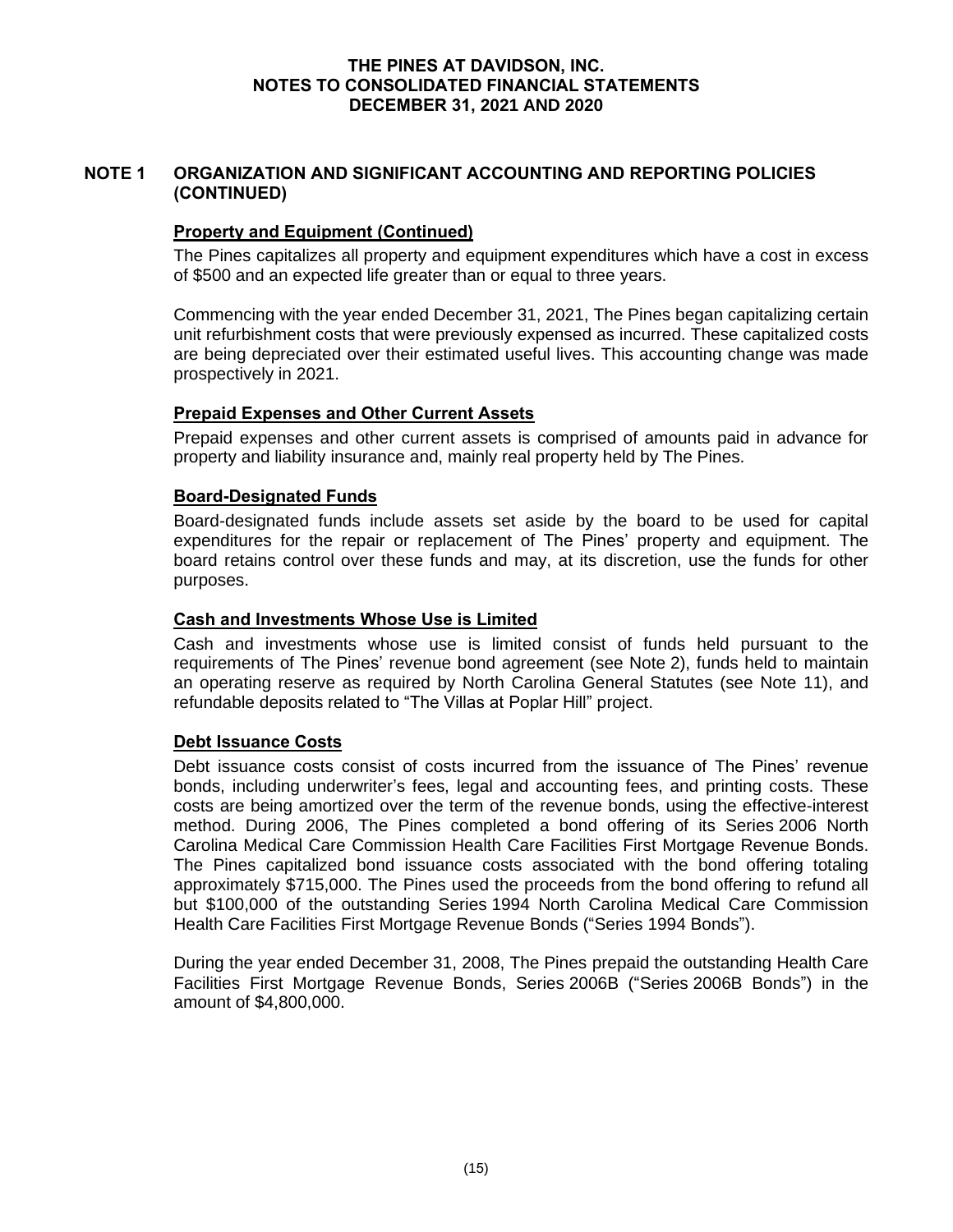# **NOTE 1 ORGANIZATION AND SIGNIFICANT ACCOUNTING AND REPORTING POLICIES (CONTINUED)**

## **Debt Issuance Costs (Continued)**

During 2013, The Pines completed a bond offering of its Series 2013 North Carolina Medical Care Commission Health Care Facilities Revenue Bonds. The Pines deferred the bond issuance costs associated with the bond offering totaling approximately \$213,000. The Pines used the proceeds from the bond offering to expand The Pines' existing continuing care retirement community, including the construction of two new multi-story apartment buildings.

During 2015, The Pines completed a refinance of its Series 2006 Bonds with Series 2015 Bonds (both defined hereinafter). The Pines deferred the bond issuance costs associated with the bond offering totaling approximately \$154,000.

During 2018, The Pines began the process for a bond offering of two Series 2019 bonds. The Pines deferred the bond issuance costs associated with such bond offering totaling approximately \$46,000.

During 2019, The Pines completed a bond offering of two Series 2019 North Carolina Medical Care Commission Retirement Facilities First Mortgage Revenue Bonds ("Series 2019A Bonds" and "Series 2019B Bonds"). The Pines deferred the bond issuance costs associated with the bond offerings totaling approximately \$1,016,000, including the portion deferred in 2018. The Pines used the proceeds from the bond offering to expand The Pines' existing continuing care retirement community, including the construction of two new multistory apartment buildings.

Deferred debt issuance costs are presented as a reduction of the carrying amount of the related debt and amortized using the effective interest method over the life of the debt as a component of interest expense.

# **Pledges Receivable**

Unconditional promises to give that are expected to be collected within one year are recorded at net realizable value. Unconditional promises to give that are expected to be collected in future years are recorded at the present value of estimated future cash flows using discount rates, which are calculated annually. The Pines anticipates long-term pledges outstanding as of December 31, 2021, will be collected in entirety over a period of approximately 15 years. Conditional promises to give are not included as support until the conditions are substantially met. Pledges receivable with restrictions are included in net assets with temporary donor restrictions in the accompanying consolidated balance sheets (see Note 7).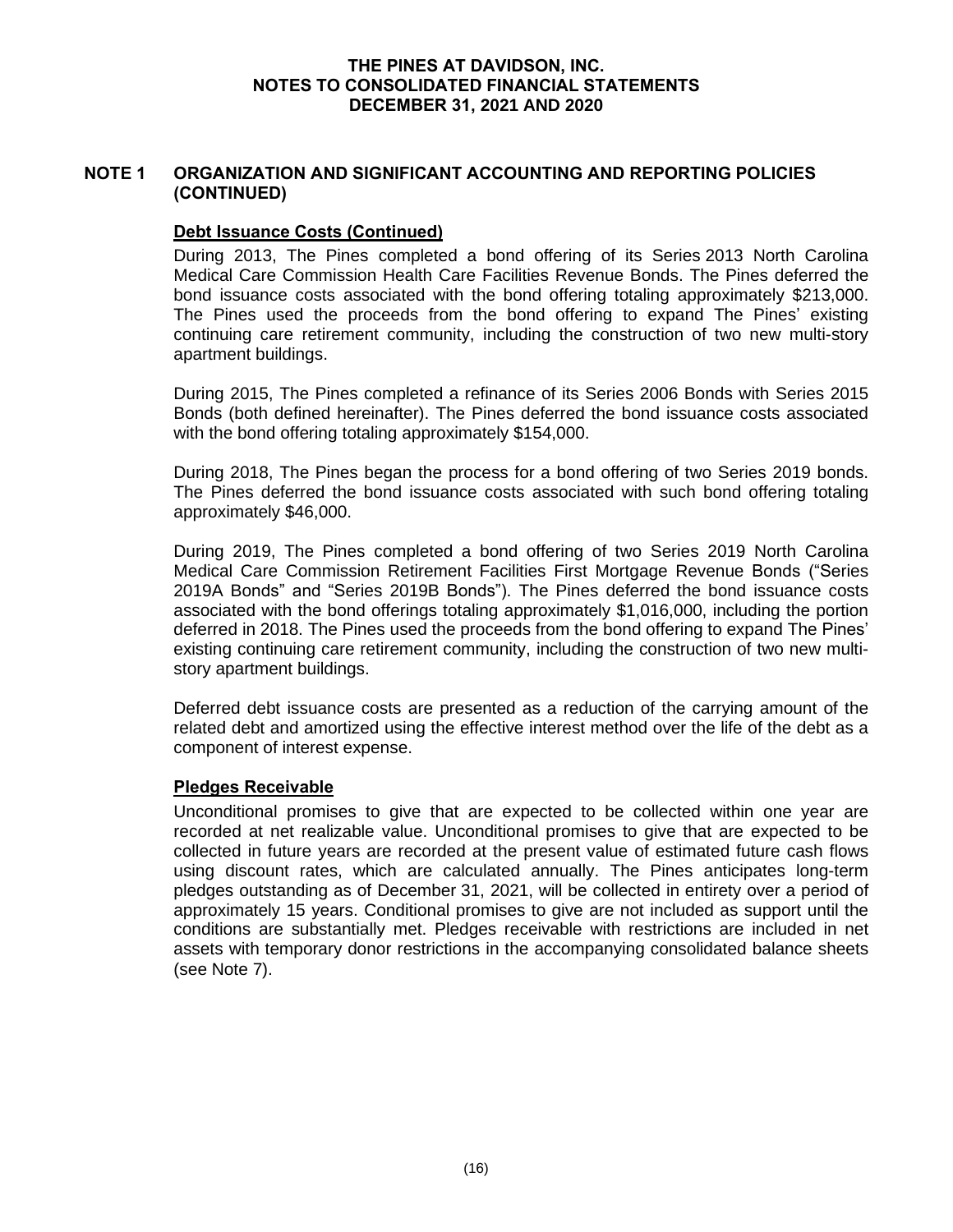# **NOTE 1 ORGANIZATION AND SIGNIFICANT ACCOUNTING AND REPORTING POLICIES (CONTINUED)**

## **Revenue Recognition**

Revenues are reported as increases in net assets without donor restrictions unless use of the related assets is limited by donor-imposed restrictions. Expenses are reported as decreases to net assets without donor restrictions. Gains and losses on investments and other assets or liabilities are reported as increases or decreases in net assets without donor restrictions unless their use is restricted by explicit donor stipulation or by law. Expiration of restrictions on net assets (i.e., the donor-stipulated purpose has been fulfilled and/or the stipulated time period has elapsed) are reported as reclassifications between the applicable classes of net assets.

# **Net Assets Without Donor Restrictions**

Net assets without donor restrictions consist of all resources of The Pines that do not have donor-imposed restrictions. The Pines' board has designated \$19,509,900 and \$18,788,300 at December 31, 2021 and 2020, respectively, representing an amount that is directly attributable to gifts without donor restrictions and gifts released from donor restrictions. Such amount serves as a reserve for future events that might reduce net assets without donor restrictions, such as operating losses caused by circumstances beyond The Pines' control or additional expenses related to capital expenditures including repairs and renovations.

# **Net Assets With Donor Restrictions – Temporarily Restricted**

The Pines reports gifts of cash and other assets as restricted support if they are received or pledged with donor stipulations that limit the use of the donated assets. When a donor restriction expires, that is, when a stipulated time restriction ends or purpose restriction is accomplished, net assets with donor restrictions are reclassified to net assets without donor restrictions and reported in the accompanying consolidated statements of revenue, expenses, and other changes in net assets without donor restrictions as other operating revenue.

The Pines reports gifts of land, buildings, and equipment as support without donor restrictions unless explicit donor stipulations specify how the donated assets must be used. Gifts of long-lived assets with explicit restrictions that specify how the assets are to be used and gifts of cash or other assets that must be used to acquire long-lived assets are reported as restricted support. Absent explicit donor stipulations about how long those long-lived assets must be maintained, The Pines reports expirations of donor restrictions when the donated or acquired long-lived assets are placed in service.

# **Operating Revenue and Support and Expenses**

All revenue, support, and expenses directly related to the operation of the continuing care community are included in operating revenue and support and expenses in the accompanying consolidated statements of revenue, expenses, and other changes in net assets without donor restrictions.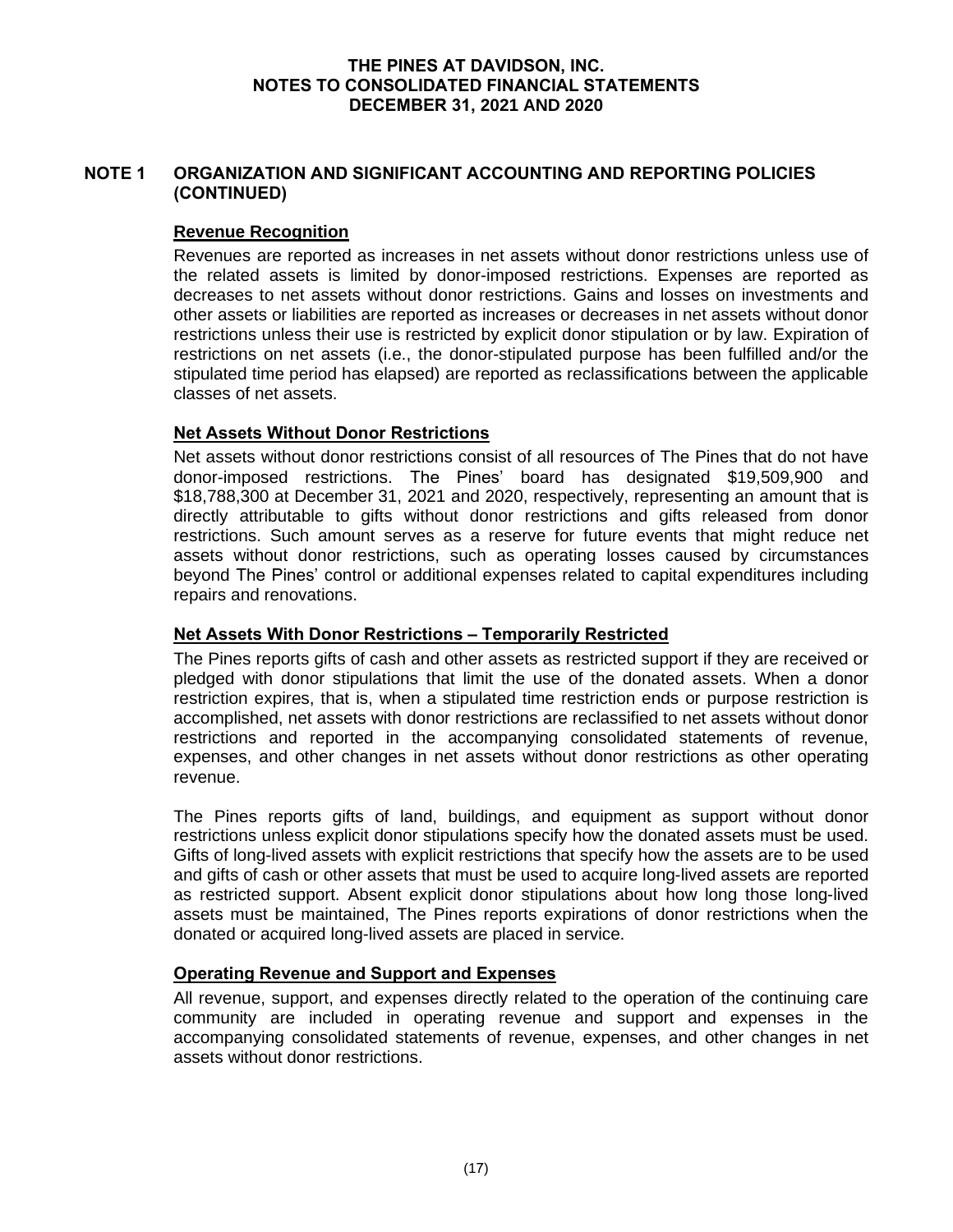# **NOTE 1 ORGANIZATION AND SIGNIFICANT ACCOUNTING AND REPORTING POLICIES (CONTINUED)**

## **Excess (Deficit) of Revenue Over (Under) Expenses and Other Changes**

The consolidated statements of revenue, expenses, and other changes in net assets without donor restrictions include excess (deficit) of revenues over (under) expenses and other changes. Changes in net assets without donor restrictions that are excluded from excess (deficit) of revenue over (under) expenses and other changes, consistent with industry practice, include net assets released from restrictions used for the purpose of purchases of property and equipment.

# **Income Tax Status**

The Pines is exempt from federal income tax under Section 501(c)(3) of the Internal Revenue Code. The Pines qualifies for the charitable contribution deduction under Section 170 and has been classified as an organization that is not a private foundation under Section 509(a)(2).

The Pines files as a tax-exempt organization. Management is not aware of any activities that would jeopardize tax-exempt status of the organization. Management is not aware of any significant activities that are subject to tax on unrelated business income or excise or other taxes for the organization.

The Pines follows guidance on the income tax standard regarding the recognition and measurement of uncertain tax positions. The implementation has had no impact on The Pines' consolidated financial statements.

# **Obligation to Provide Future Services**

The Pines calculates the present value of the estimated cost of future services and use of facilities to be provided to current residents and compares that amount with the balance of deferred revenue from entrance fees and the present value of estimated periodic service fees. If the present value of the cost of future services and use of facilities exceeds the deferred revenue from entrance fees and the present value of periodic fees, a liability is recorded (obligation to provide future services). No liability has been recorded for the years ended December 31, 2021 and 2020, because the estimated present value of the cost of future services and use of facilities is less than deferred revenue from entrance fees and the present value of estimated periodic service fees.

#### **Reclassification**

Certain amounts in the 2020 consolidated financial statements have been reclassified to conform to the 2021 presentation. These reclassifications had no effect on previously reported net assets or change in net assets.

#### **Subsequent Events**

In preparing these consolidated financial statements, The Pines has evaluated events and transactions for potential recognition or disclosure through April 27, 2022, the date the consolidated financial statements were available to be issued.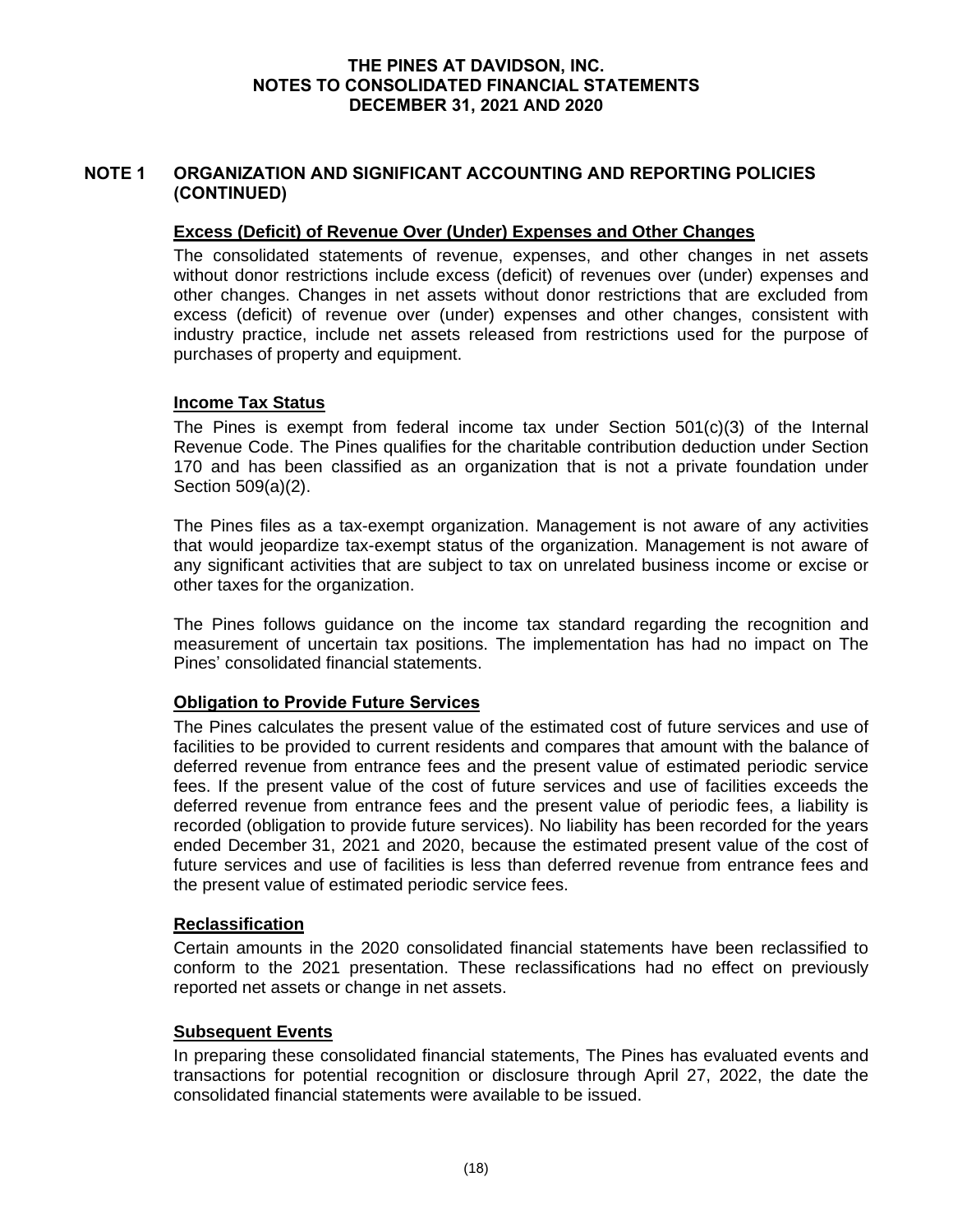## **NOTE 2 CASH AND INVESTMENTS HELD UNDER BOND AGREEMENT**

Cash and investments held under bond agreement are carried at fair value based on quoted market prices.

A summary of cash and investments held under bond agreement at December 31, 2021 and 2020, is as follows:

|                                                                               |     | 2021        | 2020            |
|-------------------------------------------------------------------------------|-----|-------------|-----------------|
| Investments held by trustee under bond agreement:<br>Money market accounts    | \$. | 2,608,428   | \$<br>3.293.232 |
| Less: current portion held under bond agreement for interest<br>and principal |     | (2,608,413) | (2,602,203)     |
|                                                                               |     | 15          | 691,029         |

The funds maintained in the money market accounts are collateralized by U.S. Treasury Obligations.

#### **NOTE 3 INVESTMENTS**

The Pines' investments include cash and investments held by bond trustee, board-designated funds, long-term unrestricted investments, and restricted funds.

The Pines adheres to ASC Topic 958-320, *Not-For-Profit Entities - Investments - Debt and Equity Securities*, which requires all investments in debt securities (such as U.S. Treasury notes and corporate and municipal bonds) and investments in equity securities (stocks and stock/bond mutual funds) with readily determinable fair values to be reflected at fair value in the accompanying consolidated balance sheets. The Pines' investments are carried at fair value based on quoted market prices. The effect in 2021 and 2020 of applying ASC Topic 958-320, as it relates to the investments in the funds, was net unrealized losses and gains of \$1,132,621 and \$1,141,832, respectively. The Pines concurs with this treatment of the investments in the funds required by ASC Topic 958-320.

The net realized gains on The Pines unrestricted investment portfolio were \$105,532 and \$215,115 in 2021 and 2020, respectively.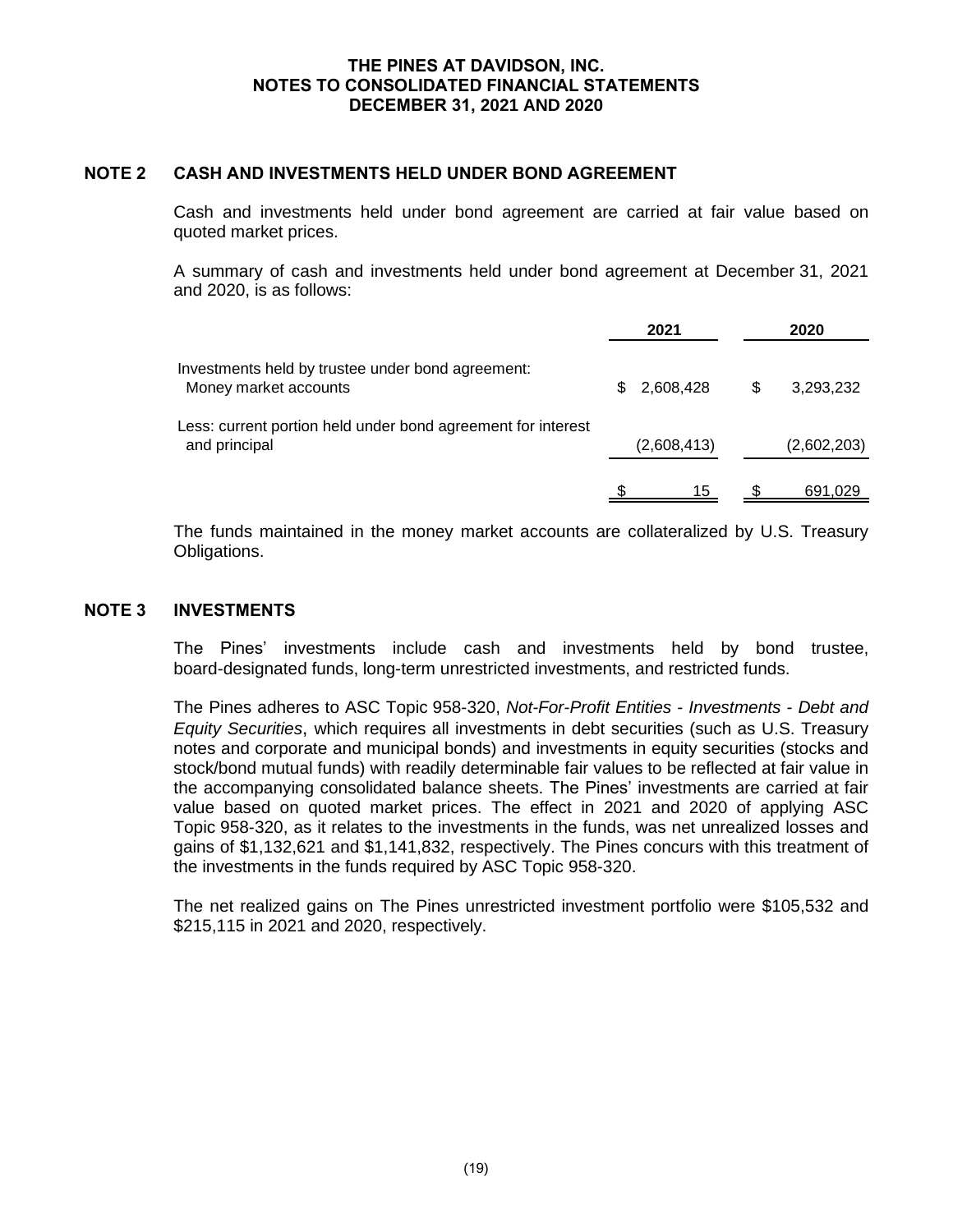# **NOTE 3 INVESTMENTS (CONTINUED)**

# **Internally Managed Investments**

The Pines invests its unrestricted, noncurrent funds primarily in U.S. Treasury notes, which are held until maturity and then typically reinvested or in money market funds that are invested in U.S. Treasury Securities and repurchase agreements collateralized by such obligations and assigned the highest credit ratings by Moody's Standard & Poor's, and Fitch. The Pines has adopted conservative investment goals for its unrestricted noncurrent investments, which can be summarized as follows: The Pines seeks to a) preserve principal and maximize the safety of its unrestricted investments and b) reduce interest rate risk, since its primary mission is to operate a continuing care retirement community as opposed to buying and selling debt or equity securities. The Pines has chosen to invest its internally managed investments mainly in U.S. Treasury notes in order to help achieve its goal of preserving principal.

# **Externally Managed Investments**

- The investment goals for the Externally Managed Investments are to a) preserve principal and maximize the safety of The Pines investments and b) to minimize interest rate risk.
- Eligible securities are limited to high-quality money market funds and debt securities, primarily obligations issued or guaranteed by the U.S. Treasury, federal agencies, or government-sponsored corporations or agencies, municipal obligations, corporate obligations, mortgage-backed securities (MBS), asset-backed securities (ABS), sovereign securities, and foreign quasi- and government-related securities.
- The performance and characteristics of the Externally Managed Investments is measured against the Bloomberg Intermediate Government/Credit Total Risk Index, which is a high-quality moderate duration benchmark ("Benchmark").
- The maximum allocation to any single obligor, at time of purchase, will be limited to the greater of 10% of the Externally Managed Investments' market value or \$1 million par value, except there is no limit for obligations of the United States of America or any agency thereof. The percentage of assets in the separate account portfolios, which are obligations of the United States of America or agency thereof, or which is collateralized by obligations of the U.S. or any agency thereof, shall not be limited.
- All investments will have a minimum credit quality rating by at least two of the nationally recognized statistical rating organizations (NRSRO) of "A2" or equivalent by Moody's, "A" or equivalent by S&P or "A" or equivalent by Fitch Ratings at the time of purchase and thereafter. Such ratings are the sixth highest among the 10 investment grade rating categories used by such rating agencies. As of December 31, 2021, all investments were in compliance with this aspect of the investment policy. The portfolio average Moody's, S&P and Fitch Ratings credit quality ratings for the Externally Managed Investments were Aa2, AA and AA, respectively, as of December 31, 2021. Such ratings are the third highest credit quality rating categories among the 10 investment grade ratings categories used by Moody's, S&P and Fitch Ratings.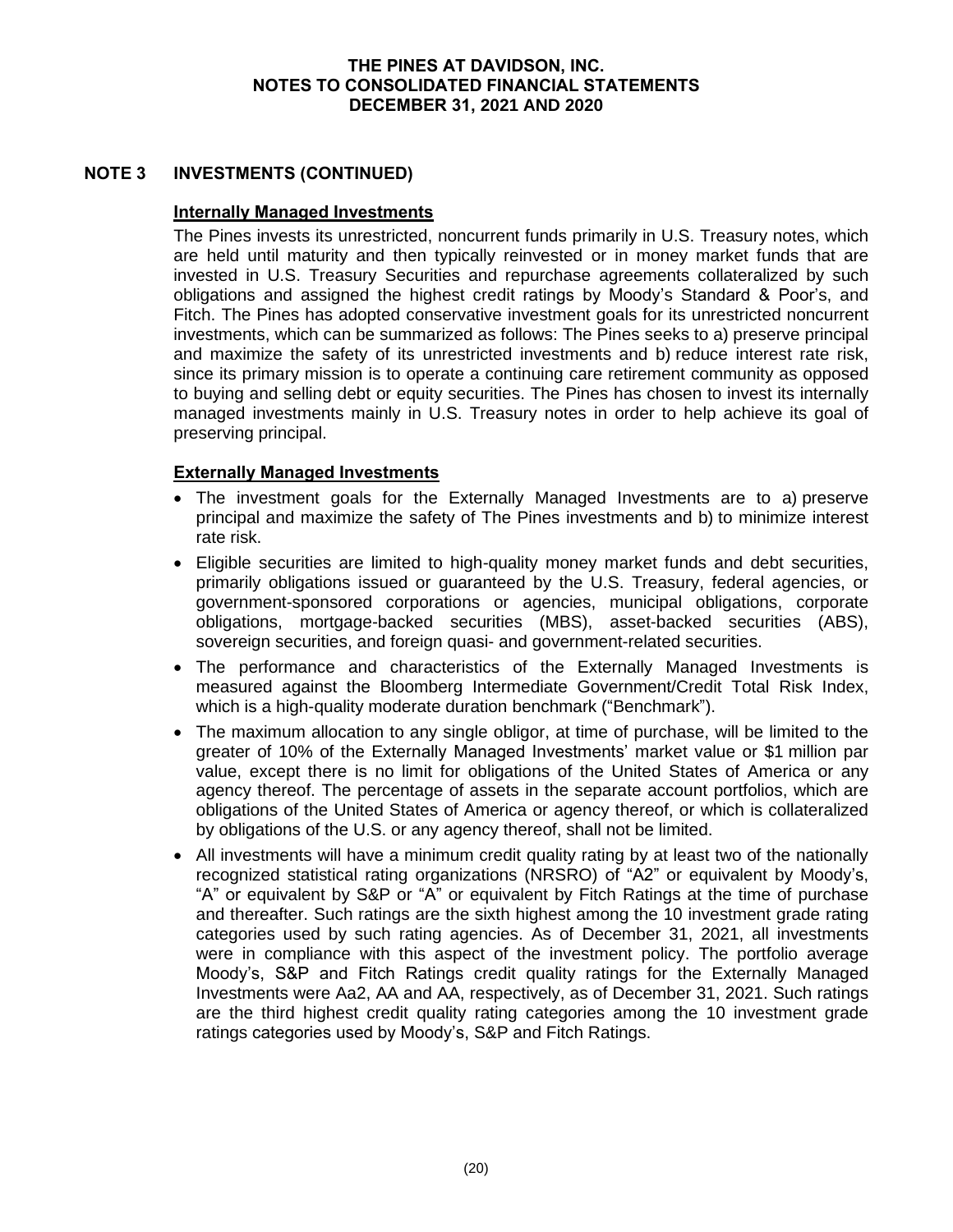# **NOTE 3 INVESTMENTS (CONTINUED)**

# **Externally Managed Investments (Continued)**

- The maximum effective maturity for any single issue will be limited to 15 years from the date of settlement. As of December 31, 2021, the average maturity for the Externally Managed Investments was 3.79 years, with maturities ranging from 0 years to 9.38 years.
- The average duration of the Externally Managed Investments will range from 70% to 120% of the specific duration for the Benchmark. As of December 31, 2021, the average duration for the Externally Managed Investments was 3.52 years, with durations ranging from 0 years to 8.66 years. The Pines is in compliance with this policy as of December 31, 2021.

The cash used for long-term investment purposes, both internally and externally managed, comes primarily from up-front entrance fees paid by residents. Entrance fees are established with the assistance of an actuary who makes certain interest rate assumptions. This plays a role in establishing the entrance fee. Entrance fees are used to pay the cost of services to residents over their lifetime and are, therefore, recognized as revenue over the life expectancy of each resident.

# **Equity Securities**

As referred to in Note 1, The Pines has established a Resident Support Fund, which will be used to assist residents who become unable to pay their monthly fees and other charges for reasons beyond their control. The Pines receives charitable contributions restricted for this purpose. Equity investments in the Resident Support Fund and the warm-water therapy pool fund are invested in the Vanguard Wellington Fund.

#### **Investments Held by Trustee**

The investments held under the bond agreement are maintained in money market funds collateralized by U.S. Treasury Obligations or invested in U.S. Treasury notes by the bond trustee.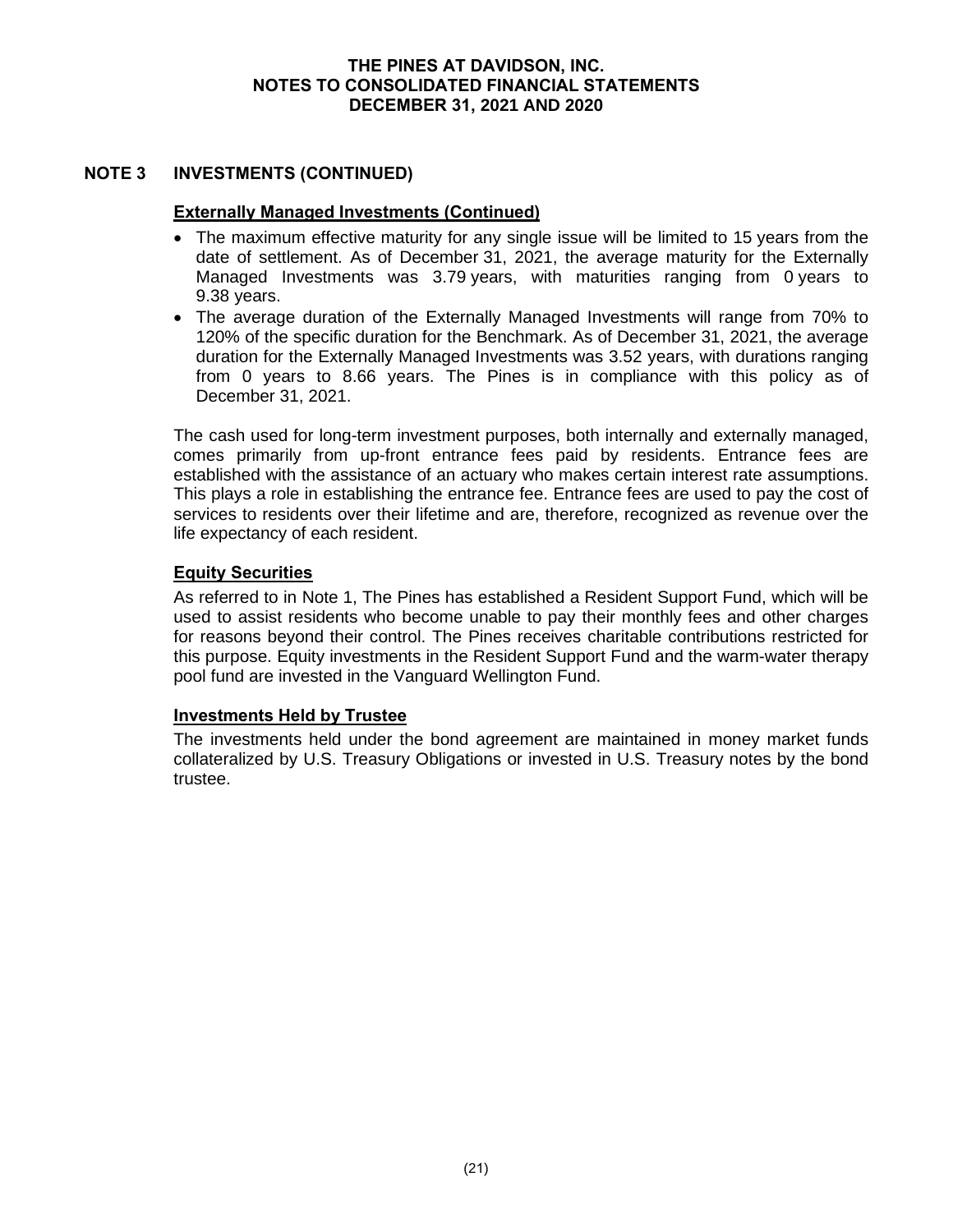# **NOTE 3 INVESTMENTS (CONTINUED)**

Investments as of December 31, 2021, are composed of the following:

|                                                 |    |                      | <b>Fair Value Measurement at Reporting Date</b>                                                 |            |                                                                         |           |                                                                  |  |  |
|-------------------------------------------------|----|----------------------|-------------------------------------------------------------------------------------------------|------------|-------------------------------------------------------------------------|-----------|------------------------------------------------------------------|--|--|
|                                                 |    | December 31.<br>2021 | <b>Quoted Prices in</b><br><b>Active Markets</b><br>for Identical<br><b>Assets</b><br>(Level 1) |            | <b>Significant</b><br>Other<br>Observable<br><b>Inputs</b><br>(Level 2) |           | <b>Significant</b><br>Unobservable<br><b>Inputs</b><br>(Level 3) |  |  |
| Money market funds                              | \$ | 7,521,029            | S                                                                                               | 7,521,029  | \$                                                                      |           | \$                                                               |  |  |
| Externally managed funds:                       |    |                      |                                                                                                 |            |                                                                         |           |                                                                  |  |  |
| U.S. treasury notes                             |    | 11,498,003           |                                                                                                 | 11,498,003 |                                                                         |           |                                                                  |  |  |
| U.S. government obligations                     |    | 524,202              |                                                                                                 | 524,202    |                                                                         |           |                                                                  |  |  |
| Corporate bonds                                 |    | 13,343,776           |                                                                                                 | 13,343,776 |                                                                         |           |                                                                  |  |  |
| U.S. municipal bonds                            |    | 4,406,441            |                                                                                                 | 4,406,441  |                                                                         |           |                                                                  |  |  |
| Mortgage backed securities                      |    | 4,593,232            |                                                                                                 |            |                                                                         | 4,593,232 |                                                                  |  |  |
| Asset backed securities                         |    | 2,784,616            |                                                                                                 |            |                                                                         | 2,784,616 |                                                                  |  |  |
| Equity securities - mutual funds                |    | 14,169,144           |                                                                                                 | 14,169,144 |                                                                         |           |                                                                  |  |  |
| Total investments                               |    | 58,840,443           | S                                                                                               | 51,462,595 |                                                                         | 7,377,848 | \$                                                               |  |  |
| Cash and cash equivalents                       |    | 8,677,042            |                                                                                                 |            |                                                                         |           |                                                                  |  |  |
| Total investments and cash and cash equivalents | S  | 67,517,485           |                                                                                                 |            |                                                                         |           |                                                                  |  |  |

The Pines is required to use inputs for measuring fair value according to the three-level hierarchy established in ASC 820, using the lowest level possible (i.e., Level 1) if such inputs are available, and if not, going to the next highest level. The three levels for measuring fair value are listed below. The three-level hierarchy established in ASC 820 does not in and of itself reflect the credit quality or liquidity of any investment.

Level 1 inputs are quoted prices unadjusted in active markets for identical assets or liabilities that the reporting entity has the ability to assess at the measurement date. The Pines accounted for its Level 1 investments through the use of quoted market prices for those identical investments in debt and equity securities with readily determinable market values in active markets.

Level 2 inputs are inputs other than quoted prices including within Level 1 that are observable for the asset or liability, either directly or indirectly. Level 2 permits use of a variety of different inputs. The inputs used by The Pines in classifying its investments as Level 2 were quoted prices for similar assets in active markets.

As of December 31, 2021, The Pines' Level 2 investments consist of mortgage-backed securities and asset backed securities.

The mortgage-backed securities (MBS) classified as Level 2 in The Pines' portfolio as of December 31, 2021 contributed to sector diversification. The average credit rating of the MBS in The Pines' portfolio classified as Level 2 were Aaa by Moody's, AA+ by S&P and AAA by Fitch Rating as of December 31, 2021.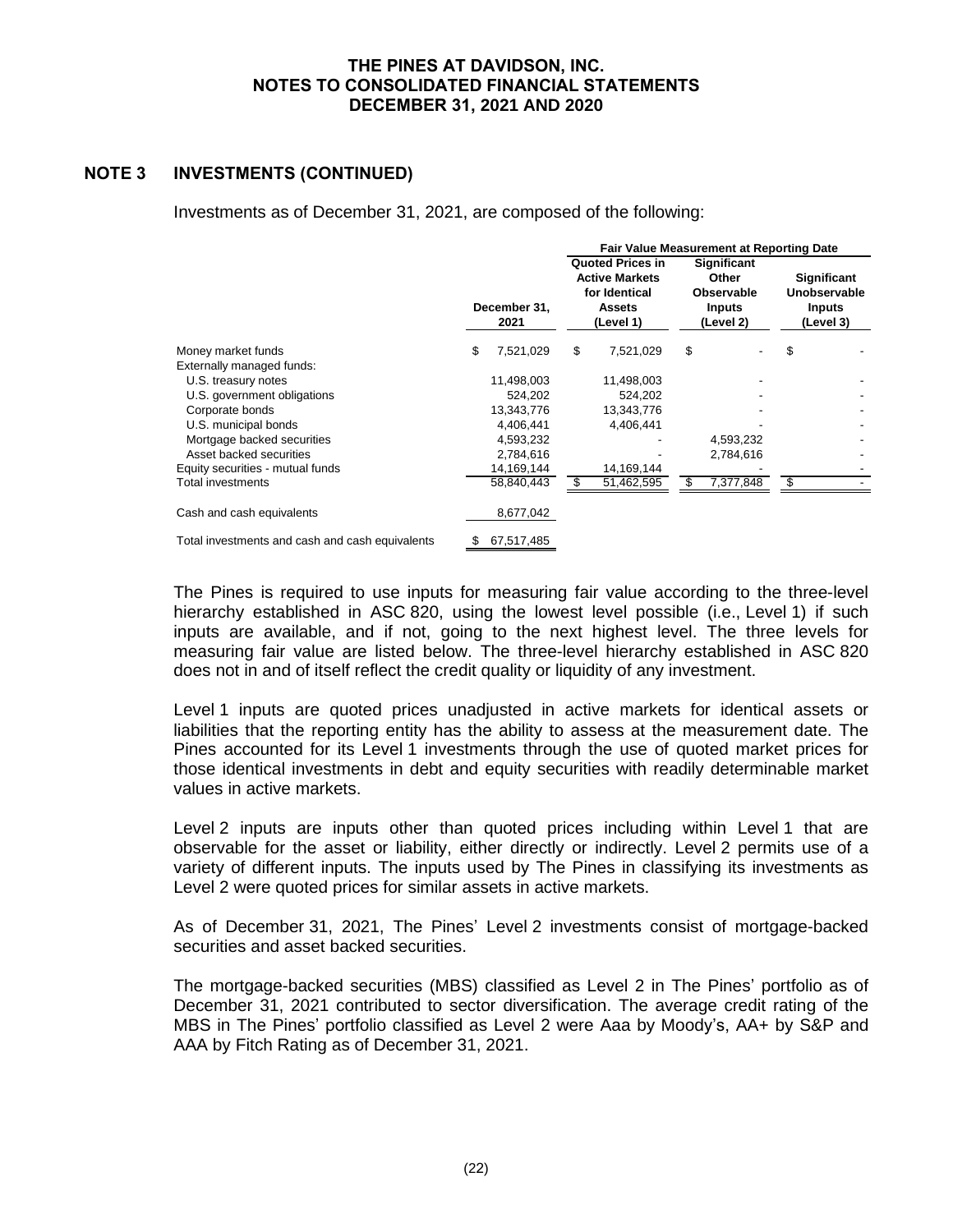# **NOTE 3 INVESTMENTS (CONTINUED)**

The value and income payments of the ABS classified as Level 2 in The Pines' portfolio as of December 31, 2021, are derived from and collateralized by a specific pool of underlying assets for a finite time period, plus any rights or other assets designed to assure the servicing or timely distribution or proceeds to security holders. The average credit ratings of the ABS were Aaa by Moody's, AAA by S&P and AAA by Fitch Ratings as of December 31, 2021, the highest credit ratings issued by Moody's and S&P, respectively. Additionally, these ABS contribute to the sector diversification of the investment portfolio.

All such Level 2 investments were classified as Level 2 because identical investments with the same Committee on Uniform Security Identification Procedures (CUSIP) numbers did not trade at or near December 31, 2021. Therefore, The Pines had to value such investments based upon quoted prices for similar assets in active markets.

Level 3 inputs are unobservable inputs that are supported by little or no market activity and are significant to the fair value of the asset or liability. Unobservable inputs reflect management's own judgment about the assumptions that market participants would use in pricing the assets or liabilities. Level 3 assets and liabilities include financial instruments whose values are determined using pricing models, discounted cash flow methodologies or similar techniques, or for which the determination of fair value requires significant management judgment or estimation. None of The Pines' investments are classified as Level 3 as of December 31, 2021.

Investments as of December 31, 2020, are comprised of the following:

|                                                 |   |                      | <b>Fair Value Measurement at Reporting Date</b> |                                                                                                 |    |                                                                  |                                                                  |  |  |
|-------------------------------------------------|---|----------------------|-------------------------------------------------|-------------------------------------------------------------------------------------------------|----|------------------------------------------------------------------|------------------------------------------------------------------|--|--|
| Money market funds                              |   | December 31.<br>2020 |                                                 | <b>Quoted Prices in</b><br><b>Active Markets</b><br>for Identical<br><b>Assets</b><br>(Level 1) |    | Significant<br>Other<br>Observable<br><b>Inputs</b><br>(Level 2) | <b>Significant</b><br>Unobservable<br><b>Inputs</b><br>(Level 3) |  |  |
|                                                 |   | 19,393,876           | S                                               | 19,393,876                                                                                      | \$ |                                                                  | \$                                                               |  |  |
| Externally managed funds:                       |   |                      |                                                 |                                                                                                 |    |                                                                  |                                                                  |  |  |
| U.S. treasury notes                             |   | 8,336,225            |                                                 | 8,336,225                                                                                       |    |                                                                  |                                                                  |  |  |
| U.S. government obligations                     |   | 544.899              |                                                 | 544.899                                                                                         |    |                                                                  |                                                                  |  |  |
| Corporate bonds                                 |   | 13,321,846           |                                                 | 13,321,846                                                                                      |    |                                                                  |                                                                  |  |  |
| U.S. municipal bonds                            |   | 3,921,678            |                                                 | 3,921,678                                                                                       |    |                                                                  |                                                                  |  |  |
| Mortgage backed securities                      |   | 2,622,092            |                                                 |                                                                                                 |    | 2,622,092                                                        |                                                                  |  |  |
| Asset backed securities                         |   | 3,587,153            |                                                 |                                                                                                 |    | 3,587,153                                                        |                                                                  |  |  |
| Equity securities - mutual funds                |   | 11,896,352           |                                                 | 11,896,352                                                                                      |    |                                                                  |                                                                  |  |  |
| <b>Total investments</b>                        |   | 63,624,121           | S                                               | 57,414,876                                                                                      |    | 6,209,245                                                        | \$                                                               |  |  |
| Cash and cash equivalents                       |   | 3,599,876            |                                                 |                                                                                                 |    |                                                                  |                                                                  |  |  |
| Total investments and cash and cash equivalents | S | 67,223,997           |                                                 |                                                                                                 |    |                                                                  |                                                                  |  |  |

The Pines is required to use inputs for measuring fair value according to the three-level hierarchy established in ASC 820, using the lowest level possible (i.e., Level 1) if such inputs are available, and if not, going to the next highest level. The three levels for measuring fair value are listed below. The three-level hierarchy established in ASC 820 does not in and of itself reflect the credit quality or liquidity of any investment.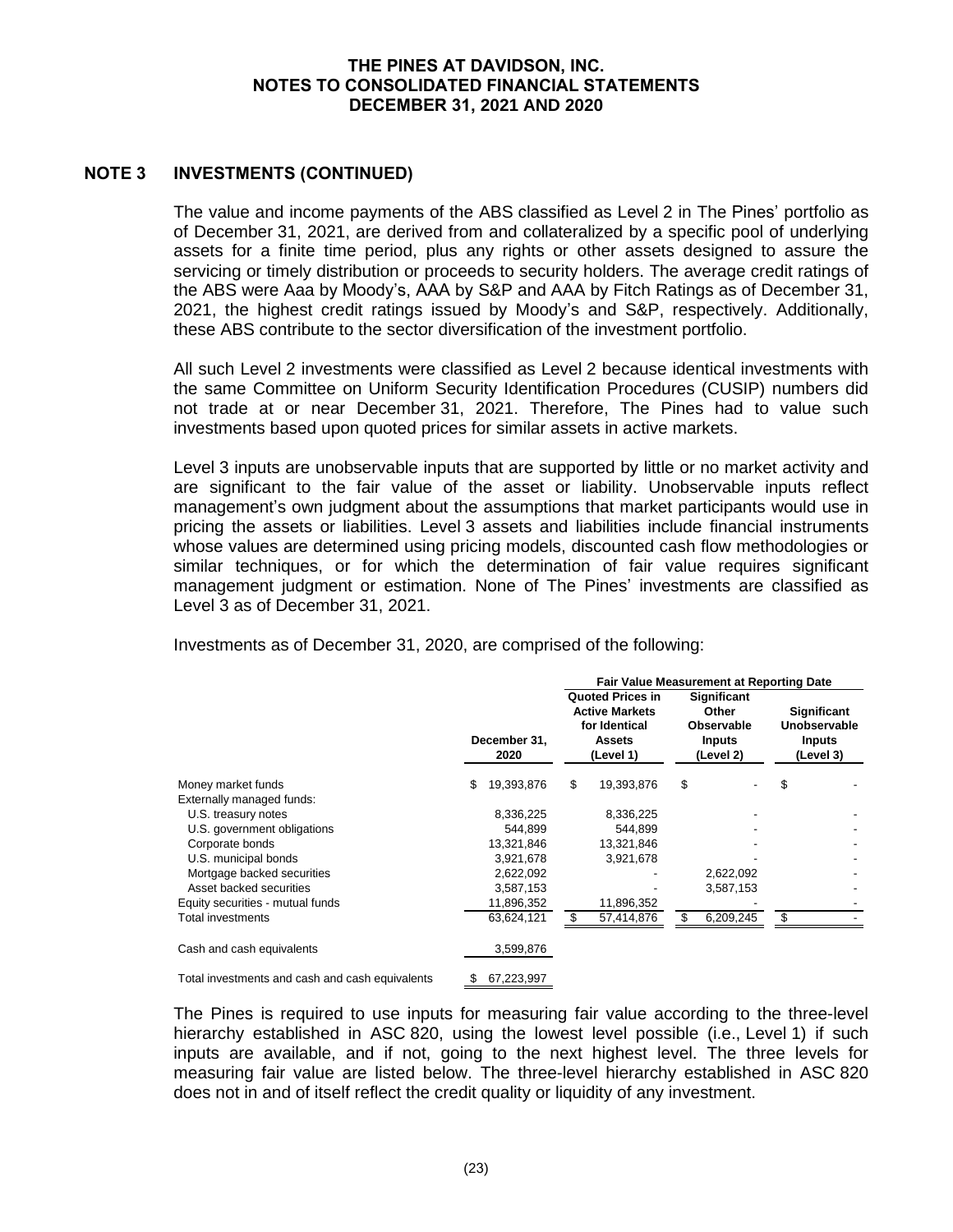# **NOTE 3 INVESTMENTS (CONTINUED)**

Level 1 inputs are quoted prices unadjusted in active markets for identical assets or liabilities that the reporting entity has the ability to assess at the measurement date. The Pines accounted for its Level 1 investments through the use of quoted market prices for those identical investments in debt and equity securities with readily determinable market values in active markets.

Level 2 inputs are inputs other than quoted prices including within Level 1 that are observable for the asset or liability, either directly or indirectly. Level 2 permits use of a variety of different inputs. The inputs used by The Pines in classifying its investments as Level 2 were quoted prices for similar assets in active markets.

As of December 31, 2020, The Pines' Level 2 investments consist of mortgage-backed securities and asset backed securities.

The mortgage-backed securities (MBS) classified as Level 2 in The Pines' portfolio as of December 31, 2020 contributed to sector diversification. The average credit rating of the MBS in The Pines' portfolio classified as Level 2 were Aaa by Moody's, AA+ by S&P and AAA by Fitch Rating as of December 31, 2020.

The value and income payments of the ABS classified as Level 2 in The Pines' portfolio as of December 31, 2020, are derived from and collateralized by a specific pool of underlying assets for a finite time period, plus any rights or other assets designed to assure the servicing or timely distribution or proceeds to security holders. The average credit ratings of the ABS were Aaa by Moody's, AAA by S&P and AAA by Fitch Ratings as of December 31, 2020, the highest credit ratings issued by Moody's and S&P, respectively. Additionally, these ABS contribute to the sector diversification of the investment portfolio.

All such Level 2 investments were classified as Level 2 because identical investments with the same Committee on Uniform Security Identification Procedures (CUSIP) numbers did not trade at or near December 31, 2020. Therefore, The Pines had to value such investments based upon quoted prices for similar assets in active markets.

Level 3 inputs are unobservable inputs that are supported by little or no market activity and are significant to the fair value of the asset or liability. Unobservable inputs reflect management's own judgment about the assumptions that market participants would use in pricing the assets or liabilities. Level 3 assets and liabilities include financial instruments whose values are determined using pricing models, discounted cash flow methodologies or similar techniques, or for which the determination of fair value requires significant management judgment or estimation. None of The Pines' investments are classified as Level 3 as of December 31, 2020.

Investment revenue is reported net of related investment expenses in the consolidated statements of revenue, expenses, and other changes in net assets without donor restrictions. The amounts of expenses netted with revenues were \$66,000 for the years ended December 31, 2021 and 2020.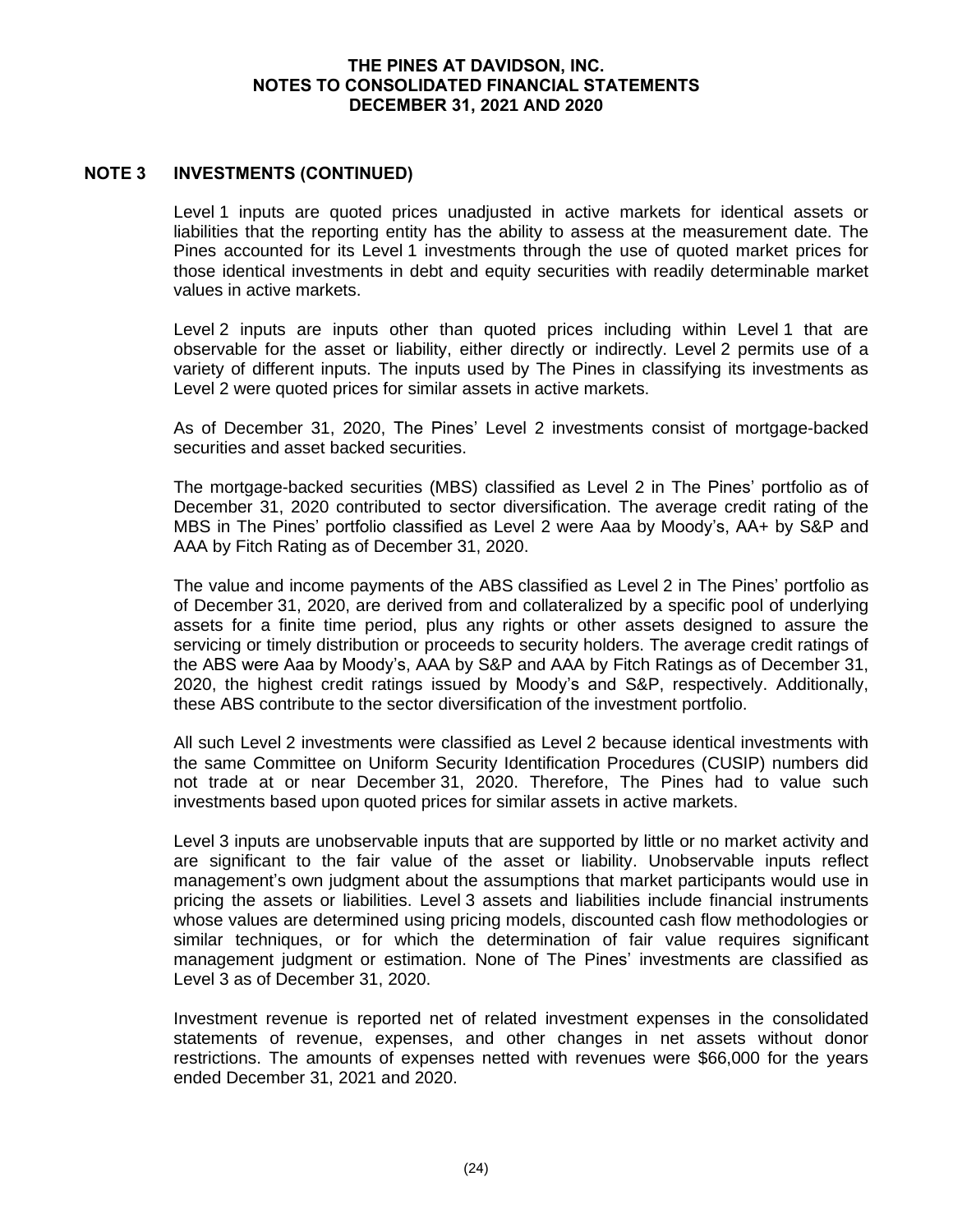# **NOTE 4 LIQUIDITY**

The Pines' financial assets available within one year of the consolidated balance sheet date for general expenditures are as follows:

|                                                       | 2021           | 2020             |
|-------------------------------------------------------|----------------|------------------|
| Cash and Cash Equivalents                             | 8,677,042      | \$<br>3,599,876  |
| Money market funds                                    | 7,521,029      | 19,393,876       |
| U.S. treasury notes                                   | 11,498,003     | 8,336,225        |
| U.S. government obligations                           | 524,202        | 544,899          |
| Corporate bonds                                       | 13,343,776     | 13,321,846       |
| U.S. municipal bonds                                  | 4,406,441      | 3,921,678        |
| Mortgage backed securities                            | 4,593,232      | 2,622,092        |
| Asset backed securities                               | 2,784,616      | 3,587,153        |
| Equity securities - mutual funds                      | 14,169,144     | 11,896,352       |
|                                                       | 67,517,485     | 67,223,997       |
| Less: Donor-Restricted Assets                         | (15, 954, 344) | (14, 297, 019)   |
| Less: Assets Limited to Use                           | (20)           | (5,756,219)      |
| Less: Funds Held Under Bond Agreement                 | (2,608,428)    | (3,293,232)      |
| <b>Total Unrestricted Cash and Investments</b>        | 48,954,693     | 43,877,527       |
| Accounts Receivable                                   | 87,716         | 91,843           |
| Interest Receivable                                   | 180,757        | 167,362          |
| <b>Total Assets Available to Meet Liquidity Needs</b> | \$49,223,166   | \$<br>44,136,732 |

The Pines has certain board-designated assets limited to use which are available within one year in the normal course of operations. Accordingly, these assets have been included in the qualitative information above for general expenditures within one year.

# **NOTE 5 LONG-TERM DEBT**

On February 17, 1994, The Pines refinanced \$14,760,000 of \$15,940,000 in outstanding Series 1988 North Carolina Medical Care Commission Health Care Facilities First Mortgage Revenue Bonds ("Series 1988 Bonds") in order to take advantage of lower interest rates. The \$14,760,000 in Series 1988 Bonds were defeased or effectively retired by depositing \$16,970,000 in an irrevocable escrow fund, which, together with interest earned thereon, was sufficient to pay all interest, principal, and call premium on the portion of Series 1988 Bonds called on January 1, 1998, the earliest call date allowed under the terms of the bond documents. The irrevocable escrow fund deposit was funded by issuing \$17,090,000 in taxexempt Series 1994 Health Care Facilities First Mortgage Revenue Bonds through the North Carolina Medical Care Commission ("Series 1994 Bonds"). The Series 1994 Bonds bore interest at an average rate of 5.77%. The outstanding principal balance on the defeased Series 1988 Bonds was paid on January 1, 1998.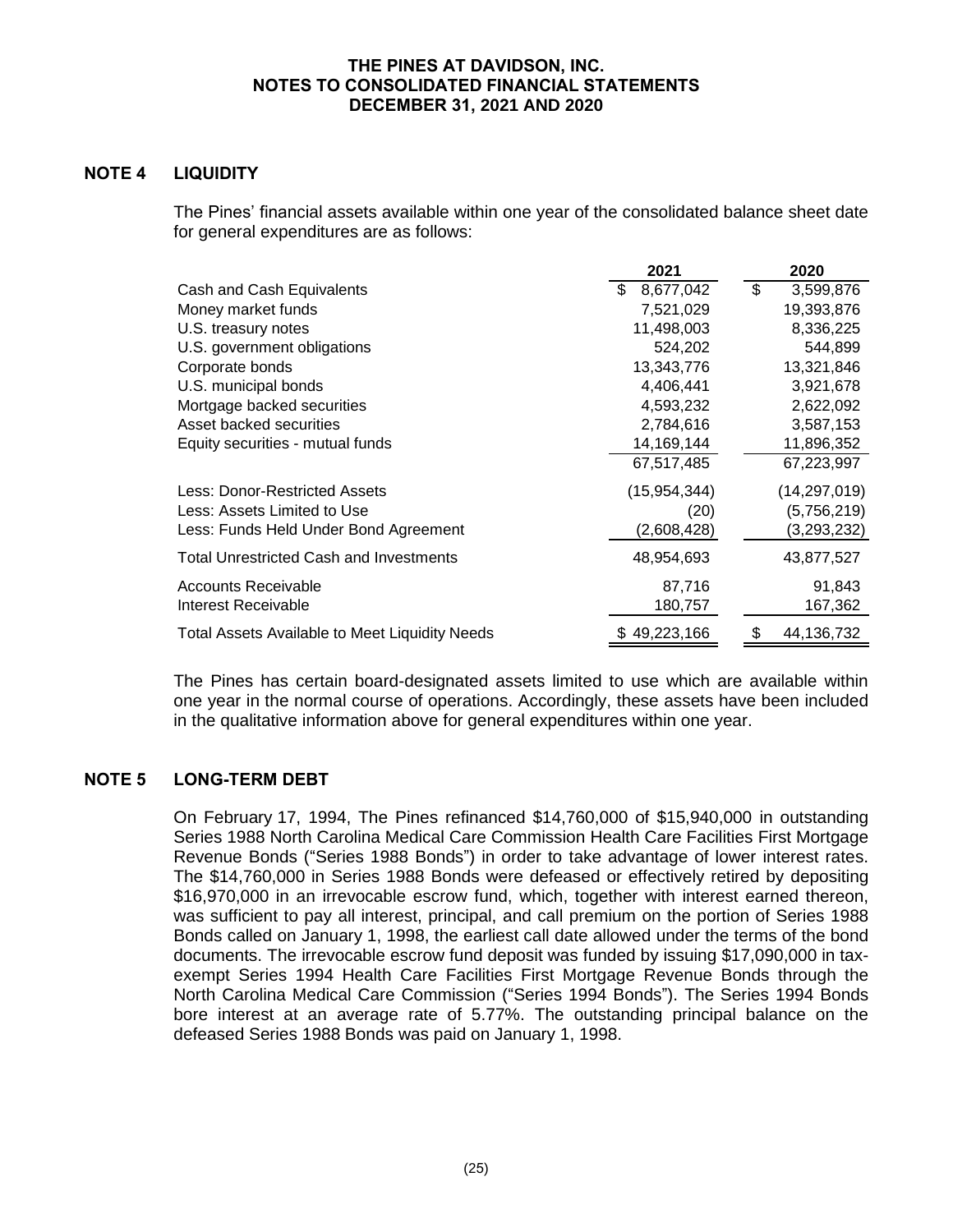# **NOTE 5 LONG-TERM DEBT (CONTINUED)**

On July 7, 2006, The Pines issued \$26,180,000 Health Care Facilities First Mortgage Revenue Bonds ("Series 2006A Bonds") and \$4,800,000 Health Care Facilities First Mortgage Revenue Bonds, Series 2006B ("Series 2006B Bonds") (collectively the "Series 2006 Bonds"). The Series 2006 Bonds were issued through the North Carolina Medical Care Commission in order to fund the expansion and renovation of the existing facility. The issuance of the Series 2006 Bonds involved an original issue premium of \$86,000. Proceeds from the Series 2006 Bonds were also used to extinguish \$12,195,000 of \$12,295,000 in outstanding Series 1994 Bonds on August 7, 2006. The remaining \$100,000 of Series 1994 Bonds outstanding was due paid in January 2019.

On September 1, 2013, The Pines issued \$14,645,000 Health Care Facilities Revenue Bonds ("Series 2013 Bonds"). The Series 2013 Bonds were issued through the North Carolina Medical Care Commission in order to fund construction of the 24 villa apartments that comprise the Hickory Crest Villas. The Series 2013 Bonds bear interest at fixed rate of 2.8% through January 1, 2029. Interest on Series 2013 Bonds was payable monthly through January 1, 2015 and then semiannually beginning July 1, 2015. The aggregate entrance fees derived from the Hickory Crest Villas totaled approximately \$6,895,300. Pursuant to the provisions of Supplemental Indenture No. 4 to the Master Indenture ("Supplement #4"), The Pines was required to use \$6,500,000 of those entrance fees to redeem either 2013 Bonds or 2006 Bonds, which were subject to redemption at par beginning on January 1, 2016.

During 2015, The Pines paid down \$6,500,000 (pursuant to Supplement #4 as described above) of the Series 2006 Bonds and subsequently refunded the Series 2006 Bonds through the issuance of \$11,125,000 of Health Care Facilities Refunding Revenue Bonds ("Series 2015 Bonds"). The proceeds from the Series 2015 Bonds along with \$6,500,000 of entrance fees associated with the 24 villa expansion pay down and \$1,495,000 of additional funds were used to legally defease the Series 2006 Bonds as of October 2015. The Series 2015 Bonds bear interest at a fixed rate of 2.87% through maturity with semi-annual interest payments. The Series 2015 Bonds have annual principal payments with a final maturity of January 2030.

On March 28, 2019, The Pines issued \$42,725,000 Retirement Facilities First Mortgage Revenue Bonds Series 2019A ("Series 2019A Bonds") and \$11,905,000 Retirement Facilities First Mortgage Revenue Bonds Series 2019B ("Series 2019B Bonds") (collectively the "Series 2019 Bonds"). The Series 2019 Bonds were issued through the North Carolina Medical Care Commission in order to fund the expansion and renovation of the existing facility. The issuance of the Series 2019 Bonds involved an original issue premium of \$2,945,241 for total original par amount plus premium of \$57,575,241. The Series 2019A Bonds bear interest at a varying rate between 3.0% and 5.0% through maturity with semiannual interest payments. The Series 2019A Bonds have annual principal payments beginning January 1, 2021 with a final maturity of January 2049. The Series 2019B Bonds bear interest at a rate of LIBOR plus 1.30% times 81% (1.14% at December 31, 2021) with semi-annual interest payments. The Pines is required to use Entrance Fees from the two new apartment buildings to pay the Series 2019B Bonds on a monthly basis to the extent such Entrance Fees are collected. The full principal of the Series 2019B Bonds is due on the maturity date of March 28, 2023, if not previously paid.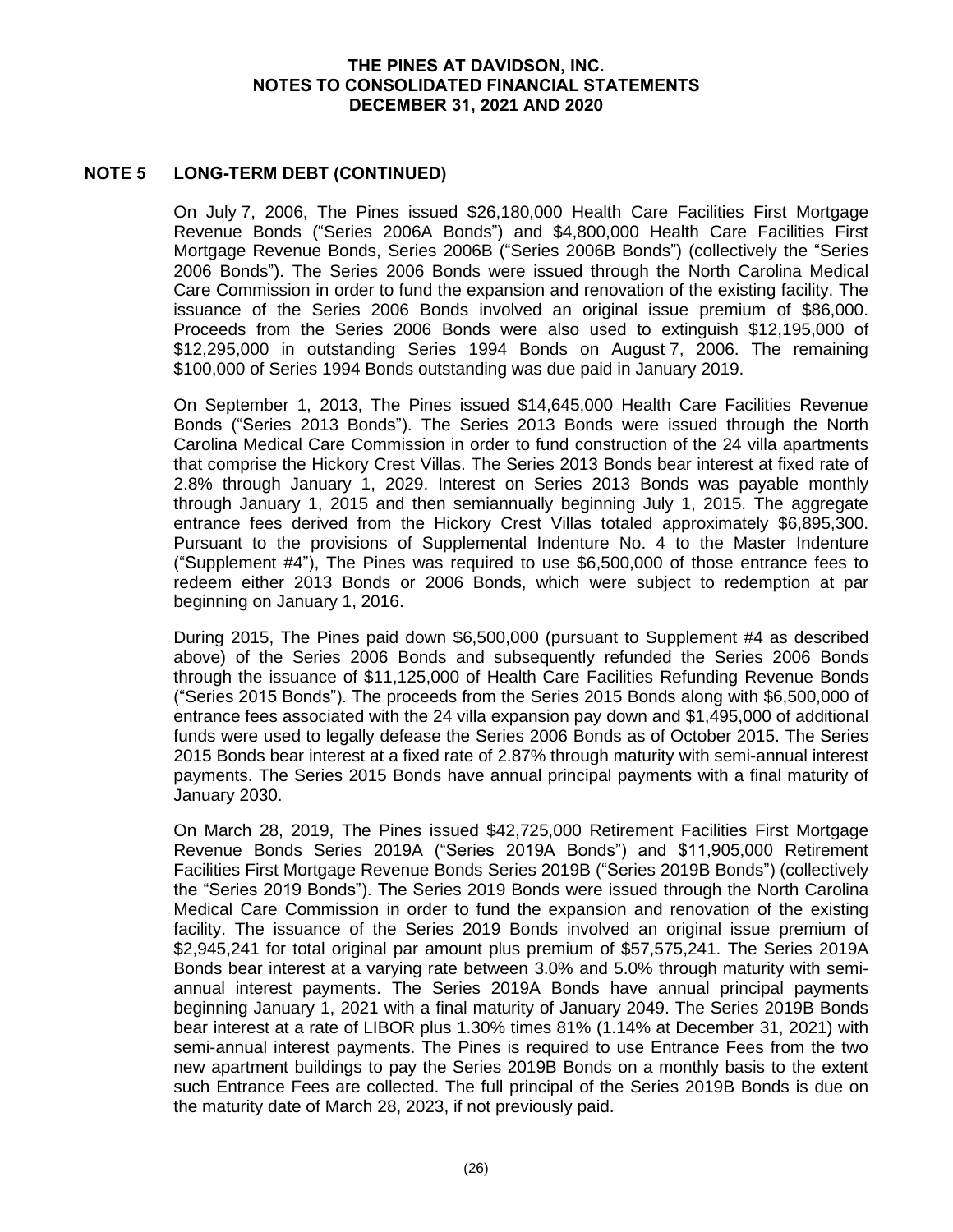# **NOTE 5 LONG-TERM DEBT (CONTINUED)**

The future debt service requirements of The Pines' long-term debt as of December 31, 2021 are as follows:

| <b>Years Ending December 31,</b>           |    | <b>Principal</b> |    | <b>Interest</b> | <b>Total</b>    |  |  |
|--------------------------------------------|----|------------------|----|-----------------|-----------------|--|--|
|                                            |    |                  |    |                 |                 |  |  |
| 2022                                       | \$ | 1,310,000        | \$ | 2,586,353       | \$<br>3,896,353 |  |  |
| 2023                                       |    | 1,350,000        |    | \$2,548,781     | 3,898,781       |  |  |
| 2024                                       |    | 1,385,000        |    | \$2,510,072     | 3,895,072       |  |  |
| 2025                                       |    | 1,430,000        |    | \$2,470,294     | 3,900,294       |  |  |
| 2026                                       |    | 1,470,000        |    | \$2,429,003     | 3,899,003       |  |  |
| Thereafter                                 |    | 55.240.000       |    | 34,235,021      | 89,475,021      |  |  |
|                                            |    |                  |    |                 |                 |  |  |
|                                            |    | 62,185,000       |    | 46.779.524      | 108.964.524     |  |  |
| Less: unamortized deferred financing costs |    | (1,090,334)      |    |                 | (1,090,334)     |  |  |
| Plus: unamortized bond premium             |    | 2,619,018        |    |                 | 2,619,018       |  |  |
| Less: current portion of long-term debt    |    | (1,310,000)      |    |                 | (1,310,000)     |  |  |
| Total                                      |    | 62,403,684       | S  | 46.779.524      | \$109,183,208   |  |  |
|                                            |    |                  |    |                 |                 |  |  |

The terms of the Series 2013 Bonds require, among other provisions, the maintenance of various trustee-held funds including: a) a Series 2013 Bond fund, in which there is established an interest account, a sinking fund account, and a credit facility account, b) a redemption fund, c) a bond purchase fund, and d) a construction fund. Under the terms of the Series 2013 Bonds' covenants, The Pines must set rates to maintain a minimum debt service coverage ratio as defined by the bond agreements and maintain certain other financial ratios at minimum levels as described in the bond agreements. The Pines believes it is in compliance with these covenants as of December 31, 2021.

The terms of the Series 2015 Bonds require, among other provisions, the maintenance of various trustee-held funds including: a) a Series 2015 Bond fund, in which there is established an interest account, a sinking fund account, and a credit facility account, b) a redemption fund, and c) a bond purchase fund. Under the terms of the Series 2015 Bonds' covenants, The Pines must set rates to maintain a minimum debt service coverage ratio as defined by the bond agreements and maintain certain other financial ratios at minimum levels as described in the bond agreements. The Pines believes it is in compliance with these covenants as of December 31, 2021.

The terms of the Series 2019 Bonds require, among other provisions, the maintenance of various trustee-held funds including: a) Series 2019 Bond funds, in which there is established an interest account, a sinking fund account, and a credit facility account, b) a redemption fund, c) a bond purchase fund, and d) construction funds. Under the terms of the Series 2019 Bonds' covenants, The Pines must set rates to maintain a minimum debt service coverage ratio as defined by the bond agreements and maintain certain other financial ratios at minimum levels as described in the bond agreements. The Pines believes it is in compliance with these covenants as of December 31, 2021.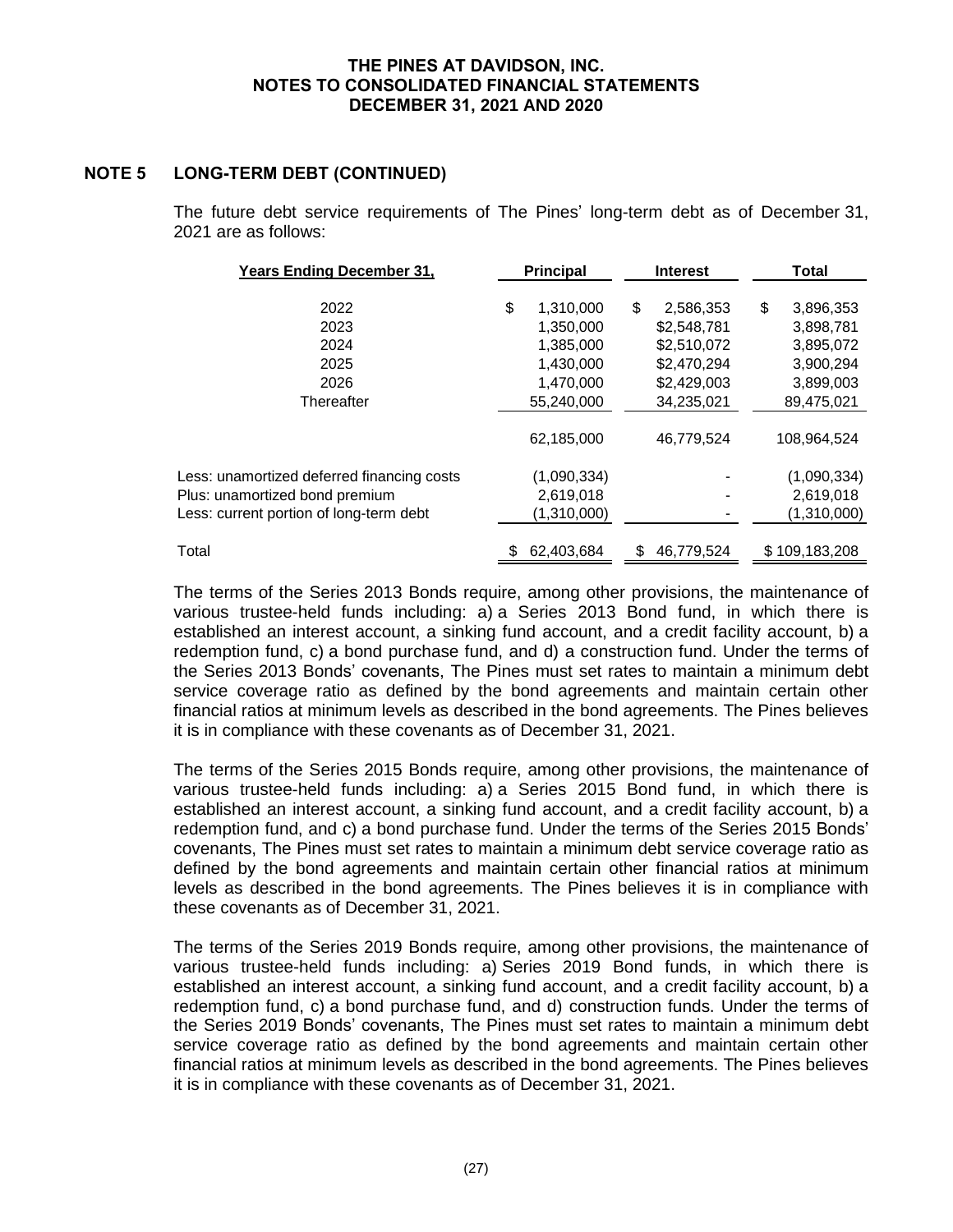# **NOTE 5 LONG-TERM DEBT (CONTINUED)**

All outstanding revenue bonds are secured by the real property owned by The Pines that is necessary for the operation of the existing facilities and the expansion project. The mortgaged property does not include unimproved land owned by The Pines that is contiguous or adjacent to the mortgaged property.

Interest payments relating to the Series 2013 Bonds totaling \$342,370 and \$355,460, were made during the years ended December 31, 2021 and 2020, respectively. Interest payments relating to the Series 2015 Bonds totaling \$237,349 and \$247,466 were made during the years ended December 31, 2021 and 2020, respectively. Interest payments relating to the Series 2019 Bonds totaling \$2,043,206 and \$2,044,415 were made during the years ended December 31, 2021 and 2020, respectively.

Interest and amortization expense, excluding amounts capitalized, in the amount of \$2,558,024 and \$540,276 for the years ended December 31, 2021 and 2020 included \$71,130 and \$72,175 of amortization expense, respectively.

## **NOTE 6 DEFINED CONTRIBUTION PLAN**

The Pines maintains a defined contribution retirement savings plan governed by Section 403(b) of the Internal Revenue Code. The plan covers all employees and provides for discretionary employer contributions on behalf of eligible employees who meet certain service requirements. Employer contributions to the plan were \$276,033 and \$266,031 for the years ended December 31, 2021 and 2020, respectively.

#### **NOTE 7 NET ASSETS WITH TEMPORARY DONOR RESTRICTIONS AND BOARD-DESIGNATED NET ASSETS**

Net assets with temporary donor restrictions are contributions, which are designated for a specific use by the donor. Net assets with temporary donor restrictions as of December 31, 2021 and 2020, consist of assets to be used to finance the Resident Support Fund, to fund the operation of a warm-water therapy pool and hot-water whirlpool, and to fund certain other needs, including those identified in The Pines' former strategic plan entitled *Preserve and Progress*. In 2011, The Pines revised and renamed its strategic plan *Exceeding Expectations*. Equity investments held in the Resident Support Fund and the warm water therapy pool fund are invested in the Vanguard Wellington Fund. The Resident Support Fund will be used to assist residents who become unable to pay their monthly charges after admission to The Pines for reasons beyond their control (see Note 1). Contributions of investment securities for temporarily restricted purposes are recorded at fair market value at the date of the gift. Investments held in net assets with temporary donor restrictions are carried at fair market value.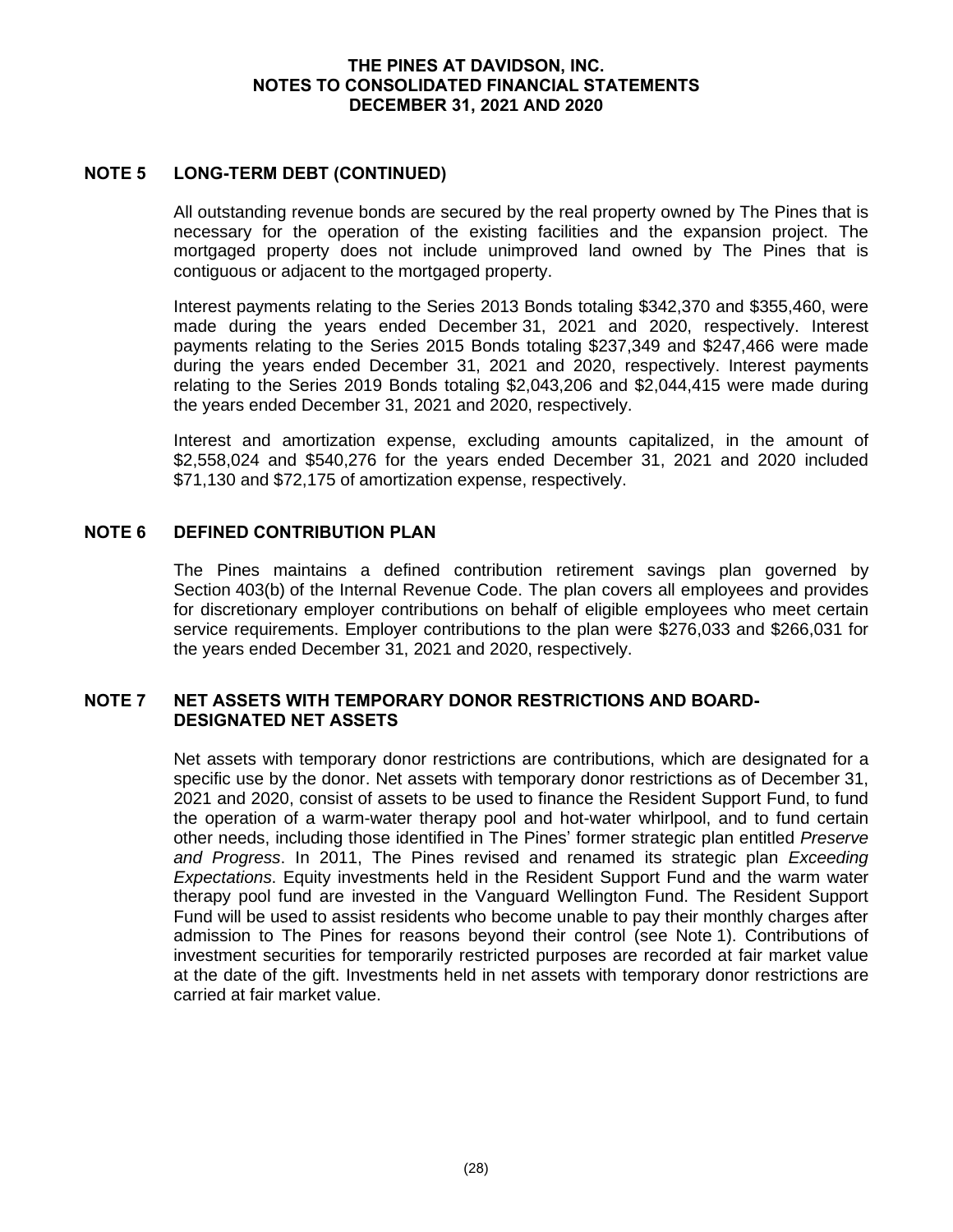# **NOTE 7 NET ASSETS WITH TEMPORARY DONOR RESTRICTIONS AND BOARD-DESIGNATED NET ASSETS (CONTINUED)**

Board-designated net assets represents an amount that is directly attributable to gifts without donor restrictions and gifts released from donor restrictions. Together with undesignated net assets without donor restrictions, such amounts serve as a reserve for future events that might reduce net assets without donor restrictions, such as operating losses caused by circumstances beyond The Pines' control or additional expenses related to capital expenditures including repairs and renovations.

Board-designated net assets and net assets with temporary donor restrictions at December 31, 2021, were composed of the following:

|                                                    |    | Board-<br>Designated<br><b>Net Assets</b> | <b>Net Assets with</b><br><b>Donor Restrictions</b><br>- Temporary |    | Total<br><b>Net Assets</b> |
|----------------------------------------------------|----|-------------------------------------------|--------------------------------------------------------------------|----|----------------------------|
| <b>Resident Support Fund</b>                       | \$ |                                           | \$<br>8,510,260                                                    | \$ | 8,510,260                  |
| Warm Water Therapy Pool Fund                       |    |                                           | 5,107,203                                                          |    | 5,107,203                  |
| Preserve and Progress strategic plan objectives    |    |                                           | 2,956,983                                                          |    | 2,956,983                  |
| Beyond Expectations strategic plan objectives      |    |                                           | 197,736                                                            |    | 197,736                    |
| Other net assets with donor restrictions           |    |                                           | 370,303                                                            |    | 370,303                    |
| <b>Board-Designated Net Assets</b>                 |    | 19,509,900                                |                                                                    |    | 19,509,900                 |
|                                                    |    | 19,509,900                                | 17,142,485                                                         |    | 36,652,385                 |
| Undesignated Net Assets without Donor Restrictions |    |                                           |                                                                    |    | 11,698,331                 |
| <b>Total Net Assets</b>                            |    | 19,509,900                                | \$<br>17,142,485                                                   | S  | 48,350,716                 |

Activity within the board-designated net assets and net assets with temporary donor restrictions balances during the year ended December 31, 2021, was composed of the following:

| iuliuwii iy.                                       |                   |                           |                   |
|----------------------------------------------------|-------------------|---------------------------|-------------------|
|                                                    | Board-            | <b>Net Assets with</b>    |                   |
|                                                    | Designated        | <b>Donor Restrictions</b> | <b>Total</b>      |
|                                                    | <b>Net Assets</b> | - Temporary               | <b>Net Assets</b> |
| Balance – beginning of year                        | \$<br>18,788,300  | \$<br>15,507,852          | \$<br>34,296,152  |
| Investment return - investment income              |                   | 2,302,099                 | 2,302,099         |
| Contributions                                      |                   | 534,482                   | 534,482           |
| Other changes:                                     |                   |                           |                   |
| Net asset released                                 |                   | (1,301,556)               | (1,301,556)       |
| Change in pledge receivable                        |                   | 99,608                    | 99,608            |
| Increase in board-designated net assets            | 721,600           |                           | 721,600           |
|                                                    | 19,509,900        | 17,142,485                | 36,652,385        |
| Undesignated Net Assets without Donor Restrictions |                   |                           | 11,698,331        |
| Total net assets - end of year                     | 19,509,900        | \$<br>17,142,485          | \$<br>48,350,716  |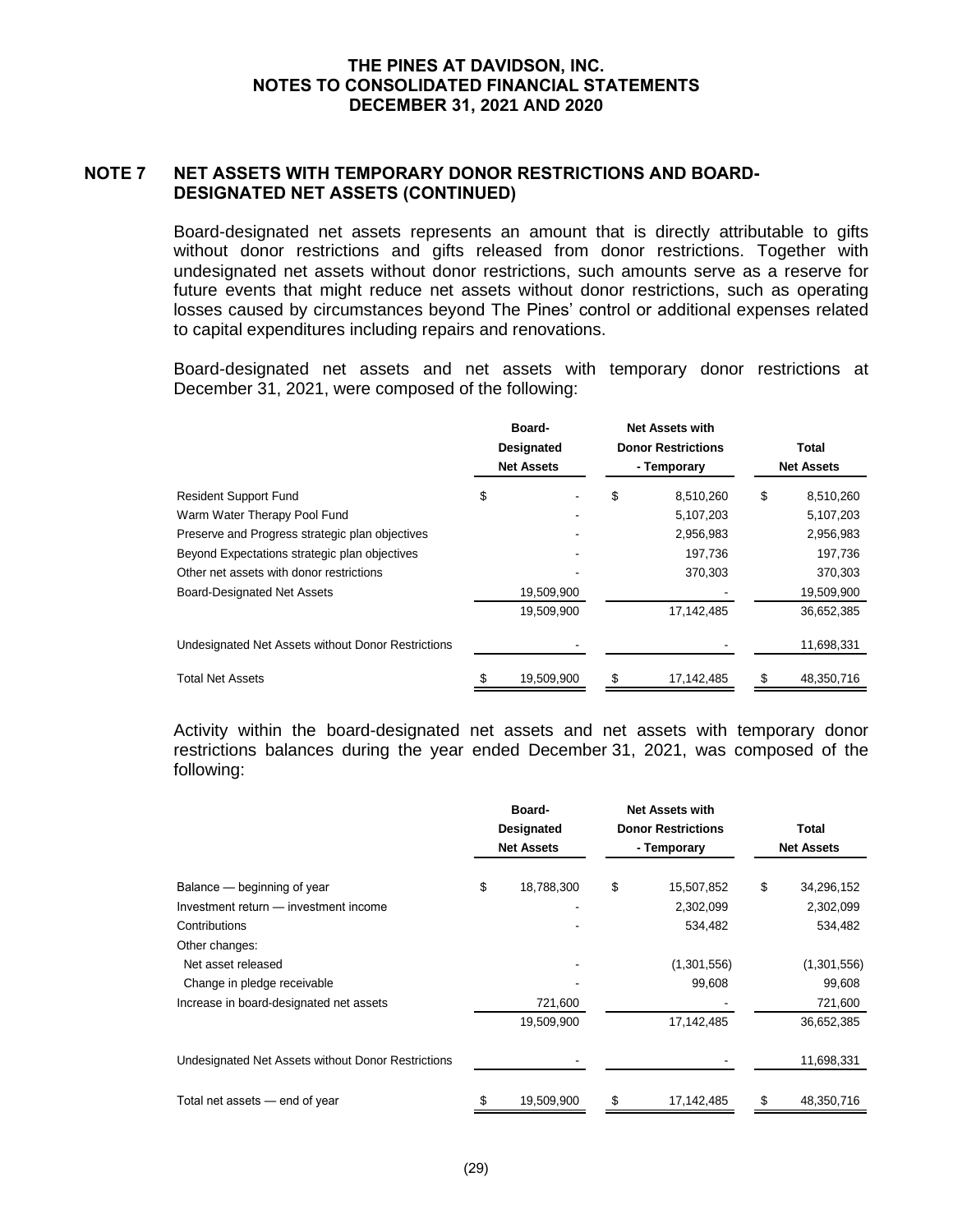# **NOTE 7 NET ASSETS WITH TEMPORARY DONOR RESTRICTIONS AND BOARD-DESIGNATED NET ASSETS (CONTINUED)**

Board-designated net assets and net assets with temporary donor restrictions balances at December 31, 2020, were composed of the following:

|                                                    | Board-<br>Designated<br><b>Net Assets</b> | <b>Net Assets with</b><br><b>Donor Restrictions</b><br>- Temporary | Total<br><b>Net Assets</b> |
|----------------------------------------------------|-------------------------------------------|--------------------------------------------------------------------|----------------------------|
| <b>Resident Support Fund</b>                       | \$                                        | \$<br>7,208,816                                                    | \$<br>7,208,816            |
| Warm Water Therapy Pool Fund                       |                                           | 4,408,947                                                          | 4,408,947                  |
| Preserve and Progress strategic plan objectives    |                                           | 2,776,325                                                          | 2,776,325                  |
| Beyond Expectations strategic plan objectives      |                                           | 791,081                                                            | 791,081                    |
| Other net assets with donor restrictions           |                                           | 322,683                                                            | 322,683                    |
| <b>Board-Designated Net Assets</b>                 | 18,788,300                                |                                                                    | 18,788,300                 |
|                                                    | 18,788,300                                | 15,507,852                                                         | 34,296,152                 |
| Undesignated Net Assets without Donor Restrictions |                                           |                                                                    | 12,317,394                 |
| <b>Total Net Assets</b>                            | 18,788,300                                | 15,507,852                                                         | 46,613,546                 |

Activity within the board-designated net assets and net assets with temporary donor restrictions balances during the year ended December 31, 2020, was composed of the following:

| TUITUWILIY.                                        |                   |                           |    |                   |
|----------------------------------------------------|-------------------|---------------------------|----|-------------------|
|                                                    | Board-            | <b>Net Assets with</b>    |    |                   |
|                                                    | <b>Designated</b> | <b>Donor Restrictions</b> |    | Total             |
|                                                    | <b>Net Assets</b> | - Temporary               |    | <b>Net Assets</b> |
| Balance – beginning of year                        | \$<br>15,776,901  | \$<br>16,756,667          | \$ | 32,533,568        |
| Investment return - investment income              |                   | 1,202,828                 |    | 1,202,828         |
| Contributions                                      |                   | 838,263                   |    | 838,263           |
| Other changes:                                     |                   |                           |    |                   |
| Net asset released                                 |                   | (3,400,035)               |    | (3,400,035)       |
| Change in pledge receivable                        |                   | 110,129                   |    | 110,129           |
| Increase in board-designated net assets            | 3,011,399         |                           |    | 3,011,399         |
|                                                    | 18,788,300        | 15,507,852                |    | 34,296,152        |
| Undesignated Net Assets without Donor Restrictions |                   |                           |    | 12,317,394        |
| Total net assets - end of year                     | \$<br>18,788,300  | \$<br>15,507,852          | S  | 46,613,546        |

The Pines has been designated as the beneficiary of certain charitable gifts upon the death of individual donors and these amounts have been recorded as irrevocable gifts receivable in accordance with ASC Topic 958-605, *Not-For-Profit Entities — Revenue Recognition — Recognition.*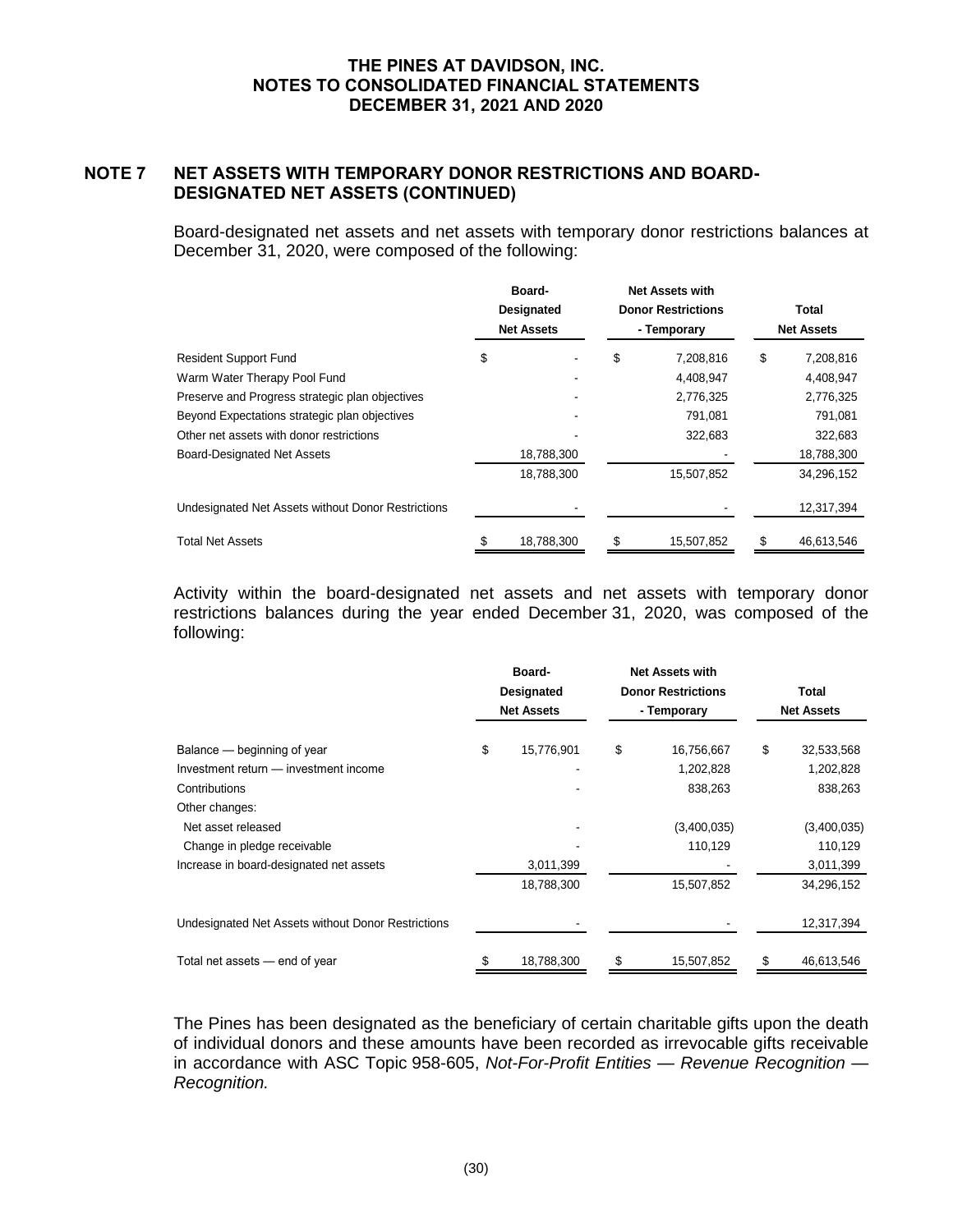# **NOTE 8 NET ASSETS RELEASED FROM TEMPORARY DONOR RESTRICTIONS**

Net assets, which were released from temporary donor restrictions upon satisfaction of the donors' restricted purpose or upon occurrence of other events specified by donors at December 31, 2021 and 2020, are as follows:

|                                   | 2021      | 2020      |
|-----------------------------------|-----------|-----------|
| Purpose restrictions accomplished | 1,301,556 | 3,400,035 |

# **NOTE 9 FUNCTIONAL EXPENSES**

The Pines provides services to the residents of its facility that include independent living, and healthcare nursing services. Certain categories are attributable to more than one program or supporting function, therefore, these expenses require allocation on a reasonable basis that is consistently applied. The expenses that are allocated include salaries and benefits and other operating expenses, which are allocated on a time and effort basis, and depreciation and interest, which are allocated on a square footage basis.

Program and management expenses for the years ended December 31 are summarized in the tables below:

|                           | <b>Total Program</b> |            | Management  |           |  |   |            |
|---------------------------|----------------------|------------|-------------|-----------|--|---|------------|
|                           | Services             |            | and General |           |  |   | Total      |
| Salaries and benefits     |                      | 11,912,254 |             | 1,472,301 |  | S | 13,384,555 |
| Depreciation              |                      | 5,303,620  |             | 30.397    |  |   | 5,334,017  |
| Other operating expenses  |                      | 6,730,989  |             | 831,920   |  |   | 7,562,909  |
| Interest and amortization |                      | 2,543,446  |             | 14,578    |  |   | 2,558,024  |
|                           |                      | 26,490,309 |             | 2,349,196 |  |   | 28,839,505 |

|                           |                                    |                 |  |             | 2020      |  |            |  |
|---------------------------|------------------------------------|-----------------|--|-------------|-----------|--|------------|--|
|                           | <b>Total Program</b><br>Management |                 |  |             |           |  |            |  |
|                           |                                    | <b>Services</b> |  | and General |           |  | Total      |  |
| Salaries and benefits     |                                    | 10,436,228      |  |             | 1,289,870 |  | 11,726,098 |  |
| Depreciation              |                                    | 2,466,507       |  |             | 18,733    |  | 2,485,240  |  |
| Other operating expenses  |                                    | 7,427,543       |  |             | 918,011   |  | 8,345,554  |  |
| Interest and amortization |                                    | 536,203         |  |             | 4,073     |  | 540,276    |  |
|                           |                                    | 20,866,481      |  |             | 2,230,687 |  | 23,097,168 |  |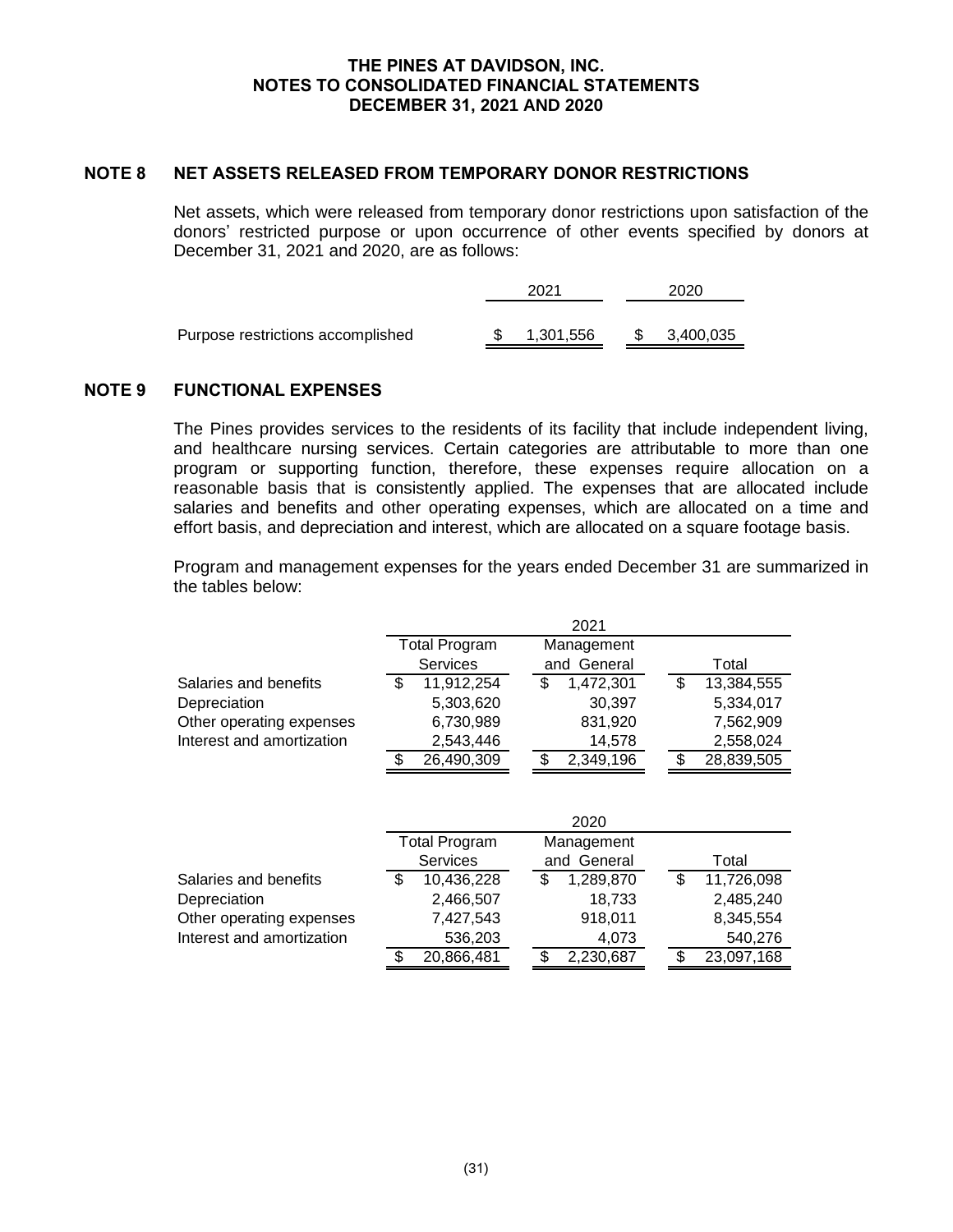# **NOTE 10 RESIDENT SERVICE REVENUE**

Resident revenue is reported at the amount that reflects the consideration to which The Pines expects to be entitled in exchange for providing resident care. These amounts are due from residents. Monthly service fees paid by residents for maintenance, meals, and other services are assessed monthly and are recognized as revenue in the period services are rendered. Revenue is recognized as performance obligations are satisfied.

Performance obligations are determined based on the nature of the services provided by The Pines. Revenue for performance obligations satisfied over time is recognized based on actual charges incurred in relation to total expected (or actual) charges. The Pines believes that this method provides a faithful depiction of the transfer of services over the term of the performance obligation based on the inputs needed to satisfy the obligation. Generally, performance obligations satisfied over time relate to residents living at The Pines receiving independent living or healthcare services. The Pines considers daily services provided to residents of the health center, and monthly rent charged to residents living in independent living, as a separate performance obligation measured on a monthly basis or upon move-out within the month, whichever is shorter. Nonrefundable entrance fees are considered to contain a material right associated with access to future services, which is the related performance obligation. Revenue from nonrefundable entrance fees is recognized ratably in future periods covering a resident's life expectancy using a time-based measurement similar to the output method. Revenue for performance obligations satisfied at a point in time is generally recognized when goods are provided to residents in a retail setting (for example guest rooms) and The Pines does not believe it is required to provide additional goods or services related to that sale.

The Pines determines the transaction price based on standard charges for goods and services provided, assistance provided to residents in accordance with The Pines' practice, and/or implicit price concessions provided to residents. The Pines determines its estimate of implicit price concessions based on its historical collection experience.

The Pines has determined that the nature, amount, timing, and uncertainty of revenue and cash flows are affected by the following factors: service line, method of payment, and timing of when revenue is recognized.

All resident revenue is private pay for the years ended December 31, 2021 and 2020.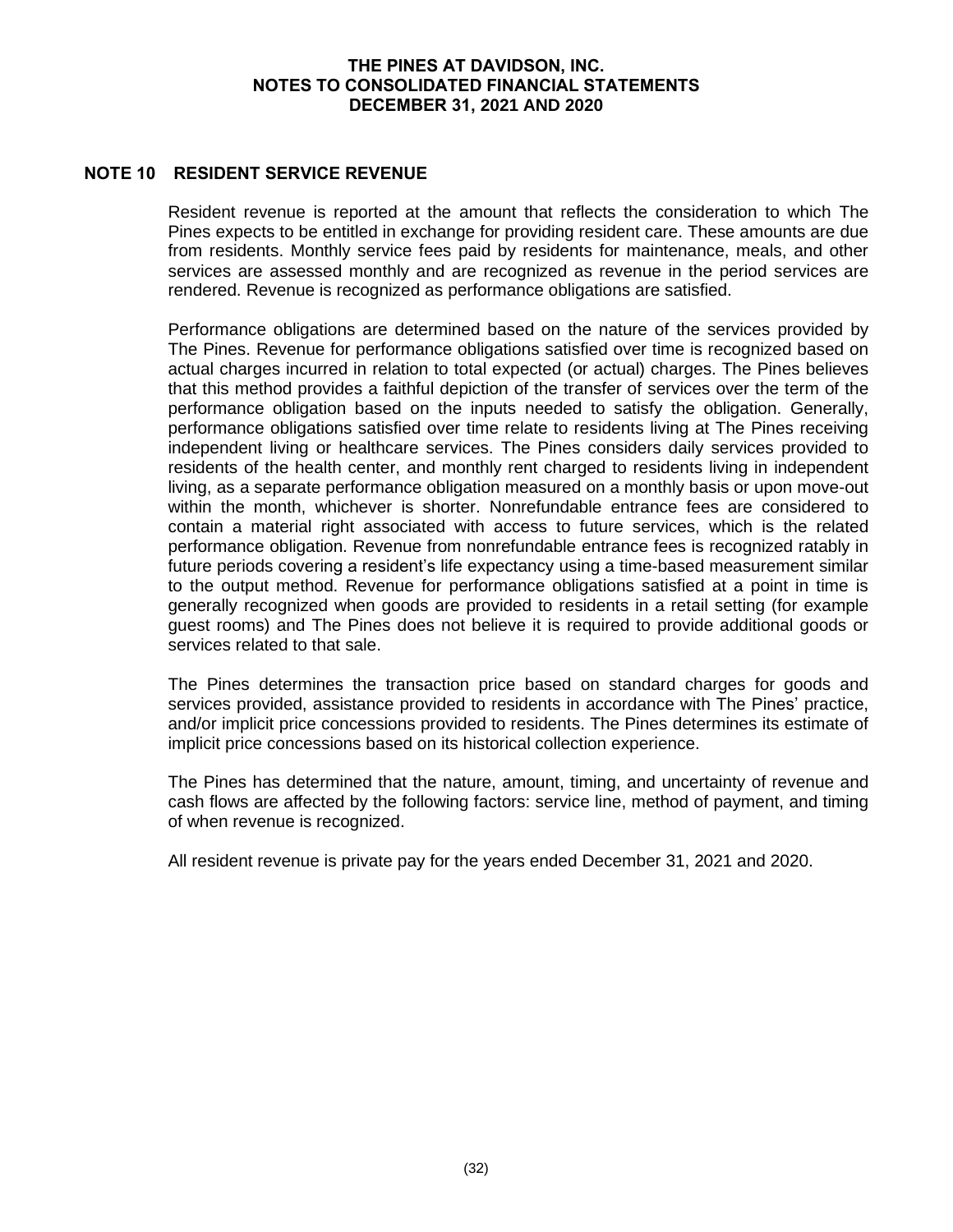# **NOTE 10 RESIDENT SERVICE REVENUE (CONTINUED)**

The composition of resident revenue based on the organization's lines of business, method of reimbursement, and timing of revenue recognition for the years ended December 31 are as follows:

|                                        | 2021             | 2020             |
|----------------------------------------|------------------|------------------|
| Service Lines:                         |                  |                  |
| Independent Living                     | \$<br>13,334,187 | 11,046,047<br>S  |
| Healthcare                             | 7,518,061        | 5,576,417        |
| Amortization of Deferred Entrance Fees | 5,102,364        | 4,179,139        |
| Total                                  | 25,954,612       | 20,801,603       |
| Method of Reimbursement:               |                  |                  |
| Monthly Fees and Other Services        | \$<br>20,852,248 | \$<br>16,622,464 |
| Amortization of Deferred Entrance Fees | 5,102,364        | 4,179,139        |
| Total                                  | 25,954,612       | \$<br>20,801,603 |
|                                        |                  |                  |
| Timing of Revenue and Recognition:     |                  |                  |
| Services Transferred Over Time         | 25.954.612       | 20,801,603       |

The opening and closing contract balances were as follows:

|                                         |            |        | Deferred            |
|-----------------------------------------|------------|--------|---------------------|
|                                         | Accounts   |        | <b>Entrance Fee</b> |
|                                         | Receivable |        | Revenue             |
| Account Balance as of January 1, 2020   |            | 69.193 | \$31,448,379        |
| Account Balance as of December 31, 2020 |            | 91.843 | 33,220,772          |
| Account Balance as of December 31, 2021 |            | 87,716 | 49,090,747          |

# **NOTE 11 STATUTORY OPERATING RESERVE**

Under Section 58-64-33 of the North Carolina General Statutes, which is administered by the North Carolina Department of Insurance, continuing care retirement communities are required to maintain an operating reserve equal to 25% of the total operating costs, as defined, projected for the 12-month period following the period covered by the most recent annual statement filed with the North Carolina Department of Insurance, if occupancy levels are in excess of 90%. If occupancy levels are less than 90%, the operating reserve requirement is 50% of total operating costs, as defined. The Pines has historically maintained an occupancy level in excess of 90%. The statutory operating reserve for 2021 and 2020 was \$6,729,000 and \$5,391,000, respectively. Use of the operating reserve by The Pines is restricted under Section 58-64-33 of the North Carolina General Statutes. The North Carolina General Statutes do not require The Pines to maintain such operating reserve in a separate escrow account.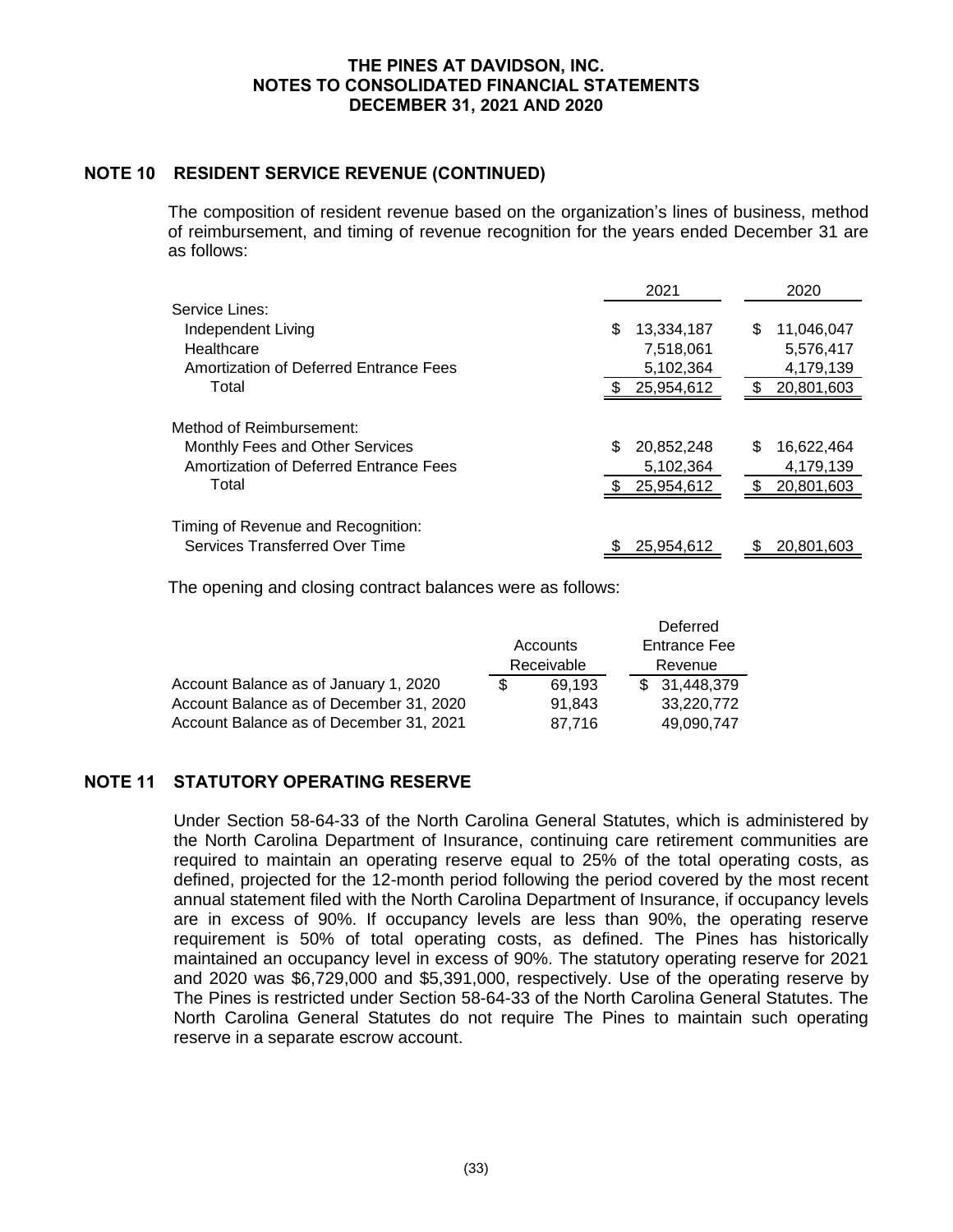# **NOTE 12 CARES ACT FUNDING**

# **Provider Relief Funding**

Due to the Coronavirus pandemic, the U.S. Department of Health and Human Services (HHS) made available emergency relief grant funds to health care providers through the Coronavirus Aid, Relief, and Economic Security Act (the CARES Act) Provider Relief Funds (PRF). As of December 31, 2020, the Pines received and recognized approximately \$369,000 in PRF as COVID-19 Grant Revenue in the consolidated statements of revenues, expenses and other changes in net assets without donor restrictions. No additional amounts of PRF were received or recognized as revenue during the year ended December 31, 2021. Management believes the amounts have been recognized appropriately as of December 31, 2021.

# **Paycheck Protection Program**

On April 20, 2020, the Pines received proceeds in the amount of \$1,493,900 to fund payroll, rent, utilities, and interest on mortgages and existing debt through the Paycheck Protection Program (PPP Loan). As of May 14, 2021, the SBA has forgiven the full \$1,493,000 of the PPP Loan held by the Pines and at that time the Pines recognized the amount forgiven as PPP Loan Forgiveness Revenue in the consolidated statements of revenues, expenses, and other changes in net assets without donor restrictions. With the forgiveness of the loan, the Pines was not liable to make any principal or interest payments. The SBA may review finding eligibility and the usage of funds in compliance with the program based on the dollar threshold and other factors. The amount of liability, if any, from potential noncompliance cannot be determined with certainty; however, management is of the opinion that any review will not have a material adverse impact on the Pines' financial position.

# **NOTE 13 FAIR VALUE OF FINANCIAL INSTRUMENTS**

The Pines' financial instruments consist primarily of cash and cash equivalents, receivables, investments, accounts payable, accrued expenses, and short-term and longterm debt. The carrying value of these items, excluding investments and long-term debt, approximates fair value due to their short maturity. Investments are recorded at fair value, determined using fair market value in accordance with guidance regarding accounting for certain investments held by not-for-profit organizations. The fair value of The Pines' longterm debt approximates its carrying value at December 31, 2021 and 2020.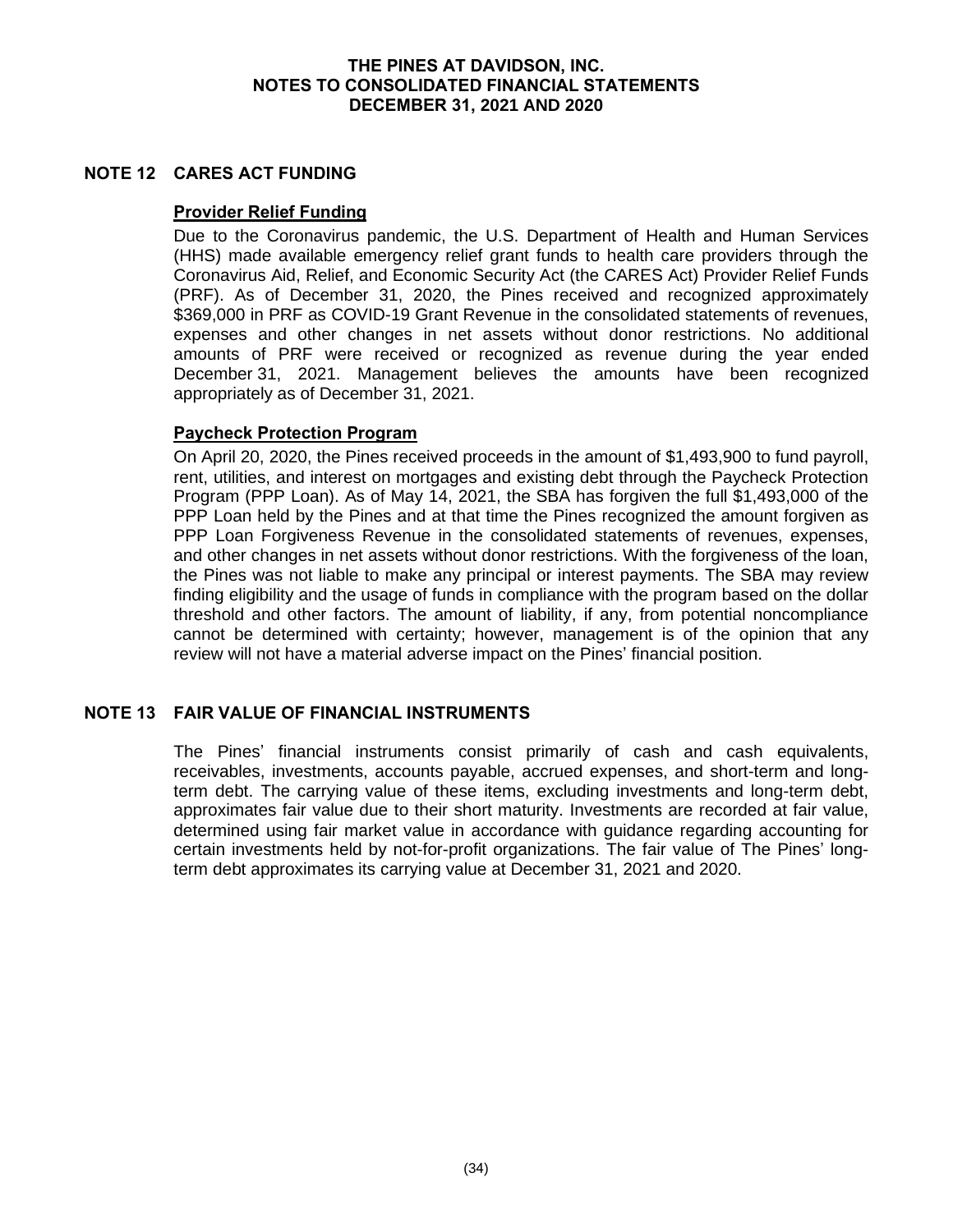# **NOTE 14 COMMITMENTS AND CONTINGENCIES**

The Pines continually evaluates contingencies based upon the best available evidence and provides loss allowance where necessary. Principal contingencies include professional liability risks and compliance with applicable federal, state, and local government laws and regulations. These laws and regulations include, but are not necessarily limited to, matters such as licensure, accreditation, property and sales taxation, and The Pines' not-for-profit tax status. Management believes that allowances for loss have been provided to the extent necessary and that The Pines is in compliance with applicable government laws and regulations. Management believes that resolution of contingencies will not materially affect The Pines' consolidated financial position, results of operations, and cash flows. The Pines has outstanding construction commitments of approximately \$2,882,000 and \$9,099,000 as of the years ended December 31, 2021 and 2020, respectively, related to the expansion project.

# **NOTE 15 SUPPLEMENTAL DISCLOSURES OF CASH FLOW INFORMATION**

Supplemental disclosures of cash flow information as of December 31, 2021 and 2020 are as follows:

|                                                                                                                         | 2021      |     | 2020      |
|-------------------------------------------------------------------------------------------------------------------------|-----------|-----|-----------|
| Cash paid for interest during the year                                                                                  | 2.494.253 | \$. | 2,425,813 |
| Supplemental disclosures of non-cash investing and finance<br>information are as follows - accrued capital expenditures | 2,756,661 |     | 5,392,494 |

# **NOTE 16 RELATED PARTY TRANSACTIONS**

In the ordinary course of business, The Pines has an ongoing business relationship with two law firms in which two members of the board of trustees were related parties in 2021 and 2020.

# **NOTE 17 RISKS AND UNCERTAINTIES**

In March 2020, the World Health Organization declared Coronavirus (COVID-19) a worldwide pandemic. The continued spread of COVID-19, or any similar outbreaks in the future may adversely impact the local, regional, national, and global economies. The extent to which COVID-19 impacts our results is dependent on the breadth and duration of the pandemic and could be affected by other factors we are not currently able to predict. Specific to The Pines, COVID-19 may impact various parts of its operations and financial results including but not limited to additional costs for emergency preparedness, disease control and containment, potential shortages of healthcare personnel, or loss of revenue due to reductions in certain revenue streams. Management believes The Pines is taking appropriate actions to mitigate the negative impact. However, the full impact of COVID-19 is unknown and cannot be reasonably estimated at this time.